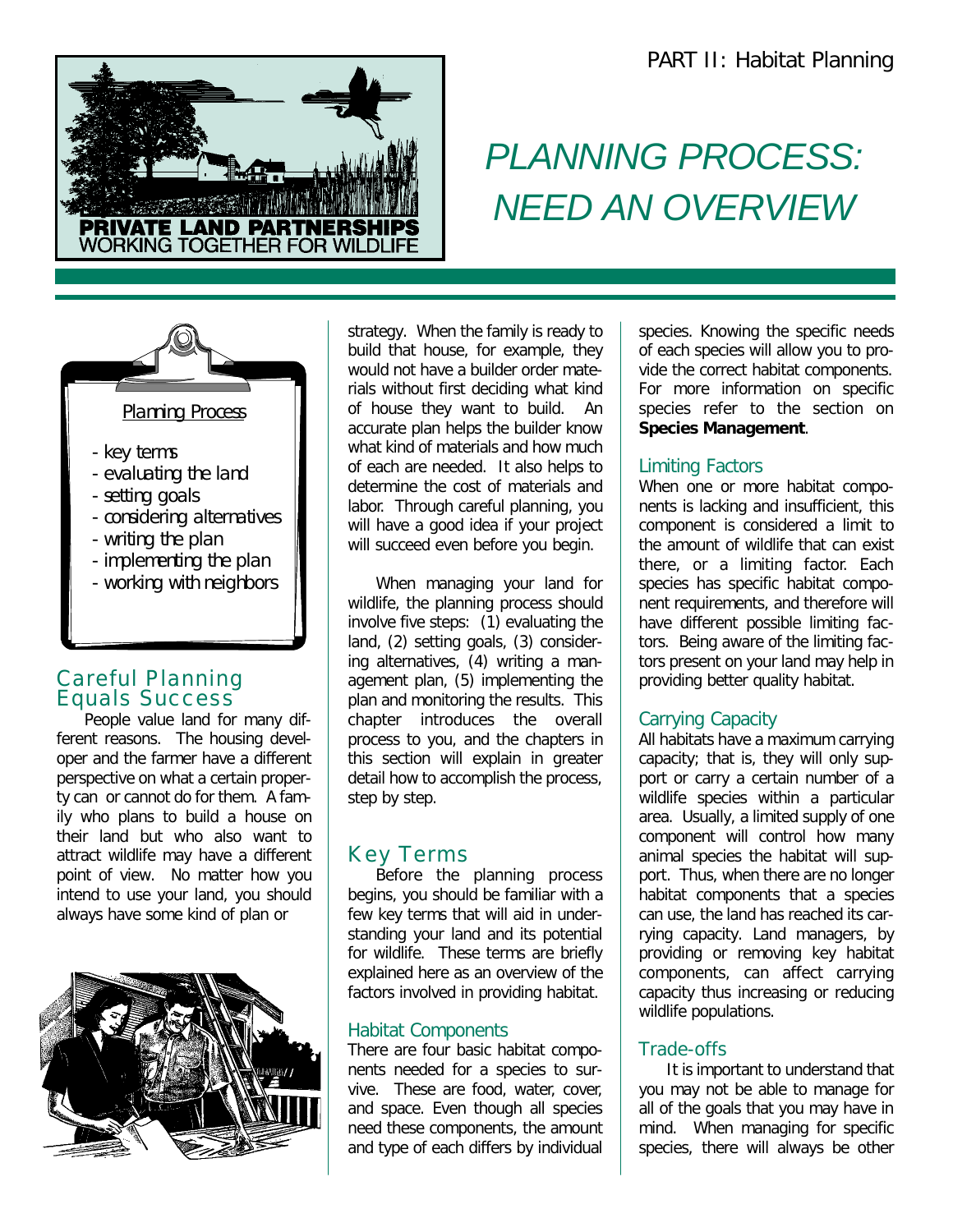

species that habitat is not provided for. Therefore, when managing for certain species you will eliminate other species from your land. However, when planned properly, managing for a group of species, instead of one particular species, will most likely provide the least amount of trade-offs. Managing for a diversity of species, however, will reduce the number of any one species.

#### Planning Steps

#### 1. **Evaluating the Land**

Before you manage your land for wildlife, it is important to learn as much as possible about the animals that live on your property, and their specialized habitat needs. It is also important to determine the kinds and amount of habitat on yours and surrounding properties. The best way to obtain this information is to become familiar with your property by studying it during different seasons and making separate inventories of the plants and animals you are able to identify. Also, look for physical changes that may vary by season. For example, where is it sunny or shaded; are there seasonally wet areas, what happens after a major rainfall or snowstorm? Additional information that may help in managing your land is available from many sources, including chapters in this guide, local libraries, videos and television programs, adult education courses, and individual experts. Some of these experts may be neighbors, former owners of your property, or local people such as biology teachers or naturalists who have specialized knowledge. Further, consider consulting with a professional land manager, such as a wildlife biologist.

In addition, think about how your property fits into the local landscape. Do your woods, for example, merge with your neighbors'? Do fencerows connect your land to other properties? What land-use practices are occurring on land around yours, and what impacts do they appear to have on local wildlife? Finding answers to these questions will help you to decide what you'd like to do with your property and whether or not your expectations are realistic. For more information, see the chapter on **Evaluating the Land**. You may also find the following chapters, within this Habitat Planning section, to be helpful:**Presettlement/Past Vegetation Types; Edges and Fragments; and Knowing Your Soils**.

#### 2. **Setting and Prioritizing Goals**

Setting management goals is an exciting part of the planning process because you are now thinking about what measurable differences you can make for wildlife. Problems will occur, though, when landowners do not think the process through to a logical conclusion. For example, the desire to attract pheasants, which are grassland birds, is not realistic if the land you wish to manage is a 40 acre woodlot. You should become familiar with the habitat needs of the desired species, and be realistic in your appraisal of whether you can meet those needs. Think, too, about the values you ascribe to your land. Do you want it to produce income, provide hunting or other recreation, or are you more interested in aesthetic returns such as creating natural beauty, providing wildlife habitat for viewing pleasure, or protecting rare species?

To accomplish a goal, it is often useful to break it into smaller subgoals or objectives, and then identify actions to be completed. While a goal is generally broad in scope, objectives are more specific measurable outcomes and actions are very task-oriented. Your goal, for example, might be to attract bluebirds to your property. A review of your property suggests nesting structures and foraging habitat are lacking. One objective might be to have enough nest structures to attract three nesting pairs within three years. The action needed to achieve that objective may include constructing and placing six nest boxes in suitable locations within the next two years. A second objective might be to pro-

Setting goals involves breaking your ideas into goals, objectives, and actions. Below is a flow chart outlining how to accomplish your goals.

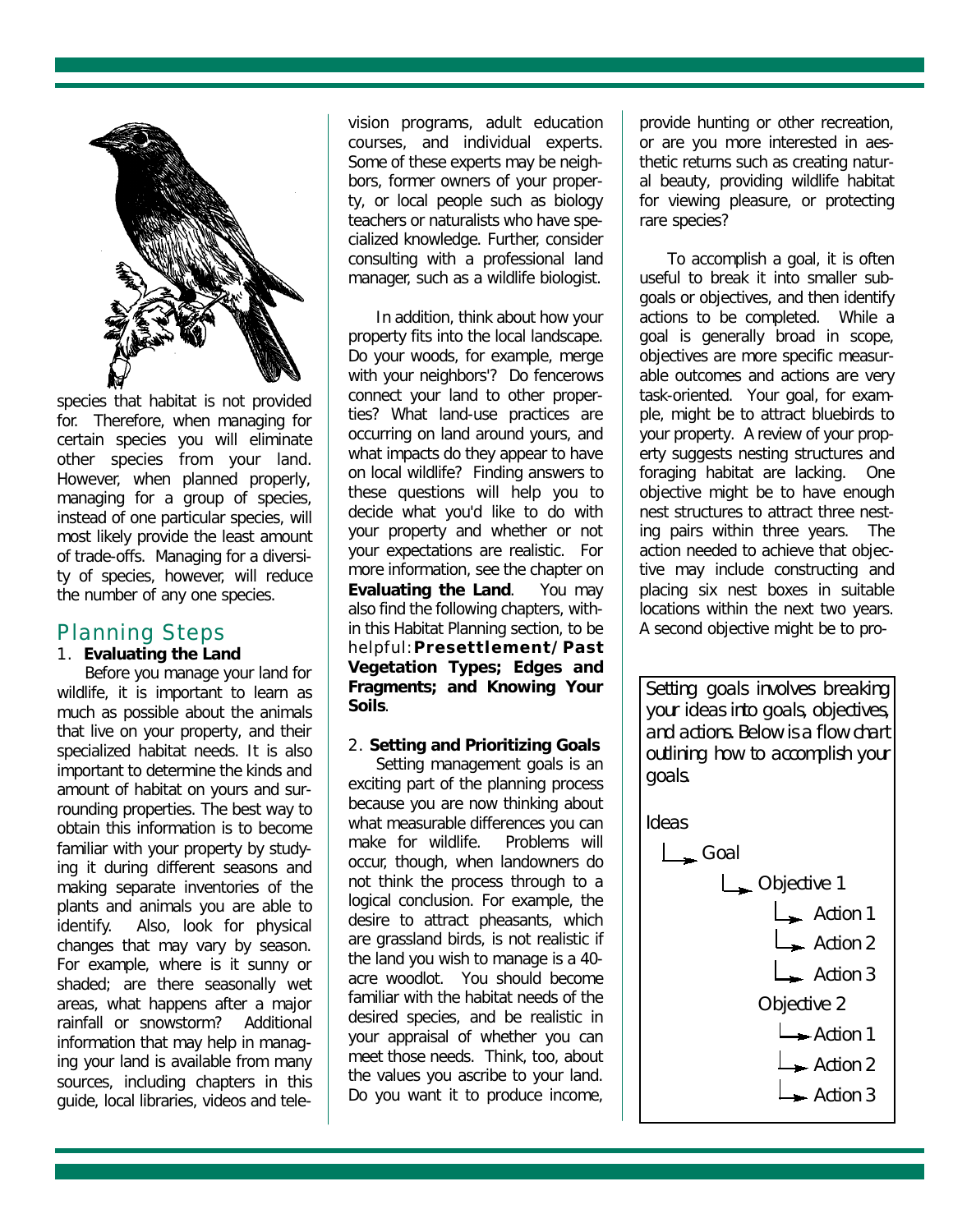

vide two acres of high quality foraging habitat within three years. Specific actions, such as mowing a portion of an old field, might be used to achieve the objective.

By thinking about goals in a broad sense, and then moving through objectives and actions, you can focus your efforts into smaller, timely pieces that fit well together. Too often you may want to take action without thinking adequately about an overall goal or the "big picture." The result is often a set of mismatched pieces that have to be redone or eliminated. On the other hand, you may be overwhelmed by the "big picture" and do not know where to begin. Moving from broad goals to specific actions is a good way to avoid wasted time, effort, and financial resources.

Once your goals are set, prioritize their importance and determine whether they can be realistically achieved. Prioritizing your goals is a way to view the "big picture" in small, organized pieces. This will help you to plan accordingly and complete the most important goals first. For more information on this and the following step refer to the chapter on **Setting Goals and Considering Alternatives** in this section.

#### 3. **Considering Alternatives to Meet the Goal**

There is usually more than one way to achieve a goal, and wildlife managers in particular often have to sort through many options to find the best method. Every decision made will affect wildlife and wildlife habitat in some way, but some impacts may be beneficial to your goal while others are harmful. The successful manager is one who tries to anticipate how each decision will make a difference and which decision is the best one to meet the goal.

There may be many alternatives to choose from. Once you have determined an array of alternatives that would meet your goal, you must decide which one is the best for your situation. You must consider cost, time involved, and impacts on neighbors and on other forms of wildlife before choosing an alternative. In other words, choosing the alternatives with the least amount of trade-offs is usually the best option. Consider how much time and money you have to spend, what kind of equipment might be needed, and the impacts your decisions will make on your neighbors, the local landscape, and other kinds of wildlife besides the types you wish to attract.

#### 4. **Writing a Management Plan**

Once you have decided on your goals and examined all possible alternatives, it is time to write a management plan. The purpose of this plan is to outline the steps that will be taken in order to reach your goals. These steps include creating a project map (that will highlight types of habitat and management projects), determining management actions, and creating a timeline to implement these actions. For more information on this and the following step refer to the chapter on **Writing a Management Plan.**

#### 5. **Implementing the Decision, Monitoring the Result**

Once you have finished writing the management plan, you will implement the decisions you outlined. Monitoring the results of those decisions, is a way to determine if your goals have been met, or if the management project needs to be altered. Do not expect the results to occur instantly; be patient as sometimes it takes two or more years for results to become apparent.



However, conditions may change, and it may be necessary to revise a goal. For example, in the planning process, a landowner decides to establish a 40-acre field of warm season grasses, beginning in three years. When it comes time to start, seed prices have risen and the landowner can only afford to prepare and seed 20 acres. Twenty acres of warm season grasses are planted, and the other 20 acres revert to an old field. This decision allowed the landowner to stay within the set budget, but did not provide the amount of grassland cover for pheasants that was originally planned. However, the landowner was pleased with the number of rabbits that used the 20 acre old field.

#### Working with **Neighbors**

Working in partnership with other landowners is often an exciting alternative to doing everything yourself. As Michigan wildlife habitats become more fragmented due to the selling and dividing of land, small property owners sometimes find themselves wondering what they can reasonably expect to do with their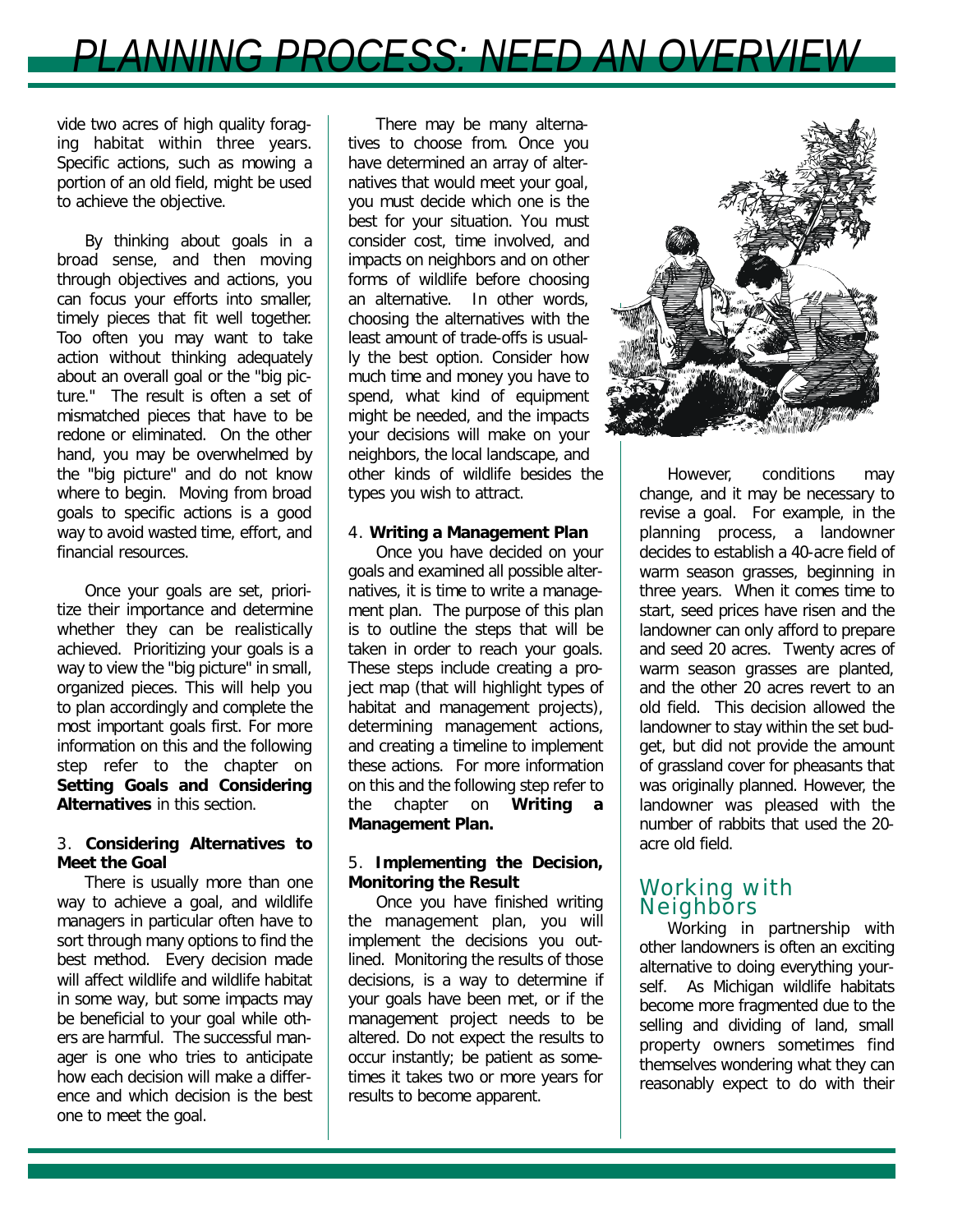*PLANNING PROCESS: NEED AN OVERVIEW*

backyard, part of a former pasture, or sliver of woods. The answers may lie in providing one component of wildlife habitat and letting your neighbor provide another component. For example, the wetland on a neighbor's property and the upland field on your land can be co-managed for the benefit of birds and mammals that rely on these habitats. The chapter on **Working with Neighbors** offers more information and examples.

In summary, the planning process for land management begins with an evaluation of the property and a personal appraisal of what you would like to do with it. Establishing realistic goals will help you to choose specific objectives for meeting the goals. Along the way, a constant evaluation of the progress made and the alternatives that appear will assure that the goals remain realistic, even though they may have changed. Once the goals are achieved, you must decide whether to maintain the project, alter it in some way, or start a new cycle of management. Although this entire planning concept may appear complicated, it is in reality a logical, stepby-step way to assure that your land lives up to the expectations you have for it.





Private Land Partnerships: This partnership was formed between both private and public organizations in order to address private lands wildlife issues. Individuals share resources, information, and expertise. This landowner's guide has been a combined effort between these groups working towards one goal: Natural Resources Education. We hope this guide provides you with the knowledge and the motivation to make positive changes for our environment.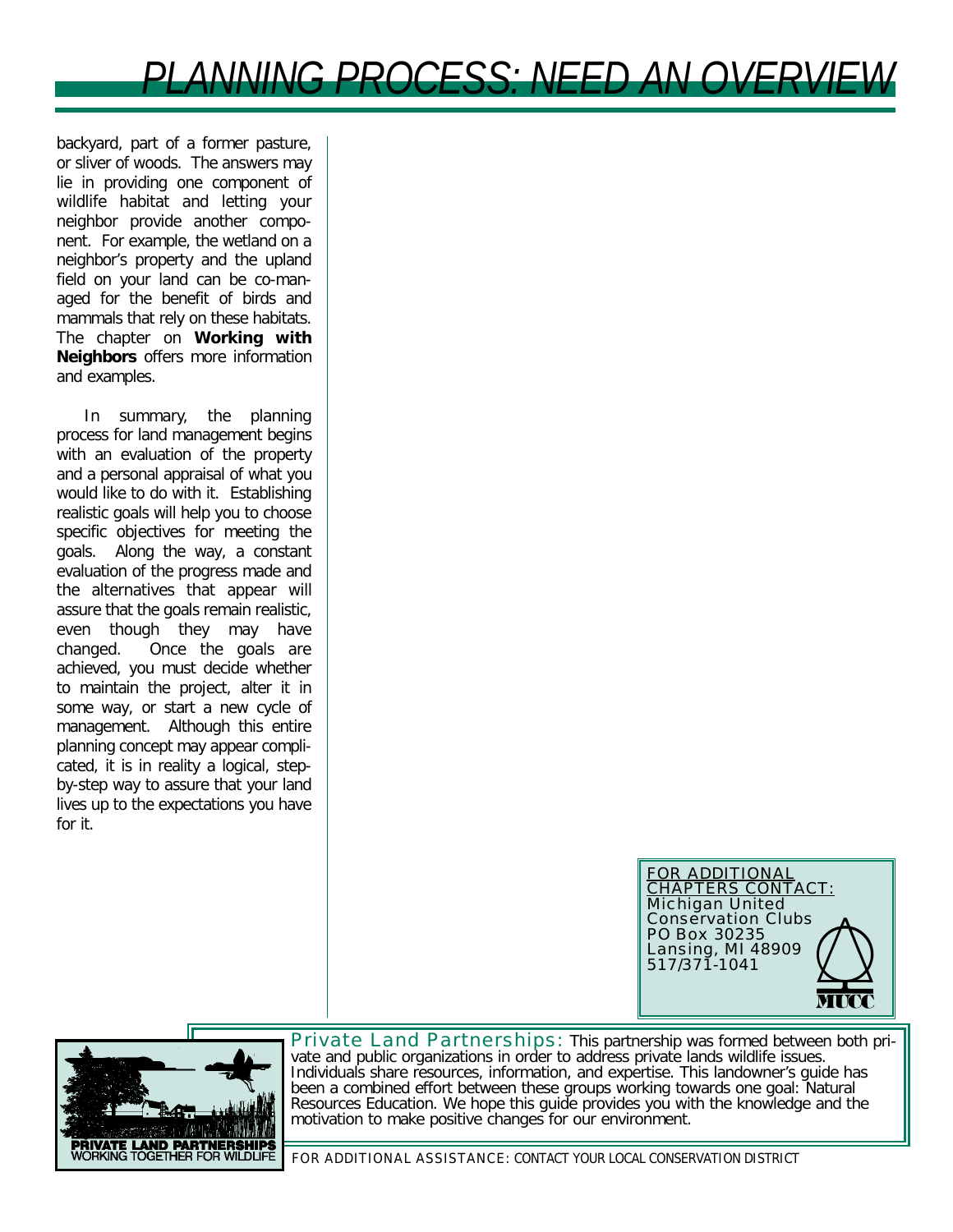

## *EVALUATING THE LAND*



The first step in the planning<br>process is to evaluate the cur-<br>rent types of habitat, wildlife<br>residents, and plant life on your prophe first step in the planning process is to evaluate the current types of habitat, wildlife erty. Finding out what plants and animals live on your land will help you understand their habitat needs and how you can better manage for those needs. Also, it is important to look at your surrounding landscapes and determine how your land fits into the bigger picture. Your inventory will yield clues as to what degree of success you can expect to achieve, and it will provide information that is useful in working with your neighbors. Finally, the information you compile in this inventory will be useful in writing your overall management plan. Keeping a journal of information throughout the planning process will simplify your efforts.

Before you begin, you may have broad ideas of what you want to do with your land. Evaluating your land enables you to make these ideas more concrete, or even find that they are not feasible. After this evaluation, you should be able to set goals that are appropriate for your land. For more information refer to the chapter on **Setting Goals and Considering Alternatives.**

By taking such a broad initial view of your land and surrounding landscapes, you can begin to get a perspective of its suitability for attracting wildlife. It is also important to gain a historical perspective of the land's past uses. Do you have agricultural fields that have been tiled? Do you have forests that have been logged in recent memory? Was your grassland pastured some time ago, can you find out how long ago? Did farming practices over the years change the soil's pH? The more information you find about your property, the more you will learn of its wildlife-producing history, suitability and potential. Ask these questions of longtime neighbors and former owners. Search the local library for historical information about farming practices, flooding incidents or area fires that might have involved your property. It is also helpful to obtain a pre-settlement map that will give you clues as to what habitat types were present before European settlement. See the chapter on **Presettlement/ Past Vegetation Types** for more information.

#### Make a Habitat **Inventory**

Many of the chapters in this manual will help you understand the different types of habitat and what species of wildlife use them. Try to assess the condition of the property and how it is being used. As you learn about your land's attractiveness to wildlife, begin to classify the types of habitat found there. What follows are the five broad kinds of Michigan habitats. The questions below may be useful in an initial evaluation of your land.

> •Is your property largely farmland, grassland, woodland, wetland, brushland, or a combination of two or more types?

> •What habitat surrounds your property?

> •What type of soils do you have? Are they sand, clay, or muck? Wet or dry?

•Are there exotic species present? If so, what species?

#### *Woodland*

•What type of forest exists? Is it young, mature, or mixed? How large is it?

•Is it fragmented by trails or openings?

•Is the understory open or is there a lot of growth such as brush and shrubs?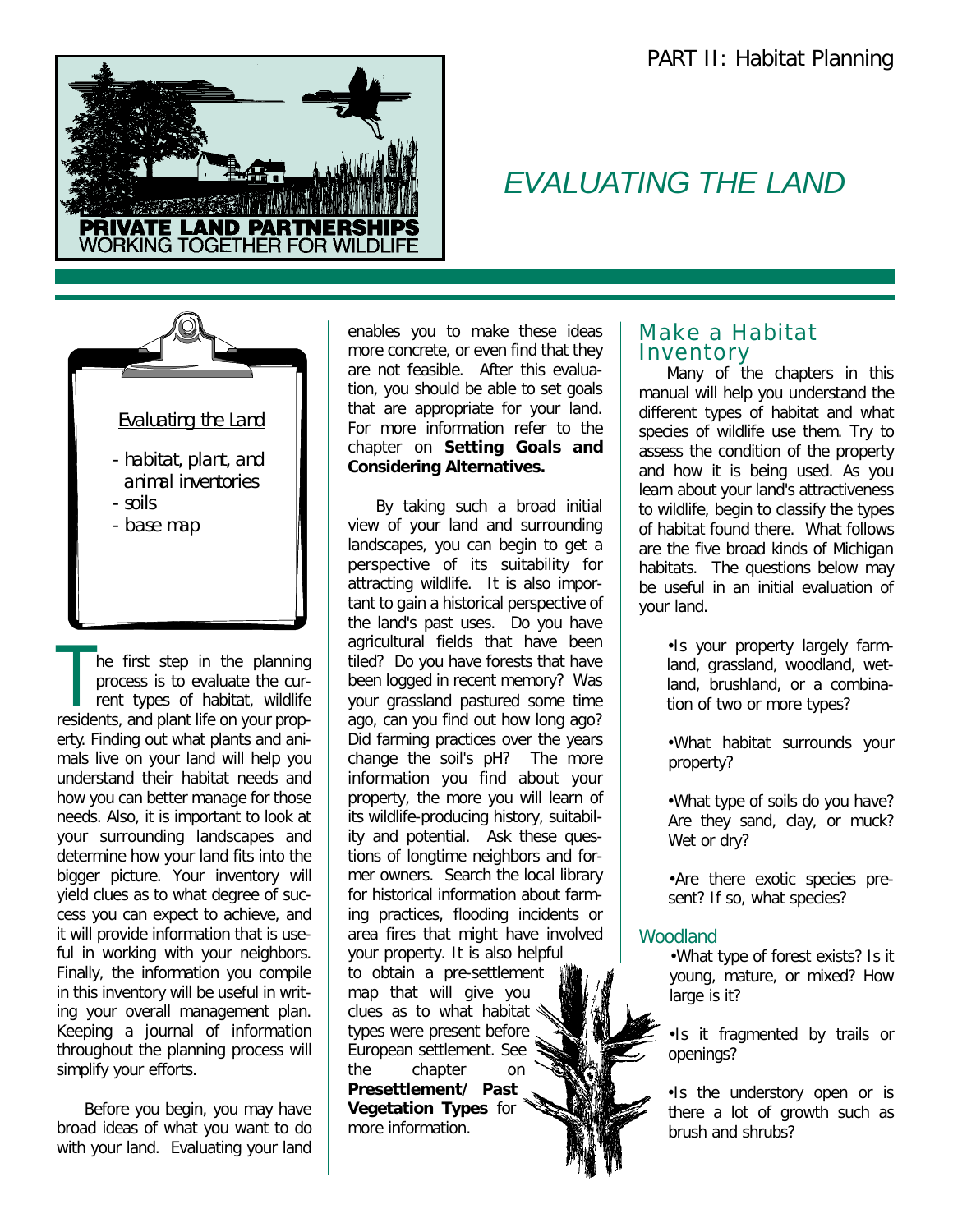•Are there dead or decaying trees? How many? Where are they located? Are there stumps?

•Has the forest been logged or pastured, and, if so, how long ago?

•Is the stand even- or unevenaged?

#### *Wetlands*

•What type of wetland is present?

•Is there a stream present? If so, what is the stream's origin?

•Is the wetland permanent or temporary (seasonal)?

•Is the wetland isolated or part of a larger complex?

•Is there open water present?

•How large or small is the wetland?

•Has the wetland been altered by draining, grazing, or mowing?

•Do trees, brush/shrubs, cattails, grass, or sedges dominate the wetland?

•Are adjacent uplands being fertilized?

#### *Grassland*

•Is your grassland an old field, pasture, hayfield, or forest opening?

•Are there any remnant native plant species present?

•How much invasion is occurring from shrubs, trees, or other woody plants?

•Has your grassland been hayed, mowed, or used for pasture? How long ago? •Do you mow the roadside ditches? If so, how often?

#### *Farmland*

•What is the recent crop history?

•What kinds of herbicides, insecticides, or other chemicals were recently applied?

•Are there livestock present? How many?

•What type of farming operation (if any) is occurring? Is it small grain, row crop, dairy, or other livestock?

•Is it flat or rolling farmland?

•Is the farmland being cultivated right up to the fences?

•What type of irrigation practices are being used? Are the fields ditched or tiled?

•Are there areas of cropland that will not grow, or muddy places where equipment gets stuck? These areas may be former wetlands.

#### *Brushland or Shrubland*

•Are shrubs large or small, in clumps or individuals?

•Are they fruit producing?

•Can you determine the stage of succession (is it closer to the forest or grassland stage)?

•Do the plants growing there favor a wet or dry environment?

•What types of habitat surround the brushland?

•Are there fencerows or hedgerows present?

#### Make an Animal Inventory

Knowing what animals currently live on or around your property is a starting point for your animal inventory. If you are already familiar with your property, take time now to write down as many kinds of wildlife as you can recall. Separate them into categories such as mammals, birds, reptiles, and amphibians--even fish and insects if appropriate. Indicate where and when you have seen them. If you do not know the names, simply describe them, or sketch them if you can.

If you're not familiar with your property, take walking tours as often as possible. Armed with a notebook and a good field guide, look and listen for animals. Try to sharpen your evidence-gathering skills. For example, a small, chipmunk-sized burrow or a large woodchuck den in the side of a hill are clues as to what lives there. Hoof or paw prints in the mud or snow are evidence of the presence of wildlife. Brambles whose branches have been nipped could be the work of a rabbit or deer. The persistant smell of a skunk may let you know of this animal's presence. You may be surprised at all the wildlife that exist on your property, even if you never actually see them.

Become a wildlife detective and see how many of the following ani-

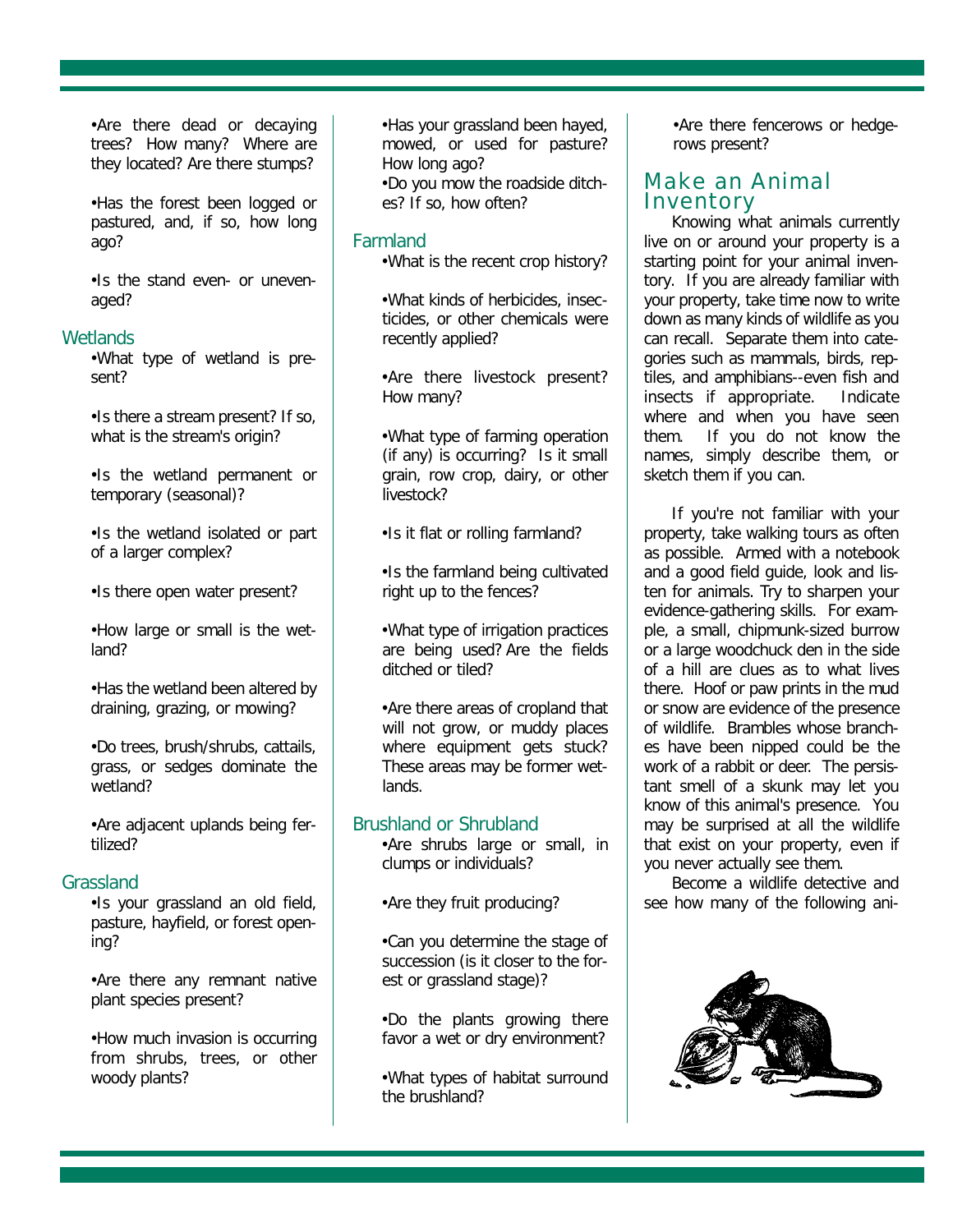| Example worksheet:   |               |                        |                                                        |  |
|----------------------|---------------|------------------------|--------------------------------------------------------|--|
| Area (Habitat Type): | Grassland     |                        |                                                        |  |
| Animal species       | Plant species | Invasive plant species | Practices present<br>(logged, drained,<br>tiled, etc.) |  |
| Ouail                | Orchard grass | Quack Grass            | None                                                   |  |
| Goldfinch            | Timothy grass | Sweet Clover           |                                                        |  |
| Sparrow              | Smooth brome  |                        |                                                        |  |
| Meadowlark           |               |                        |                                                        |  |
| Rabbit               |               |                        |                                                        |  |
| Pheasant             |               |                        |                                                        |  |
| Red-winged blackbird |               |                        |                                                        |  |
| Deer Mouse           |               |                        |                                                        |  |

mal signs you can find. Add them to your animal inventory as you discover them.

> •Young trees with bark rubbed off in autumn by a buck deer polishing his antlers.

> •A large stick nest high in an oak tree, which may be home to a red-tailed hawk or great-horned owl. Similarly, a large leafy nest may indicate the presence of fox or gray squirrels.

> •Holes in dead trees may be a home for a woodpecker or blackcapped chickadee.

> •Furry pellets, or hairballs, regurgitated by an owl.

> •Runways through a field of grass made by small rodents. •Black walnuts cracked in half by fox or gray squirrels.

> •Pine cone "cobs" left behind by red squirrels.

> •Porcupine droppings (they are orange) at the base of a tree. •Hickory nuts nibbled on the

> edges by deer mice. •A mud nest under a house or

> barn eave made by cliff swallows or barn swallows.

•Last year's bird nests.

•Dusting bowls made by pheasants used for delousing.

•Scattered feathers or fur from a predator's meal.

•Spider webs, or other such insect signs.

•An ant mound.

•A butterfly chrysalis or moth cocoon.

•The call of sandhill cranes, loons, or Canada geese in the distance.

•The trill of courting toads.

•Tracks or droppings created by mammals and birds.

Because not every animal will be visible on any given walking tour, be sure to periodically walk your property during different seasons and times of day. Keep notes on what you observe and when. Try to determine if the wildlife are feeding, seeking shelter, building nests, or using your property for some other purpose. Your journal will help you to accurately describe your land and will become the basis for writing a wildlife management plan. The more you walk your land, the better you'll get to know it and its inhabitants.

## Make a Plant Inventory

What grows on your property determines what wildlife will live there. While walking your land, begin to develop a list of existing plants along the way. Again, field guides to trees, shrubs, flowers, and grasses will be a big help. Sketch, describe, or photograph plants that you are unfamiliar with. As you read, check sources and ask questions, your experience and confidence will grow.

Management recommendations are often based on the predominant plant species in an area. Therefore, make observations about the predominant species that are present in each habitat type on your land. For example, is your forest predominantly Beech/ Maple, or Oak/Hickory? Note if the species present are native or exotic. This helps you to determine the condition of your land. For example, if your grassland possesses species such as big bluestem, little bluestem, and switchgrass, it may be a remnant of a native prairie. Note any species that you think may be rare. In addition to this, identify nuisance weeds such as purple loosestrife, glossy buckthorn, autumn olive, honeysuckle, and others, and plan for their elimination.

## Soils

Learning about the soils on your property will help you to know what may and may not grow there. Sandy, light soils, for example, allow water to drain readily. Therefore, they are usually low in nutrients and tend to be more acidic than other types. Heavy, clay soils consist of small, tightly packed soil particles. Rich in nutrients, they have a high capacity to hold water. Loamy soils are intermediate between clay and sand. Composed of many different sized soil particles, they combine fertility and moisture-holding capacity with good drainage. Each soil type grows its own particular kinds of plants. For more information, including how to sample your property's soils, see the **Knowing Your Soils** chapter.

In addition to the soils, learn everything you can about the hydrol-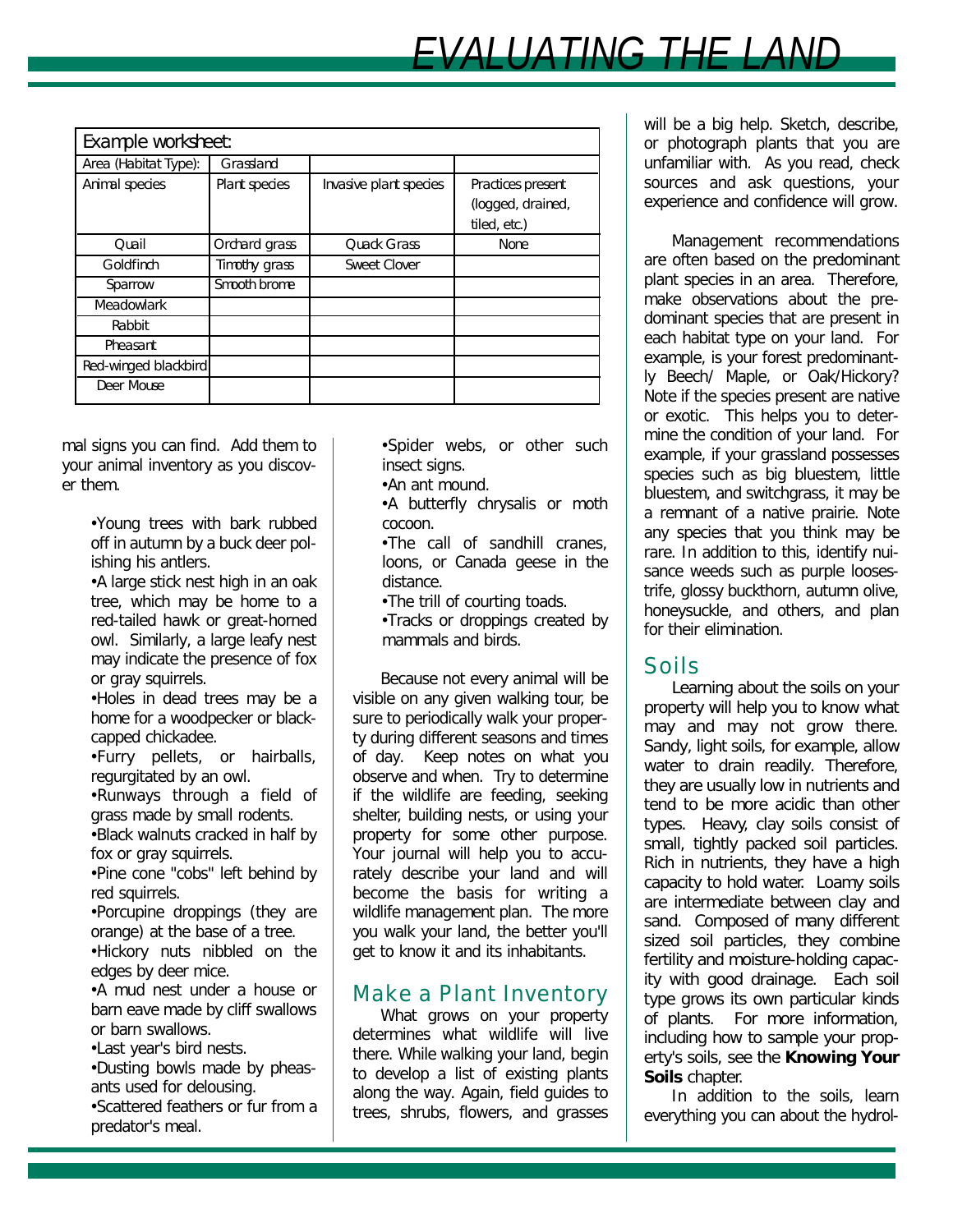# *EVALUATING THE LAND*



after a major map rodit ing the name to p your property. Outline any special features such as den sites, bird feeders, travel lanes, fencerows, etc. This map will serve as the base to the project map created later in the planning process. After land evaluation, create a base map featuring the habitats present on

ogy, or water resources, of your land. For example, swamps, marshes, and streams are obvious wetlands. But spring seeps, potholes, or wet meadows dry out during part of the year and are not easily identified as wetlands. Clues are waterlogged soil, peat, or muck. Willows, cottonwoods, green ash, buttonbush, sedges, cattails and smartweed are typical of plants that grow in wet places. For more information, see the introductory chapter on **Wetland Management.** If you find evidence of wetlands, either current or former, your property may have the potential for attracting many types of wildlife.

## Creating a Base Map

A base map is a layout of your property that shows each type of habitat and any special features that need to be taken into consideration. It includes such components as forests, grasslands, wetlands, streams, lakes or ponds, shelterbelts, hills, drainage ditches, buildings, fencerows, logging roads, cultivated fields, and roadways. Also, highlight those features of special importance to wildlife: ground dens, dead trees, living trees with large cavities, bird feeders, nest boxes, mature nut trees, major travel lanes, and more. The base map provides the basis for your management projects, and will later be used in writing the management plan. Make sketches of your property as you increase your knowledge about it. It may be helpful in creating a base map

to obtain aerial photos and topographic maps of your property. Aerial photos are available at your local USDA agency office. The more you learn, the easier it will be to focus on specific areas for habitat improvement.

#### Put Your Inventory Into Context

Keep in mind that everything is connected. The plants on your property, for example, can act as seed sources for your neighbor's land and vice versa. Animals using your site do not know the meaning of a property boundary. So, it is important to remember that the landscape around you determines what you can realistically expect to do on your property. And the reverse is also true: what management decisions you make on your land will affect the landscape around it. The chapter **Working with Neighbors** gives more information.

In summary, it will help tremendously if you understand what plants and animals you can reasonably expect to flourish on your property before you set goals, write a plan, or begin to make management decisions. Working within the context of your land and surrounding landscapes will help you to create a successful wildlife management plan.

FOR ADDITIONAL CHAPTERS CONTACT: Michigan United Conservation Clubs PO Box 30235 Lansing, MI 48909 517/371-1041



Private Land Partnerships: This partnership was formed between both private and public organizations in order to address private lands wildlife issues. Individuals share resources, information, and expertise. This landowner's guide has been a combined effort between these groups working towards one goal: Natural Resources Education. We hope this manual provides you with the knowledge and the motivation to make positive changes for our environment.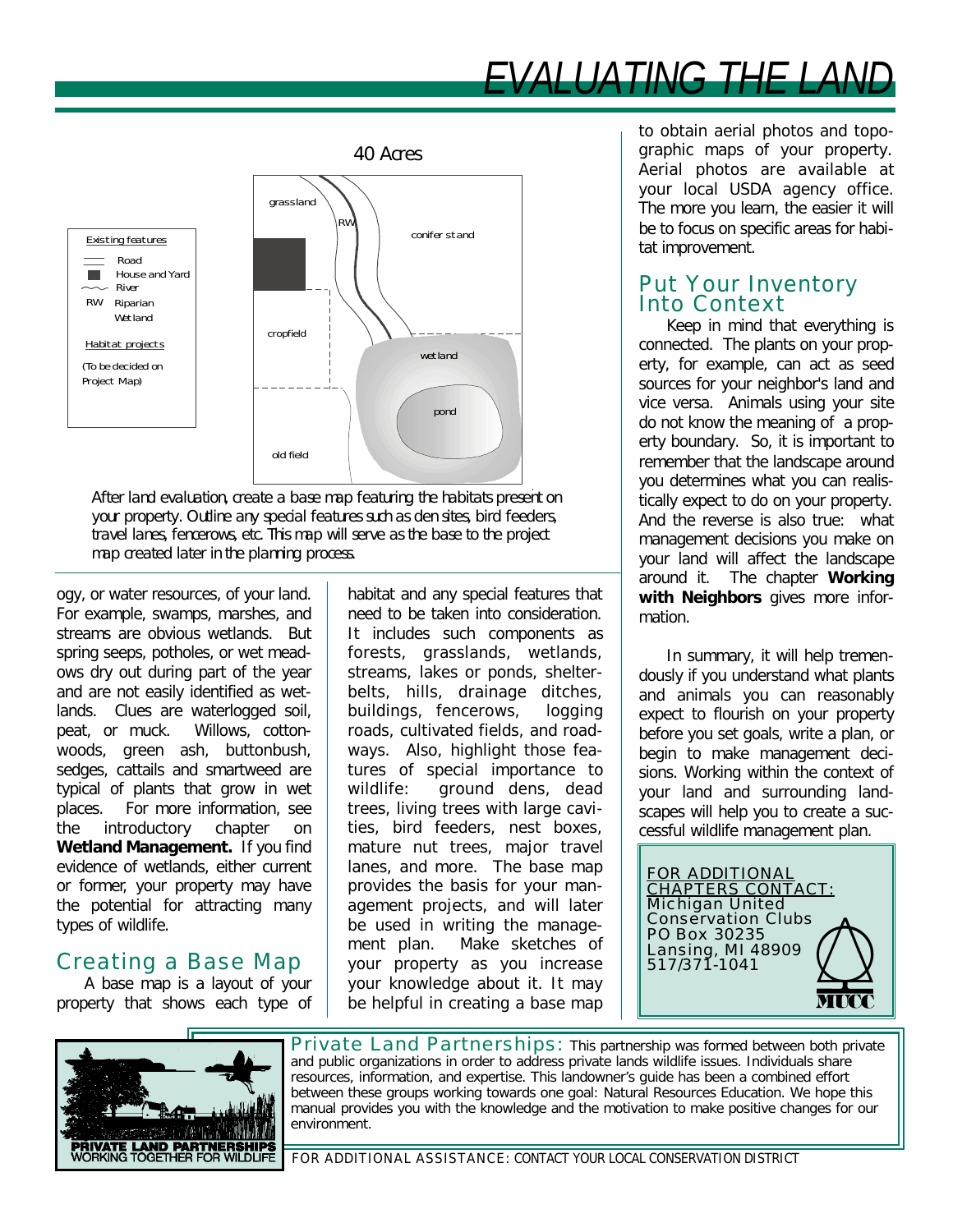

# *SETTING GOALS & CONSIDERING ALTERNATIVES*



Some landowners have very<br>clear ideas about what they<br>want to do with their land. ome landowners have very clear ideas about what they Most, however, have vague goals or no goals at all. In some cases landowners are not aware of the range of opportunities available to them. Once they become aware, they may begin to change their plans. The process of decision making includes understanding what tradeoffs will occur, what constraints certain actions may place on the land, what is realistically possible on the land, and what commitments of time and cost are involved. The more knowledgeable a landowner becomes, the more realistic the landowner's goals often become. Therefore, clear, well-defined goals, are necessary for a successful plan.

A goal is essentially what you want to do with your land, a wish to be fulfilled. Although setting goals may seem like a simple process, it is often complex and constantly changing. Planning and goal setting is a continual process in which the results of your first decisions influence all management options. Your goals will often overlap, and do not necessarily need to be seen as mutually exclusive. In other words, it is possible for your property to be managed to enhance conservation, provide recreational enjoyment, and produce income at the same time. This chapter will focus on how to set goals, how to accomplish these goals, and what to consider when creating a feasible management plan.

### Setting Goals

To create management goals for your land, begin by making a list of what you value about your property and how it may be valuable to others. These values will reflect what you expect from your land, and essentially your prospective goals. Try to prioritize the goals from what you think is most important to least important. Arranging your goals by priority, and reviewing them periodically, will help you to plan the step-by-step process toward achieving them. Don't worry if you don't know. Simply listing your views may help you to think about what you know and don't know about your property and what it can--or cannot do--to satisfy your interests.

The land's capabilities define the limits of management possibilities. Thus, the goals that you set will depend on your property and the surrounding landscape. You will also need to know the habitat requirements and life history of the wildlife

## **GOALS TO CONSIDER**

#### **Conservation Goals**

- Stop erosion
- Restore wetlands, grasslands, or forestlands
- Create windbreaks
- Promote habitat diversity
- Manage for the greatest variety of wildlife species or for rare species
- Increase the health of the landscape

#### Recreation Goals

- •Increase one or more species for hunting
- •Increase wildlife viewing opportunities
- Enhance aesthetic value
- Create nature trails for hiking

#### Economic Goals

- Timber and firewood harvesting, which may improve habitat for squirrels
- Farm and graze, which may enhance grassland birds
- Allow access to others such as hunters or tourists
- Create conservation easements to save tax dollars
- Enroll in state and federal conservation programs

#### Social Goals

- •Leave something behind for family/society
- •Leaving land "better" than you found it
- Improve environment for others
- Make the land aesthetically pleasing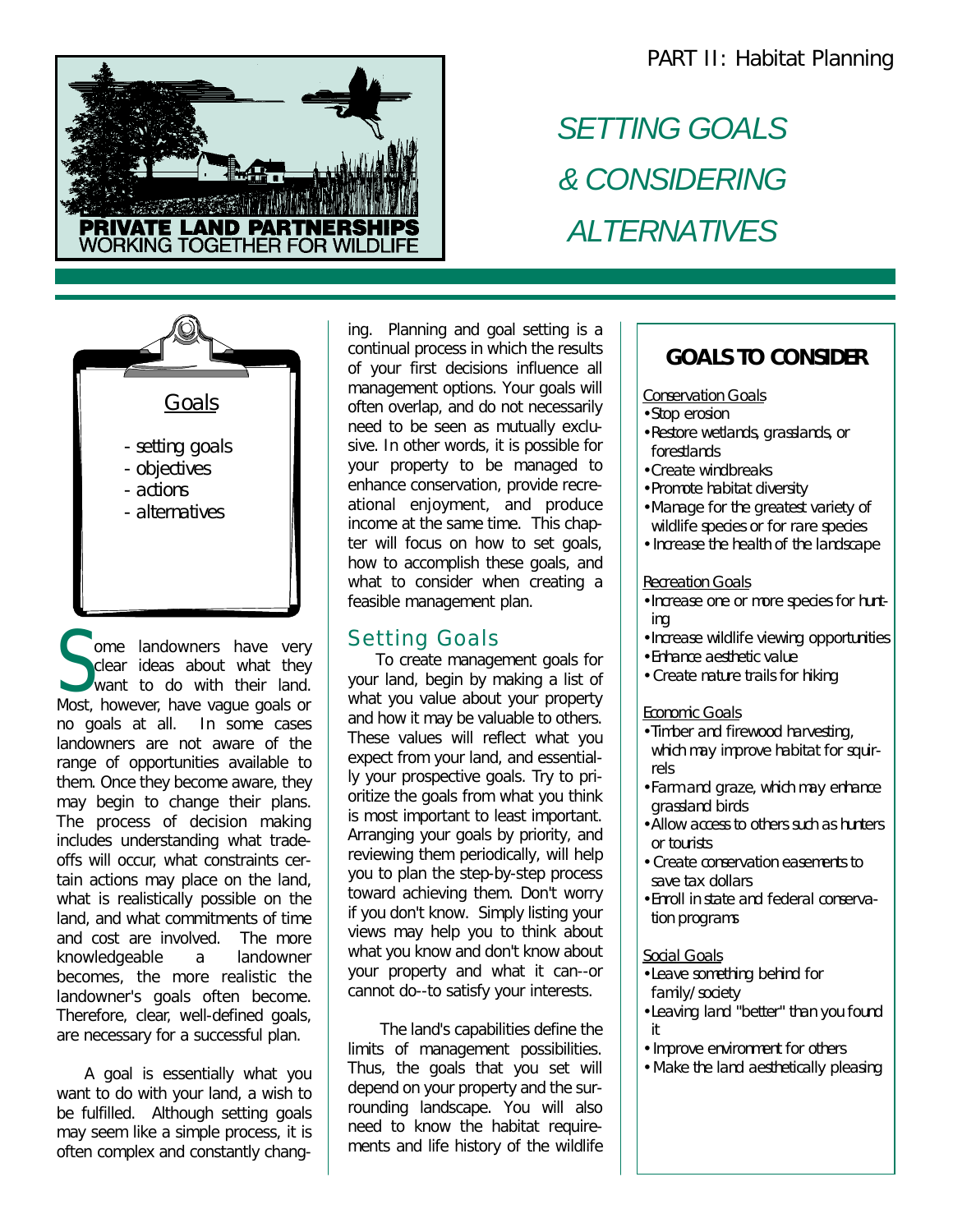### **LIMITATIONS TO CONSIDER**

- 1. What possibilities of attracting wildlife does my land have?
- 2. To what degree could I manipulate my land to attract more wildlife?
- 3. What possibilities do the adjoining properties have for attracting wildlife?
- 4. Will my goals enhance or detract from those possibilities?
- 5. What trade-off associated with my management goals may occur?
- 6. Do I have the time and the financial resources to carry out the goals I have set?

you intend to manage. Once you determine what you will need to support the species you desire to attract, you must determine if the habitat is there, if it can be created there, and if you could sustain it there. For example, it is not possible to manage for species that require hardwood forests if you have no hardwoods on your property. In addition to this, you must also determine what limiting factors are there, the carrying capacities of your land, and what trade-offs are involved. For such information on the specific needs of wildlife, see the chapters in the **Species Management** section.

Considering your neighbors is another important aspect of determining goals. It is possible to manage for larger areas if you and your neighbors have similar goals and can combine management efforts. For example, if both you and your neighbor want to attract a large diversity of woodland birds, you could create a management plan that incorporates both properties.

Because other activities conducted on your land will also affect wildlife, you should try to anticipate those effects when making your management goals. When improving habitat for wildlife, you can usually combine wildlife management with timber management and agricultural practices. However, for best results, you may need to modify these practices to benefit wildlife. In most cases, timber and farming activities help some wildlife species but may harm others. You will need some understanding of these effects if your management goals are to be realistic. As a general rule, for example, timber harvest benefits deer, rabbits, grouse, and certain songbirds such as towhees and indigo buntings, that get food and cover from low-growing plants. On the other hand, some forms of timber harvest can harm forest wildlife species like barred owls or woodpeckers that use den cavities, or squirrels and turkeys that rely on mast-producing hardwoods. The degree of management practiced

## **BEFORE SETTING YOUR GOALS, THINK ABOUT THE FOLLOWING . . .**

- 1. Does wildlife use your property to connect other habitat nearby?
- 2. Do your woods, for example, stand-alone or do they form the core of a large forested area owned by your neighbors?
- 3. Is restoring a wetland going to flood your neighbor's land?
- 4. How is your neighbor managing his/her land?
- 5. Would your neighbor(s) be interested in managing their land cooperatively with you?
- 6. Have significant alterations been made to the land surrounding your property?
- 7. Would these changes affect your ability to suceed with your goals?

and any tradeoffs in timber, agriculture, or wildlife values will be your decision.

Try to be realistic about the time involved in carrying out your plans. Consider low-cost, low-maintenance projects and think in terms of the many shorter steps required to achieve a long-range goal.

### **Objectives**

A landowner who has evaluated the land, identified their goals, and determined which goal is the most feasible and important, can then determine what objectives are required to achieve this goal. Writing objectives is a way of turning your ideas, or goals, into tangible strategies. One way of determining your objectives is to decide what important elements are missing from the land. In other words, ask what features can be enhanced, and always consider what is feasible on the land. For example, during evaluation of the land, you sighted several grassland birds. It was determined, from information gained on the habitat components needed by grassland birds, that your land only provides winter cover, and not nesting habitat or a reliable food source. Because having grassland birds was an important goal in this instance, an objective to achieve this goal would be to consider the creation of year-round habitat. In other words, in finding what your objectives are, you must determine what is needed to fulfill your goal.

#### Actions

Once the objectives required to achieve the goal are determined, the actions needed to fulfill the objectives must be decided. Actions are what are needed to obtain your objectives. For example, an action to help fulfill the objective mentioned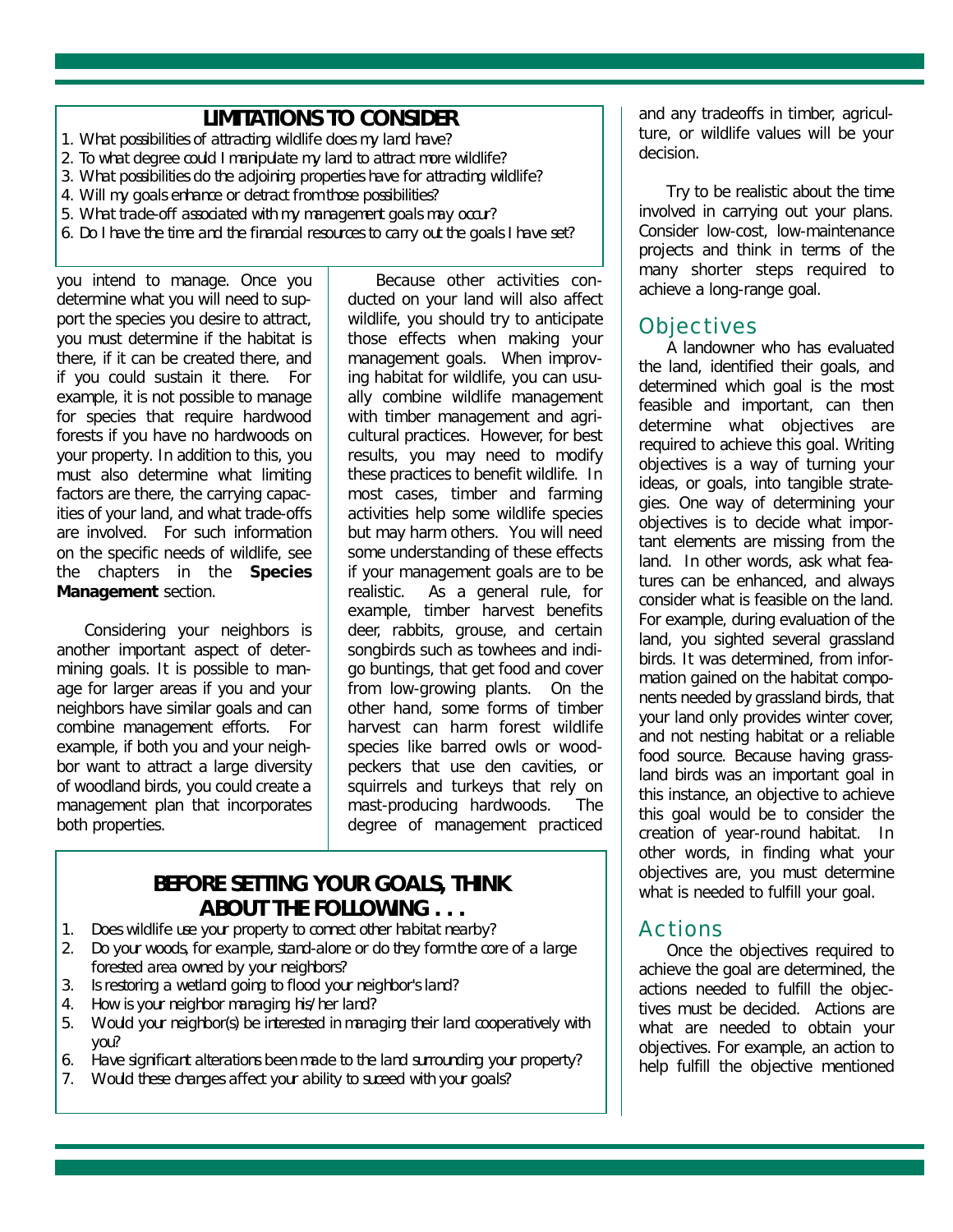## **SETTING GOALS & CONSIDERING ALTERNATIV**

above (to maintain year-round habitat for grassland birds) would be to plant vegetation that would provide nesting cover and a food source. This action would take care of an objective that was needed to fulfill your goal. Once you are at this level, fulfilling one action at a time will break up a seemingly overwhelming task into smaller, manageable pieces.

### Creating Alternatives

Looking at alternatives to meet your goals, and perhaps even redirecting your goals may become necessary as you continually evaluate what you have in relation to what you want. There are two different times to look at alternatives. The first is before you set your management plan into action, and the second is after your plan has been implemented.

#### *Before Implementation: Different Options*

Before you implement any plan, it is wise to consider different options to achieving your goal. Sometimes these alternatives can save money, work, and time. You should not jump at the first option made available, as it may not be the best for your situation. It is best to weigh several options and choose the one that is the least expensive and takes less time, but achieves the same goal.

#### *After Implementation: How Goals Change Over Time*

Landowners whose land has changed, or who have run out of time, money, or patience may need to consider alternative goals for their Management Plan. In some cases, when property is sold or subdivided, or natural disasters such as fire or flooding occur, the plan may need a major overhaul or be completely rewritten. Furthermore, the habitats you are trying to protect or improve

for wildlife change with the seasons and the years. Expect your goals to change over time as surrounding landscapes change. When your plans finally become reality, you may notice that you have created partial habitat for wildlife species you may or may not have wanted to attract. Encouraging or discouraging the new wildlife, or getting rid of non-native nuisance plants, may mean an adjustment in your goals. Land-owners who become confused or frustrated when their goals suddenly

## **RE-EVALUATE YOUR ORIGINAL GOALS**

The following 10 factors will assist you in evaluating your original goals, and should be asked before you implement your plan. Evaluating these considerations from time to time will also help you to consider alternatives that are available and to redirect goals as necessary.

- 1. Do I have the necessary funds to complete my management plan?
- 2. How much time do I have to do the work involved?
- 3. What kind of equipment is needed and where do I get it?
- 4. Can I provide the maintenance required once the goal is achieved?
- 5. What impacts to wildlife would my plan create?
- 6. How long will it take to achieve the results I want? Are there alternatives that are faster, less expensive and less time-consuming?
- 7. What impacts will my decisions have on my neighbors?
- 8. How have my neighbors' management practices affected me?
- 9. Will any legal implications occurr as the result of my management?
- 10. Are there any future ramifications I can reasonably expect?

seem unreachable can still make a positive difference for wildlife if they learn to be flexible. Keep in mind that your road map, the management plan must be flexible in order to be successful. Even wildlife managers can not always predict what will happen when they begin to manipulate habitats.

In summary, management options are always based on the goal, but deciding what to do can be difficult at times as there are many things to consider. If you break down the process into goals, objectives, and actions, it makes it easier to determine what you are looking at in your plan, and what you need to do to get there. Some practices are more expensive and take more time than others. Considering alternatives is always wise as it may prevent problems that you might have overlooked. Remember, the management plan is never static, and your goals may need to be changed as your land or circumstances change, but there are usually many ways of obtaining your goals.

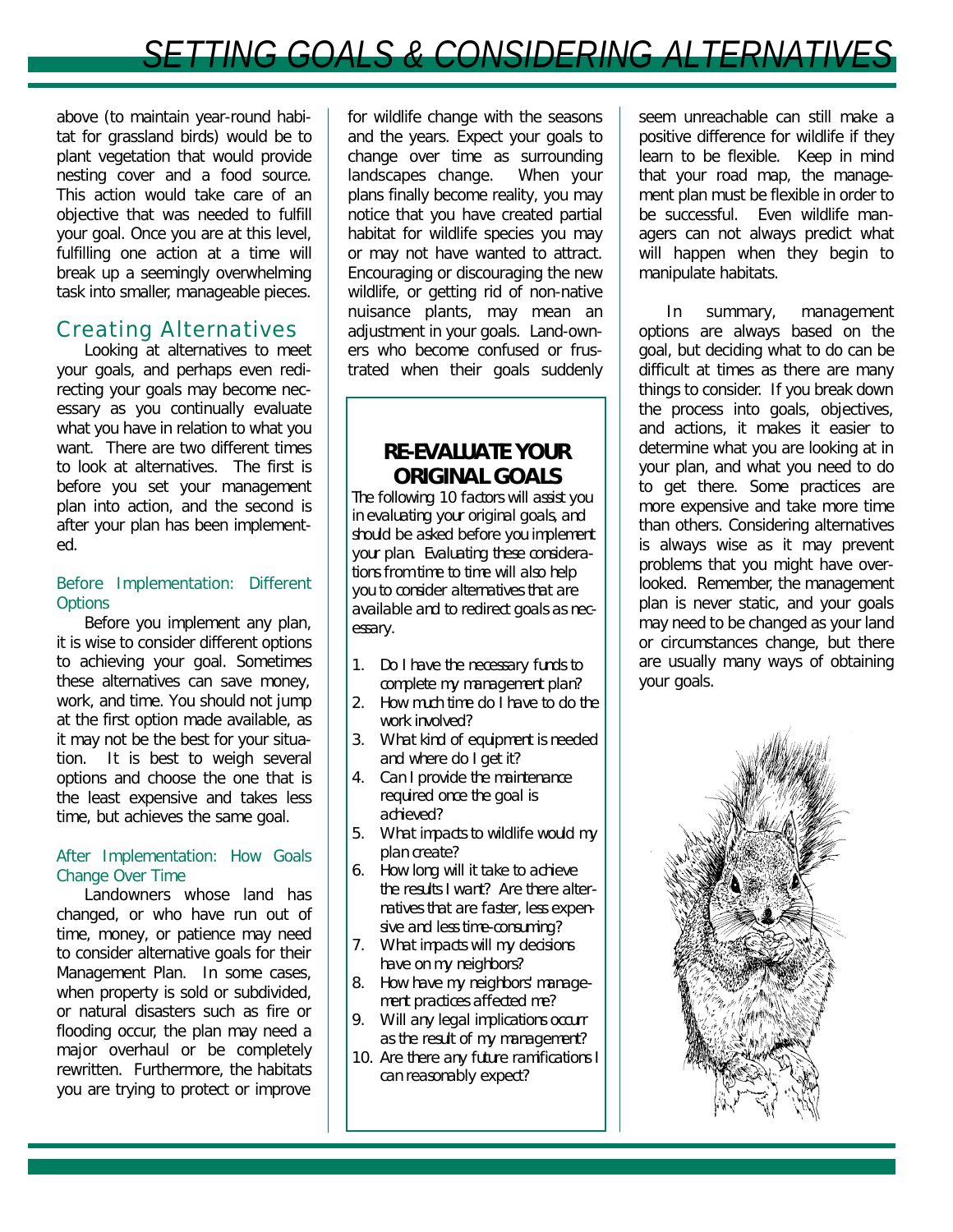## *SETTING GOALS & CONSIDERING ALTERNATIVES*

#### GOALS, OBJECTIVES AND ACTIONS

This is an example of how to outline goals, objectives, and actions based on the habitat types outlined on the base map within the Evaluating the land chapter.

Goal: To attract pheasants and other grassland birds

Objective one: Create year round food source Action one: leave corn stubble Action two: plant fruit producing shrubs Action three: plant cool season grasses and clovers Action four: plant warm season grasses and forbs

Objective two: Create travel corridors Action one: plant shrubs

Objective three: Create winter cover Action one: plant switchgrass Action two: plant warm season grasses and forbs

Objective four: Create nesting and brood rearing habitat Action one: plant cool season grasses and clovers

Objective five: Create artificial nesting sites Action one: build and place nest boxes





Private Land Partnerships: This partnership was formed between both private and public organizations in order to address private lands wildlife issues. Individuals share resources, information, and expertise. This landowner's guide has been a combined effort between these groups working towards one goal: Natural Resources Education. We hope this manual provides you with the knowledge and the motivation to make positive changes for our environment.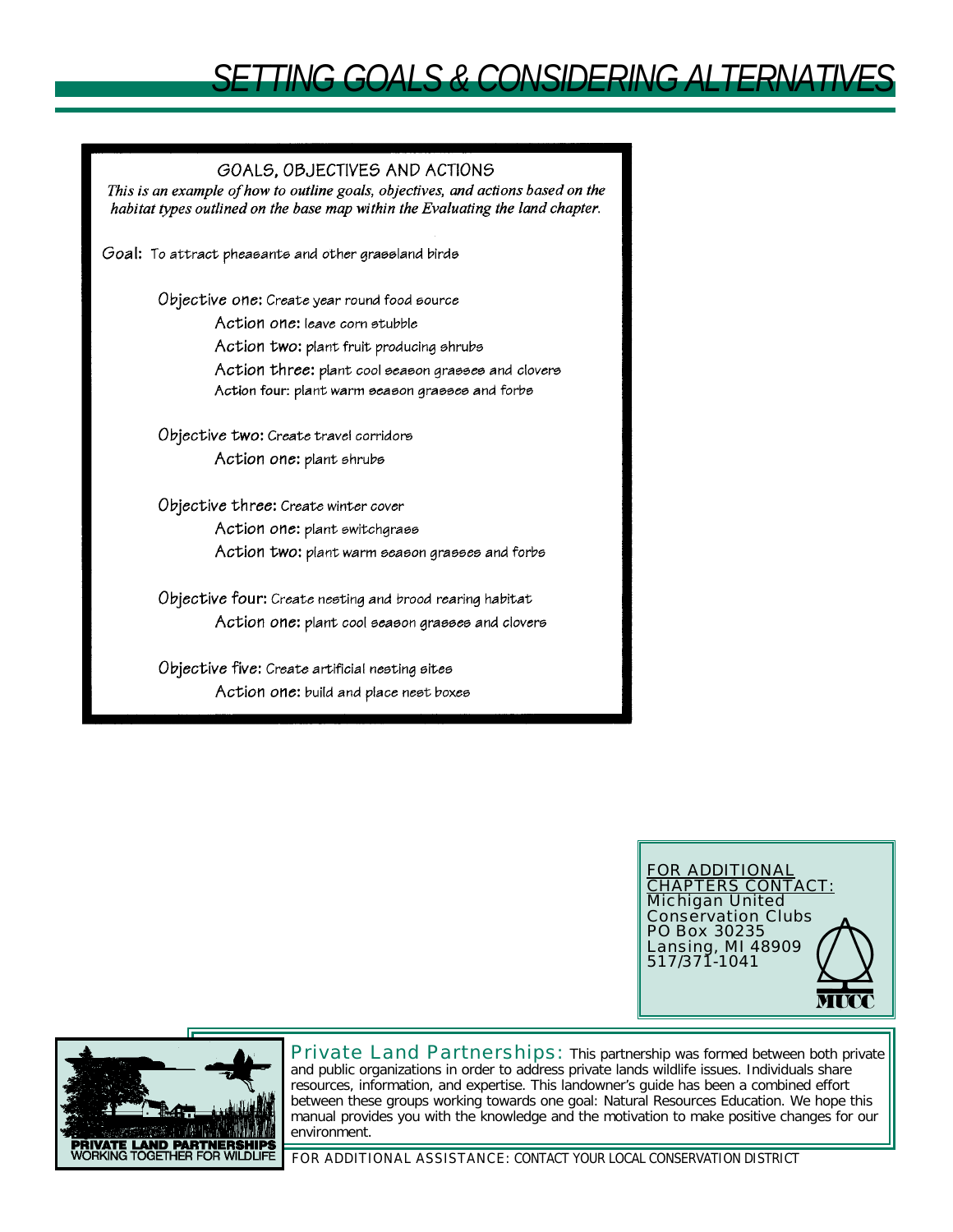

## *WRITING A MANAGEMENT PLAN*



The Management Plan is a document that describes what you want to do for wildlife on your property, and how it will be he Management Plan is a document that describes what you want to do for wildlife on accomplished. It is a step-by-step formula for what you want to do on your land, and when, where, and how you will accomplish the plan. The plan provides a timeline, which can project future phases of improvement, management, or maintenance. Further, it can be a record of what you have already done. As you write down the differences your efforts have made, you will most likely also realize impacts you probably could not have predicted. Such realizations will help you to consider changes in your plan, new goals and objectives, and alternatives for achieving them.

Although some people dread actually writing the plan, it does not have to be difficult. For smaller projects it can be as simple as a

quick sketch and a few notes. Larger projects may be more complex with maps, photos, drawings, references, and detailed outlines of habitat improvement projects as time and energy allow. As you might expect, the management plan is a clear reference that will guide you to accomplishing your goals. This chapter will show you how to write a management plan that is focused, realistic for your expectations, and --most importantly-- doable.

### Creating a Project Map

The other chapters in this section on Habitat Planning explain the many considerations that you must ponder before writing the plan. Now that you've decided on one or more specific projects, you can write your management plan. A good way to visualize your plan, before actually writing it out, is to create a project map. The project map will help you to see where you've been and where you want to go next. This map is dependent on the Base Map created in the first step of the planning process, **Evaluating the Land**, which shows how to make inventories of habitat types, plants, and animals that already exist on your property. The Base Map includes the major existing habitats and land features. This information helps you determine what you could reasonably expect to do within the context of the surrounding landscape.

To create a Project Map, use the Base Map as the foundation, and for each habitat, or site, write in the habitat projects that will be implemented. This entails either leaving existing features that already benefit wildlife, enhancing them, or replacing non-beneficial existing features with the management action you decided on in the previous planning steps. Numbering each site on the base map before creating the Project Map will help in writing the management plan as it will organize the areas into workable units. The example maps shown on the next page illustrate this process.

## Writing Out the Plan

The next step to writing a management plan is to actually write out the final draft of the plan. This includes listing your goals along with the objectives and actions that will take place at each site. A good way to organize your final draft is to write out your habitat projects by site. Under each site, list in detail the objectives that will be fulfilled, the actions that are required, and when they will be implemented. Be as specific as possible as this is the write-up that you will refer to for details. Please see the accompanying example of a written management plan on the last page of this chapter.

Since maintenance is also a key part of any management plan, consider adding a maintenance schedule to your plan. For example, your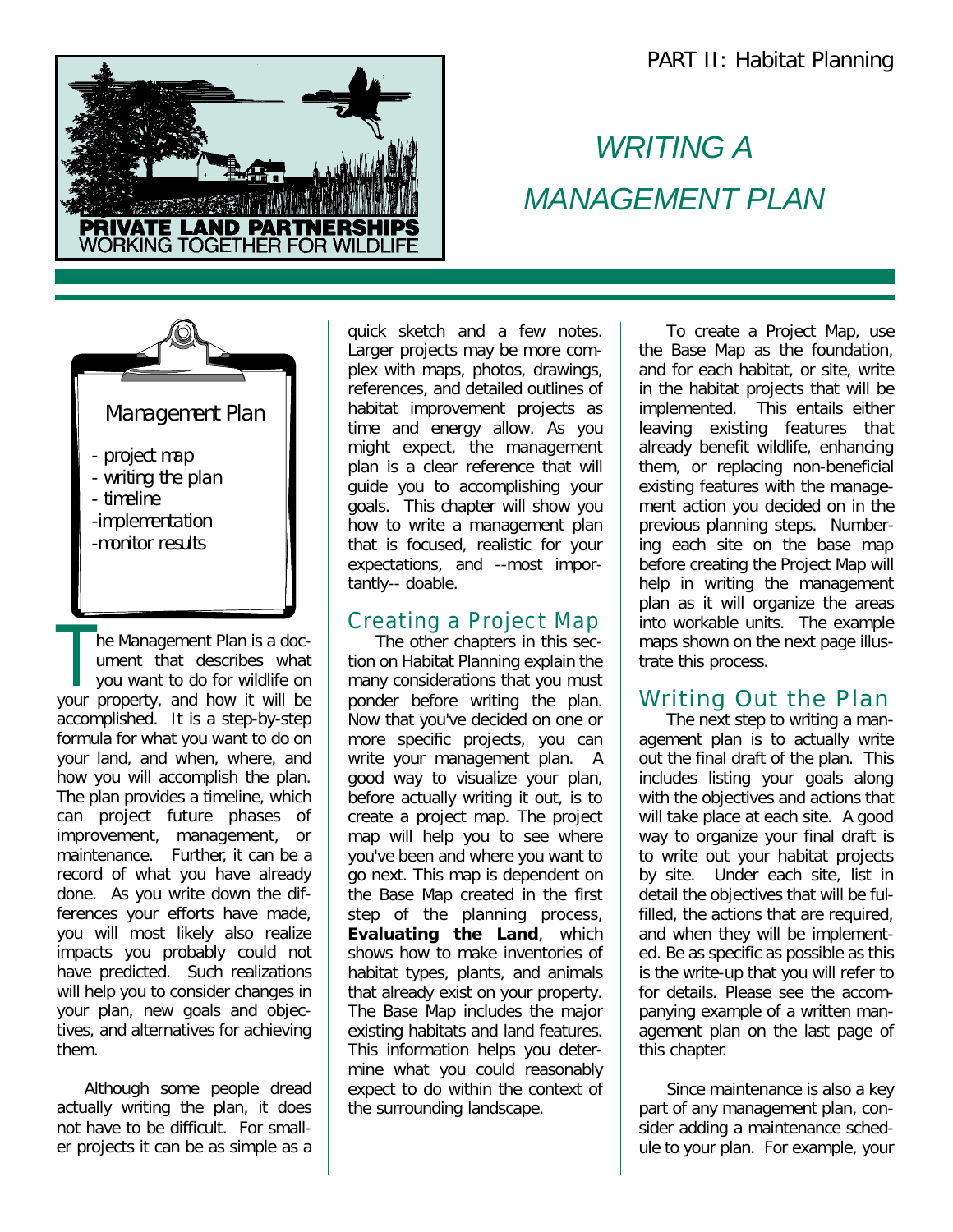40 Acres



Base map created during evaluation of the land. Sites are numbered for organizational purposes





Once you have decided on what project s will be completed, pleted, create a project map from the base. This map will show where the projects will take place and is used as a visual reference to the written management Once you have decided on what projects will be complan.

field of switchgrass for winter cover may require mowing or burning every three years, or perhaps you have adopted a rotational maintenance schedule where you treat one third of the field each year. Writing down maintenance schedules will help you to plan your time, and is also the best way to remember the important things that need to be done. Ignoring the necessary maintenance will prevent you from enjoying the full benefit of your habitat plan.

This is also a good time to review your plan to determine which goals are short-term and which are long-term. In other words, it is important to know which projects may produce immediate results, and which may not show results for years. Because long-term projects may take years to implement, you may also want to plan some activities that will pro duce immediate results, such as building nest boxes for certain bird species. Remember to be patient, most management plans require several years before tangible results can be seen. Wait for vegetation to become established. After that, wildlife should move into the habitat you have created.

#### Creating a Timeline

A supplemental tool to your management plan is a timeline that consists of your management activities. This year-by-year list of actions will help you to stay organized, and to keep track of what action must occur when. A timeline is another way of writing out your plan as it allows you to view the actions chronologically, rather than site-by-site. While keeping track of the overall big picture, a timeline helps you focus on the step-by-step process one task at a time. Not only will this give you a sense of accomplishment along the way, but it will also make the overall plan less overwhelming. Please see the example timeline.

#### Implementation and Monitoring your **Results**

Once you have written your plan, it is time to implement it. Implementation means turning your plan into reality as you begin to accomplish your goals. During implementation, follow your plan and timeline carefully, but realize that changes can always be made if problems arise. Flexibility is important in a good management plan.

After you have implemented your plans, it is important to monitor your results and determine if you have accomplished what you wanted. Sometimes, unexpected results occur, such as changes in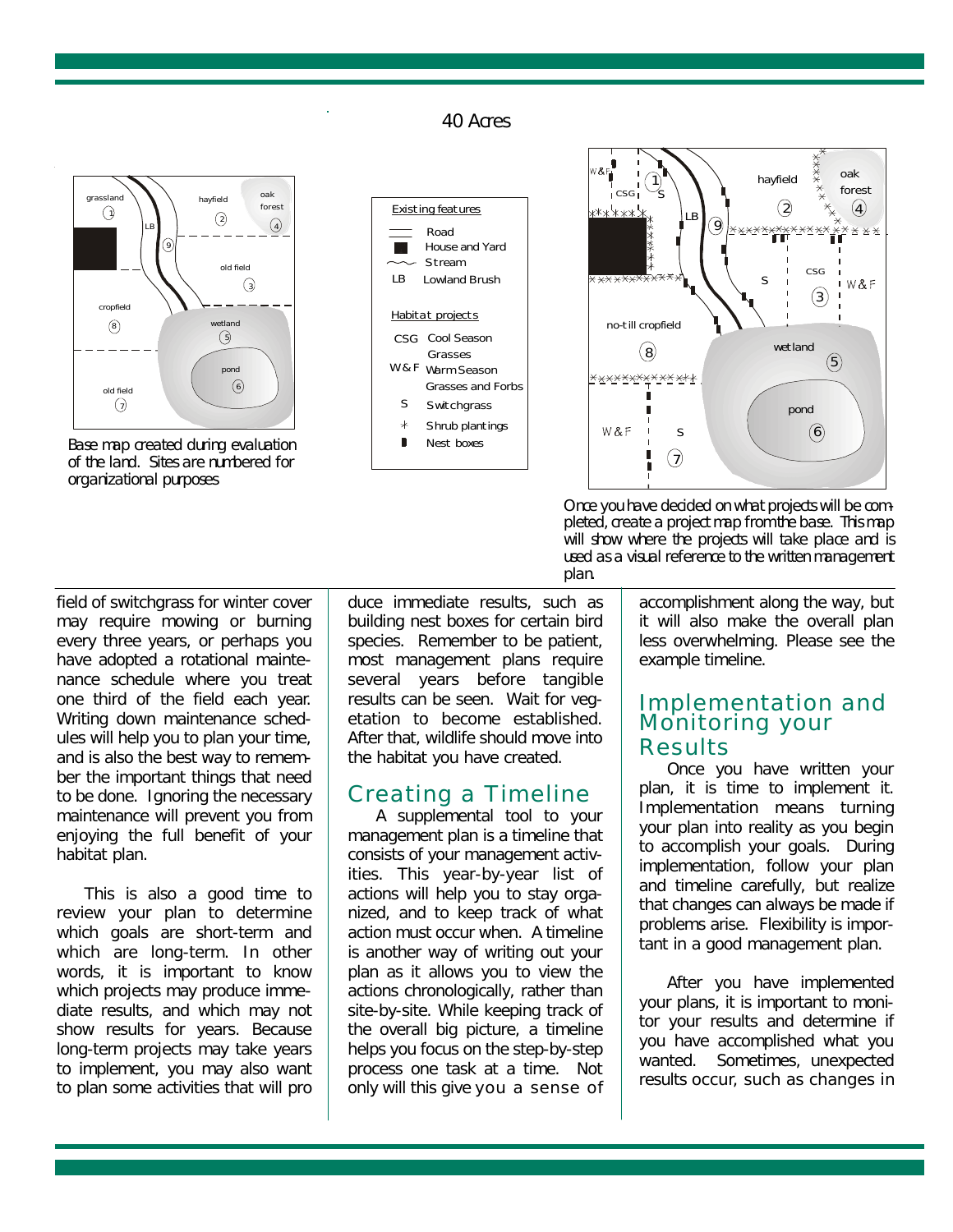# *WRITING A MANAGEMENT PLAN*

#### Timeline

This is an example of a timeline for completing habitat projects based on the example project map. Following a timeline will break the project up into workable pieces, and allow you to visualize both the short and long term results.

| <u>Year One</u><br>Spring:<br>Fall: | Planning process<br>Remove encroaching trees and brush<br>Prepare site 1 for planting (could include mowing, Round-up,<br>plow and removal)<br>Begin no-till farming in site 8<br>Erect nest boxes |
|-------------------------------------|----------------------------------------------------------------------------------------------------------------------------------------------------------------------------------------------------|
| Year Two                            |                                                                                                                                                                                                    |
| Spring:                             | Plant NWSG and wildflowers in section 1, site 1<br>Plant CSG and clover in section 2, site 1<br>Plant switchgrass in section 3, site 1<br>Plant shrubs on site 1 and around house                  |
| Fall:                               | Prepare site 3 for planting                                                                                                                                                                        |
|                                     | Check nest boxes and repair any damage                                                                                                                                                             |
| Year Three                          |                                                                                                                                                                                                    |
| Spring:                             | Plant switchgrass in section 1, site 3<br>Plant CSG and clover in section 2, site 3<br>Plant NWSG and wildflowers in section 3, site 3<br>Plant shrubs on site 3 and around site 4                 |
| Summer-Fall:                        | Prepare site 7 for planting<br>Mow hayfield between July 15 and August 31<br>Apply selective herbicide to NWSG if necessary to remove<br>competition<br>Check nest boxes and repair any damage     |
| Year Four                           |                                                                                                                                                                                                    |
| Spring:                             | Plant NWSG and wildflowers in section 1, site 7<br>Plant CSG in section 2, site 7<br>Plant switchgrass in section 3, site 7<br>Plant remaining shrubs<br>Burn NWSG on 1/4 to 1/3 annual rotation   |
| Summer-Fall:                        | Mow CSG in section 1 on 14 to 1/3 annual rotation<br>Check nest boxes and repair any damage<br>Evaluate management plan and consider alternatives if<br>necessary                                  |

the land or attraction of unwanted species, and additional actions will need to be planned. Not every project will be successful, of course, and if the changes are unwanted you may have to start the process over and determine a new goal. However, often your goal is obtained, and monitoring your success is a way to keep in touch with your land after the planning process is complete. Keeping a journal is a good way to keep track of your progress, and will help you to see the differences you have made on the land. This may also help you determine potential problems and possibly catch them before they occur.

Monitoring your results is often the most rewarding part of the planning process. You will be able to see what you have accomplished through your hard work and careful planning. The landscape developments that occur and the new sightings of wildlife you observe will bring much satisfaction. Simply writing down the day you saw the first pair of bluebirds setting up a household in the nesting box you installed is a memorable event that is fun to record. You will realize the same enjoyment when the purple coneflowers you planted in the butterfly garden begin to bloom, or that spring morning you heard a cock pheasant crow.

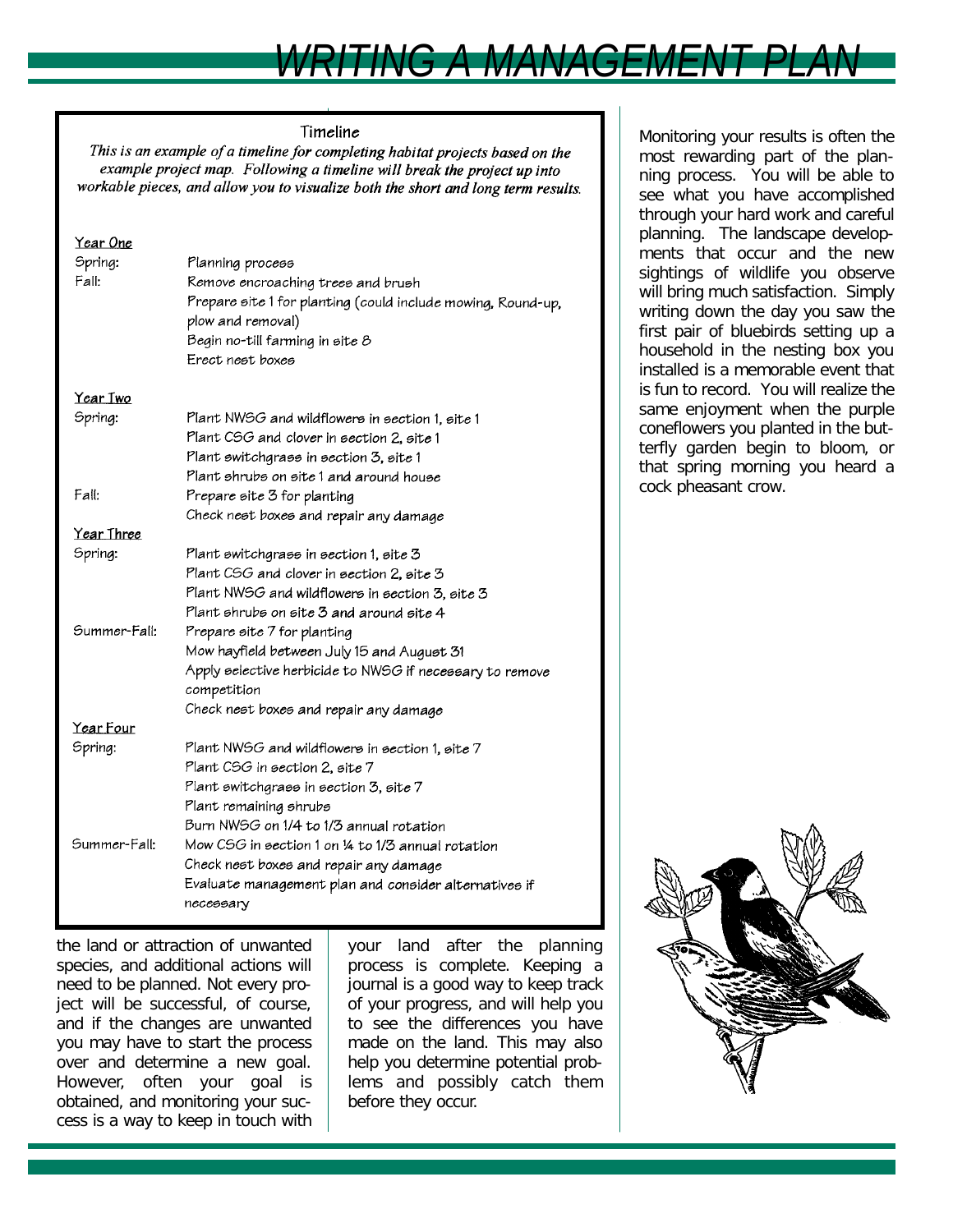# *WRITING A MANAGEMENT PLAN*

**Wildlife Management Plan** Final Draft Goals: To attract pheasants and other grassland birds Acres: 40 acres Site 1 Nesting, brood rearing, winter cover, and food producing areas will be developed on this site at locations identified on the project map. This site will be divided into three sections. Each section should be planted in north to south strips, and should be at least 60 ft wide. Travel corridors will also be established. The first section will be planted to native warm season grasses and forbs. This includes a mixture of big bluestem, little bluestem, indian grass, and a variety of native wildflowers. This area will be used as winter cover and as a food source. The second section will be planted to cool season grasses and clovers which consists of a mixture of timothy at 2 lbs / acre, orchard grass at 2 lbs / acre, white sweet clover at 2 lbs / acre, and medium red clover at 2 lbs / acre. This area will be used for nesting, brood rearing, and as a source of food. The third area will be planted to switchgrass at a rate of 4-6 lbs / acre. This will be used as a wintering area. Chemical and mechanical methods should be used to control competing grasses and weeds within the planting areas. This site will be prepared in the fall of the first year, and planted in the spring of the second year. The cool season grasses will be mowed on a one third annual rotation starting the third year after planting between July 15 and Aug 31. The warm season grasses will be burned on an annual rotation starting the third year after planting. Prescribed burns will be conducted in the spring before the new growth is 1-3 inches tall and before bird nesting begins. This stand will be burned every 3-5 years. Remember to notify local fire department before burning. To provide travel corridors and an additional source of food, fruit producing shrubs such as highbush cranberry, dogwood, and crabapple will be planted along the south perimeter of the site, and around the home site. Two rows of shrubs will be planted 8 feet apart and 8 feet between rows, with the trees staggered between rows. Nest boxes will be installed and maintained as indicated on the project map the fall of the first year. They will be checked and maintained annually. Site 2 This area provides valuable wildlife habitat and will be left undisturbed. However, a mowing rotation will be established at year four and mowed on a one quarter rotation. Site 3 Nesting, brood rearing, winter cover, and food producing areas will be developed on this site at locations identified on the project map. The site will be divided into three sections and planted to warm season grasses, cool season grasses and clovers, and switchgrass. This area will be prepared the fall of the second year, and planted in the spring of the third year. It will be planted and maintained as described in site 1. Fruit producing shrubs will also be planted on the north border of the site to provide a travel corridor and a food source. Site 4 The oak trees found on this site provide valuable wildlife habitat. This area will be left undisturbed. Fruit producing shrubs will be planted along the perimeter of this site to lessen the impact of predators in the grassy areas by reducing the existing harsh edge created by the forest.





Private Land Partnerships: This partnership was formed between both private and public organizations in order to address private lands wildlife issues. Individuals share resources, information, and expertise. This landowner's guide has been a combined effort between these groups working towards one goal: Natural Resources Education. We hope this manual provides you with the knowledge and the motivation to make positive changes for our environment.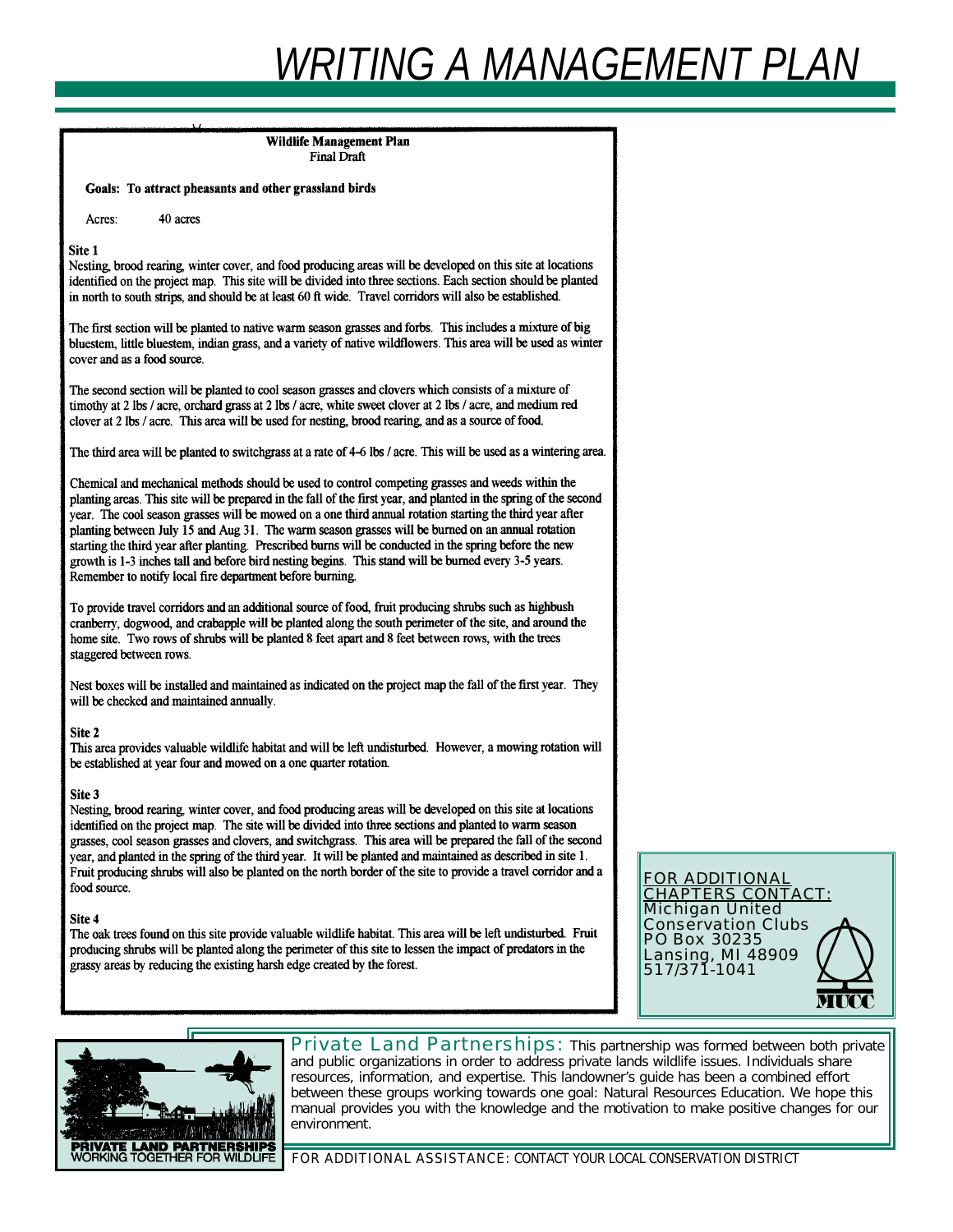

## *WORKING WITH NEIGHBORS*



The meads of wildlife species<br>
it may be necessary for neighbors<br>
to work together to improve habitat<br>
on adjoining properties. Although o meet the needs of wildlife species it may be necessary for neighbors to work together to improve habitat Michigan has more public land than any state east of the Mississippi River, millions of acres also belong to thousands of private landowners. If wildlife populations survive in Michigan, it will be largely due to habitat management on private lands. Especially in southern Michigan where more than 95 percent of Michigan's land is privately owned.

Many of these private properties include small parcels of one to 20 acres each, and many more are backyards less than an acre in size. As more and more land is converted to houses, highways, and shopping centers, wildlife habitats become fragmented and isolated. This fragmentation makes it difficult for wildlife to find the right combination of habitat components necessary for their survival. Even in northern Michigan, where large blocks of public forest occur,

fragmentation and human development of land continues to increase.

Landowners can make a difference for wildlife, and lessen the impact of this fragmentation, by creating habitat on their land. However, landowners working together can make an even bigger difference by providing larger tracts of land for wildlife. No matter what size your lot is, you can still improve your plan by working with your neighbors. This chapter explains how to work with your neighbors to develop a better habitat management plan.

## Begin a Dialogue with Your Neighbors

The habitat, animal, and plant inventories you made on your land (described in the chapter on **Evaluating the Land** in this section) have helped you to understand the habitats that wildlife use, and to identify what habitats you have and do not have to offer them. Animals do not understand human boundaries such as fences, roads, drainage ditches, and rights of way (although they may be attracted to them if key components of habitat are provided). They readily respond to natural habitat--wetlands, woodlands, and grasslands. Unless you own a large amount of land that is diverse in habitat types, you may not be able to manage for some species. Hummingbirds, for example, won't be attracted to your sugar-water feeder unless there is a wooded area nearby where they can nest and

find shelter. Deer might be attracted to the clover in your lawn but only if there is brushland shelter nearby in which to escape and raise their young. In addition, some species require larger blocks of one type of habitat, such as some grassland and woodland birds.

Opening a dialogue with property owners near you is an important part of your overall management plan. Your neighbors' goals may be the same as yours or altogether different. Either way, it is good policy to find out as soon as possible. Working with your neighbors can make your goals more attainable. Your neighbors may have one or more important components of habitat that you do not have. If you plan together, you may be able to provide all of the necessary components needed to obtain your goal.

It is always best to make your contacts long before your decisions have the potential to impact property that is not your own. If you think that your plan will directly affect someone else's property, seek their approval before you take any action. Your plan to restore a wetland, for example, may alter hydrology on adjacent lands. The water you impound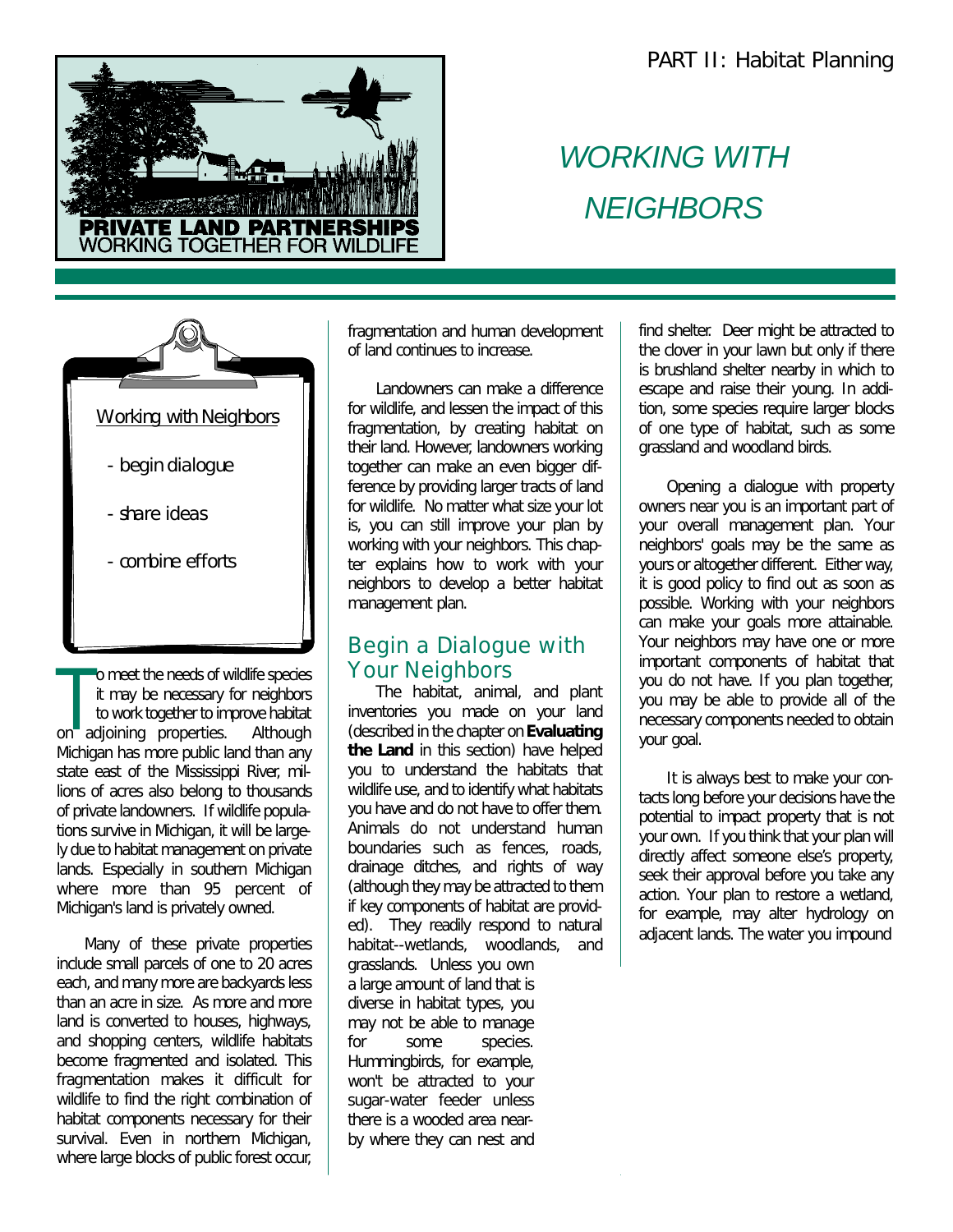

may spread to another's property and create a problem. Your neighbors may take any mishaps that might occur a lot better if they were involved in, and agreed to, your plans.

Your goals could also threaten a neighbor's plan for their land. If your neighbor earns income from farming, the deer population you have attracted to your property may eat the crops the farmer has planted. If you had taken the farm into consideration when planning, you could have planted preferred foods on your land to reduce your neighbor's crop damage. Other decisions you make could alter property values, make access difficult, or be in direct conflict with your neighbors' goals. The gains you make could cancel out your neighbors' improvements and vice versa.

#### Sharing Ideas and Combining Efforts

Sitting down with your neighbors to discuss short-term and long-term goals is the best way to avoid these problems. As you share plans, you may learn how much you have in common. The woodlands or wetlands you own may be connected to the woodlands or wetlands owned by your neighbor. Perhaps together you can manage shared habitats for the common good. You may discover that the idled farm field you own and the cattail marsh your neighbor

owns can be managed as a single unit. The grassland can provide nesting and brood-rearing cover, and the wetland can provide secure protection from storms and predators for mallards, pheasants, red-winged blackbirds, and bluebirds.

There are many advantages to communicating your ideas and goals with neighbors. One or more local property owners may be able to furnish valuable information about your land and its history. What grew there, how the property was used, what birds and mammals lived there at one time, when the timber was last harvested, and what farming practices were carried out are examples of useful information that will help you to set goals and objectives that could be mutually beneficial. Cropping patterns, pesticide and herbicide use, tiling and drainage programs, and fertilizing and grazing are all important things to know as you write your overall Management Plan.

Sharing your plans with your neighbors and asking for their ideas in return opens the door for good relations and may lead to complementary agreements. Although there is no guarantee that subsequent owners will share your mutual interests, it is the best assurance you can expect for long-term management goals. The reality is that if either of you sells your land, there is no way to know if future owners will be wildlife friendly. What happens when the goals are contradictory? The answer lies in negotiating to find some common ground.

Creating, enhancing, and maintaining wildlife habitat can be hard work that costs time and money. Sharing the workload with neighbors who have common interests can save time and expense, and add to the overall enjoyment that comes from making a dif- $\frac{1}{2}$ 

ference for wildlife. Two people can create a brushpile for rabbits in half the time it takes one person to do the job. The work of cutting trees for firewood while thinning a woodlot is not so difficult if you have a partner to help. Also, sharing tools and specialty equipment like chain saws, mowing machines, tractors, and farming implements is a good way to save money.

You might even find ways to costshare certain projects such as creating food plots, windbreaks, wetland or prairie restorations, pruning wild-apple trees, planting fruit-bearing shrubs, timber cutting for commercial sale, building nesting platforms for ducks, and houses for birds and bats. Perhaps you will manage the sharp edge between grass and tall trees by each person planting a row or two of fruiting shrubs like elderberry or highbush cranberry. Besides benefiting wildlife that live in the diverse habitats you and your neighbor are managing, the shared plantings reduced costs.

Boundary lines offer a great opportunity to work together for wildlife. Fencerows, for example, can be widened through the joint planting of trees, shrubs, and grasses. If each of you planted one row of evergreens and one row of fruit-producing shrubs, you would create a living fencerow that many species of birds and mammals would be attracted to. Another option would be for your

neighbor to plant cool season and/or warm season grasses, and you plant a mixture of clover, alfalfa, and other legumes. Or, you could thin the trees along your woodland border to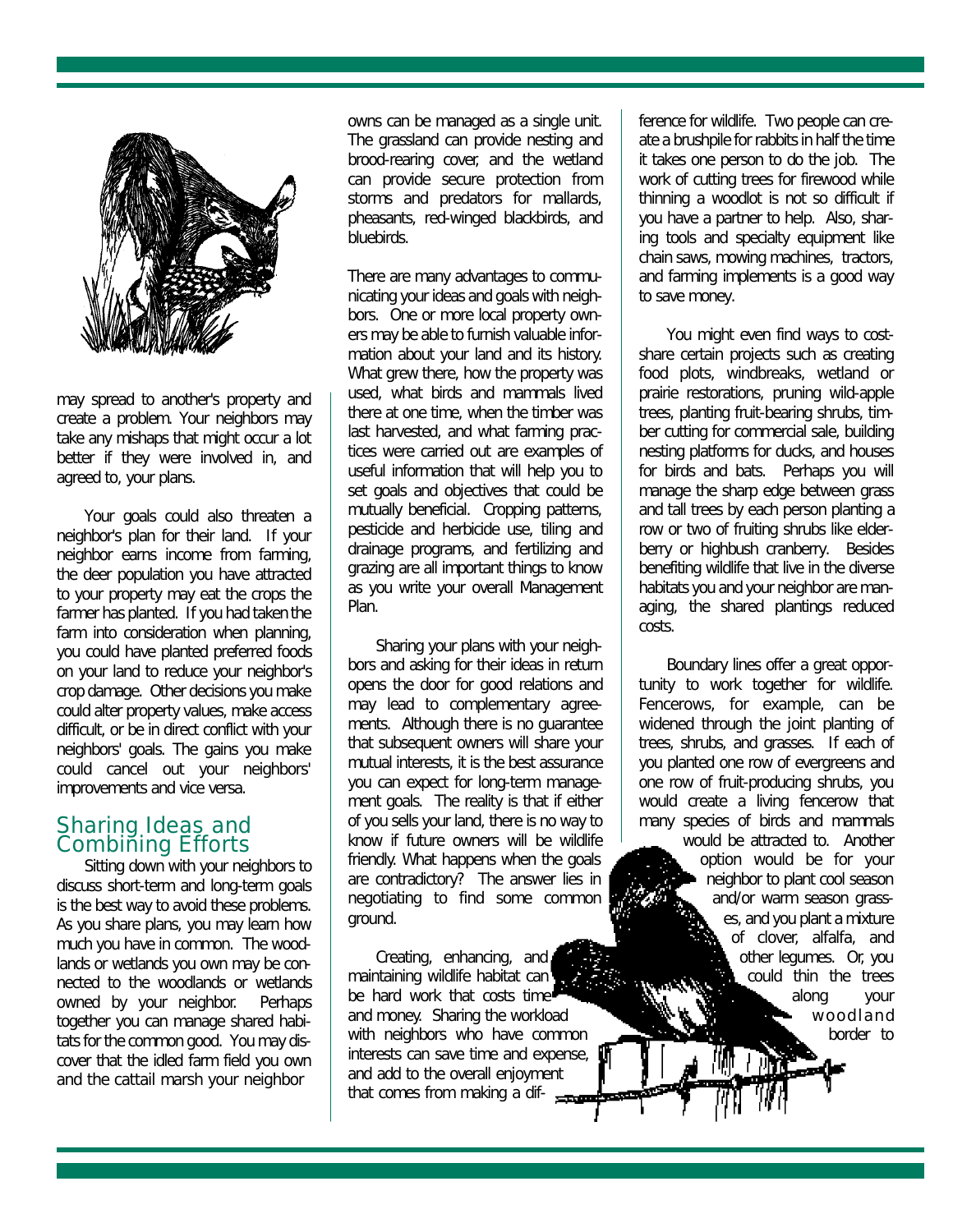# *WORKING WITH NEIGHBORS*



provide more sun for your neighbor's wildflowers.

If you do not know who your neighbors are, you can find out by consulting a county plat book, available through your local library, county courthouse, township government office, or Michigan State University Extension office. Sometimes landowners may have little or no interest in wildlife. Yet other neighbors may be public land managers who are keenly interested in helping you develop plans that support their interests. If your property borders a township park, state wildlife or recreation area, or state or federal forest, a management plan for



wildlife may exist. In that event, you might be able to tailor your goals to complement a plan already in effect.

In summary, few landowners are able to improve wildlife habitat without in some way affecting nearby property owners. Sharing information and ideas may be mutually rewarding and create partnerships that can last a lifetime. Whenever you combine efforts with neighbors, you increase the benefits to wildlife.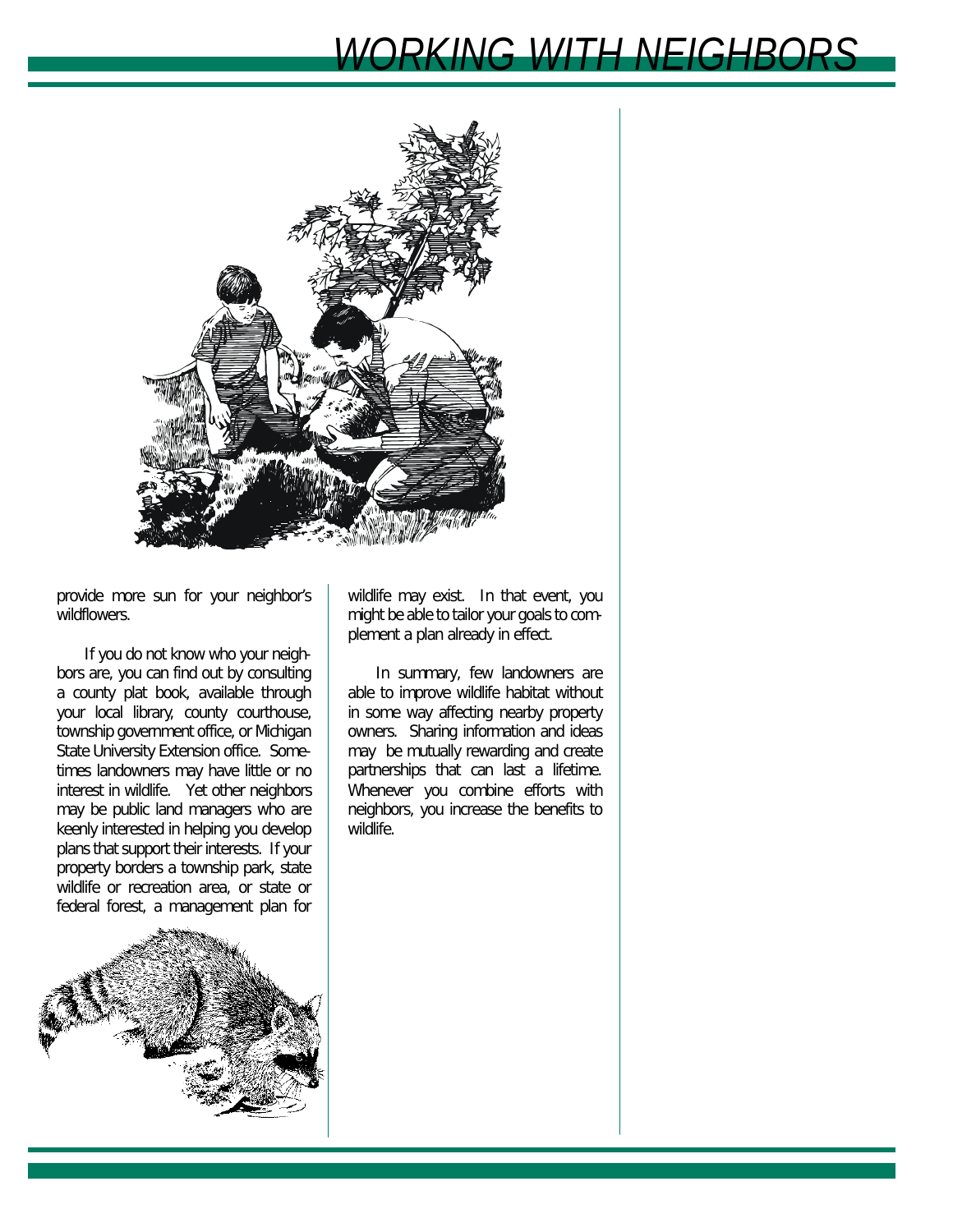





Private Land Partnerships: This partnership was formed between both private and public organizations in order to address private lands wildlife issues. Individuals share resources, information, and expertise. This landowner's guide has been a combined effort between these groups working towards one goal: Natural Resources Education. We hope this manual provides you with the knowledge and the motivation to make positive changes for our environment.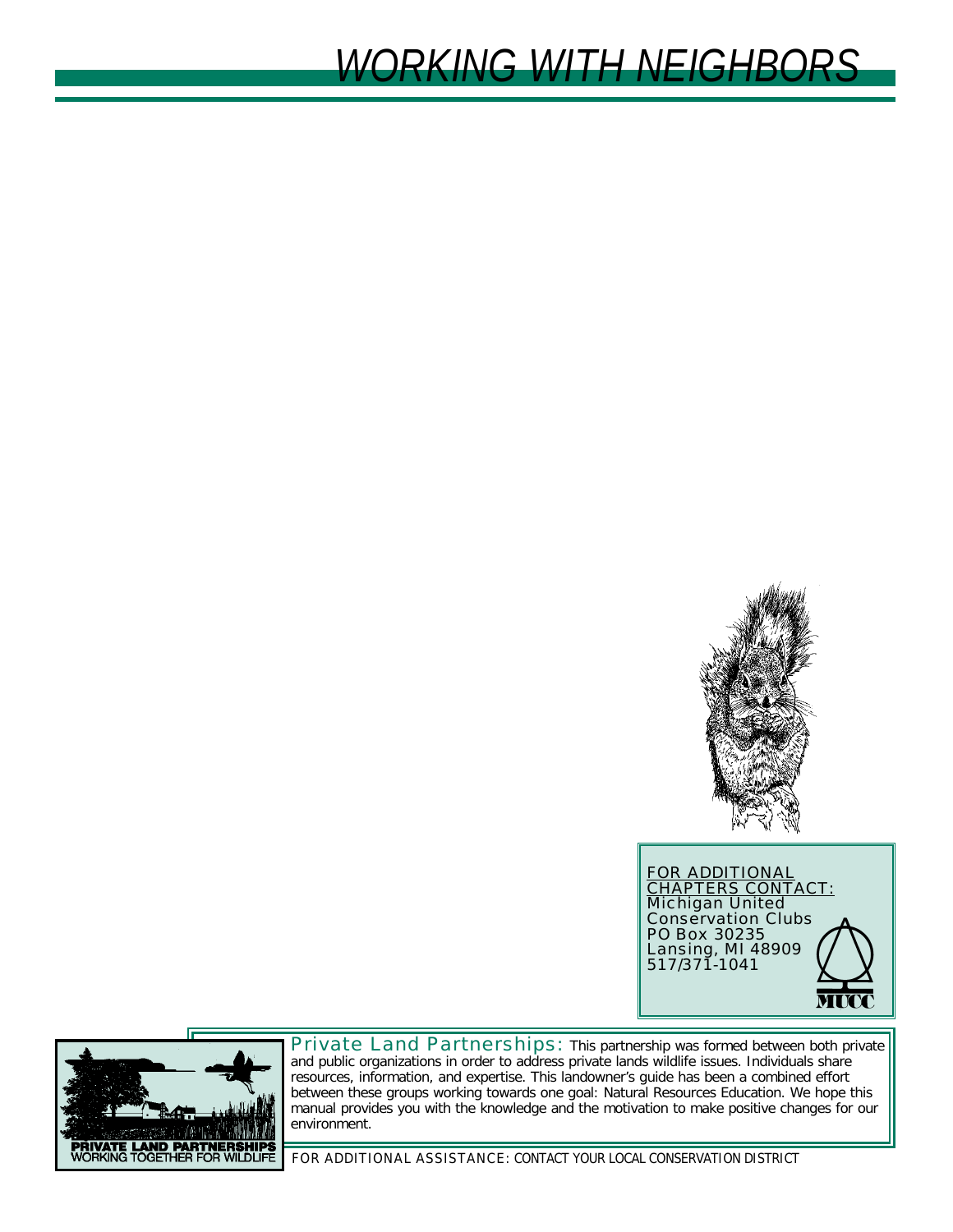

# *PRE-SETTLEMENT/ PAST VEGETATION TYPES*

**P**re-settlement vegetation is<br>the vegetation that occurred<br>across Michigan's diverse<br>landscapes at the time of European re-settlement vegetation is the vegetation that occurred across Michigan's diverse settlement. Before settlement, elk, bison, wolf, moose, and woodland caribou were abundant and Native Americans inhabited Michigan. Imagine the county or township where you live without roads, supermarkets, power lines, retention ponds, industrial parks, subdivisions, strip malls, golf courses, or large monocultures of corn or soybeans. Picture having only the sun to guide you through a sea of grasses that stretched to scattered pockets of large, wide-spreading oaks and bison grazing in the distance. Imagine your backyard filled with 500-year-old white pines that seemed to touch the sky, trees so wide that even two people could not put their arms around them. In your mind's eye, see wetlands that stretched as far as sight allows, living marshlands filled with the sounds of thousands of waterfowl as they settle in for the evening. It is likely that this is what early settlers saw when they first arrived in Michigan.

Knowing where such landscapes occurred historically helps in habitat planning today. A pre-settlement vegetation map allows us to see this. It describes the landscape when Michigan was first surveyed, and it shows where distinct plant communities occurred. This map is a tool that improves our understanding of patterns and

processes across landscapes. This information offers insights for managing lands as large as state forests or as small as your backyard. Knowledge of the type, location, and ecological context of Michigan's native vegetation helps landowners choose effective land management goals. Today's patterns of land-use, wildlife distribution, wetland water levels, and ecosystem functions are far more meaningful when placed in a historical context.

This historical information becomes very important when you begin writing a management plan for your property. What you can learn about the land's history will help you develop management goals, decide specific habitat projects, and plan for stewardship now and in the future.

## How Are Pre-settlement Vegetation Maps Made?

Before land in Michigan could be sold for the first time to settlers, the federal government required that it be surveyed. Deputy surveyors from the General Land Office visited Michigan prior to the logging era between 1816 and 1856. These surveyors' township plat maps and transcribed field notes provide the best available record about Michigan's native landscape. The General Land Office required surveyors to note the loca-

Jonnehif 46 North Range 15 West. Chillie Random between Sections 31+32 40.60 Set teoupor any fost. 42.00 Euter Jamasac + Spince S.E. 57.00 Euter grass + Willow march S.E. 01.00 Outer grass + Millow Marith 0.6.<br>1.00 Leave Same + Enter Jamaract Spaniel E.<br>73.50 Euler alders on mod mus S.E.<br>77.00 Stream 15 links mod mus S.E.<br>80.00 Interest south Boundary 28 links

Actual field notes from when Michigan was first surveyed.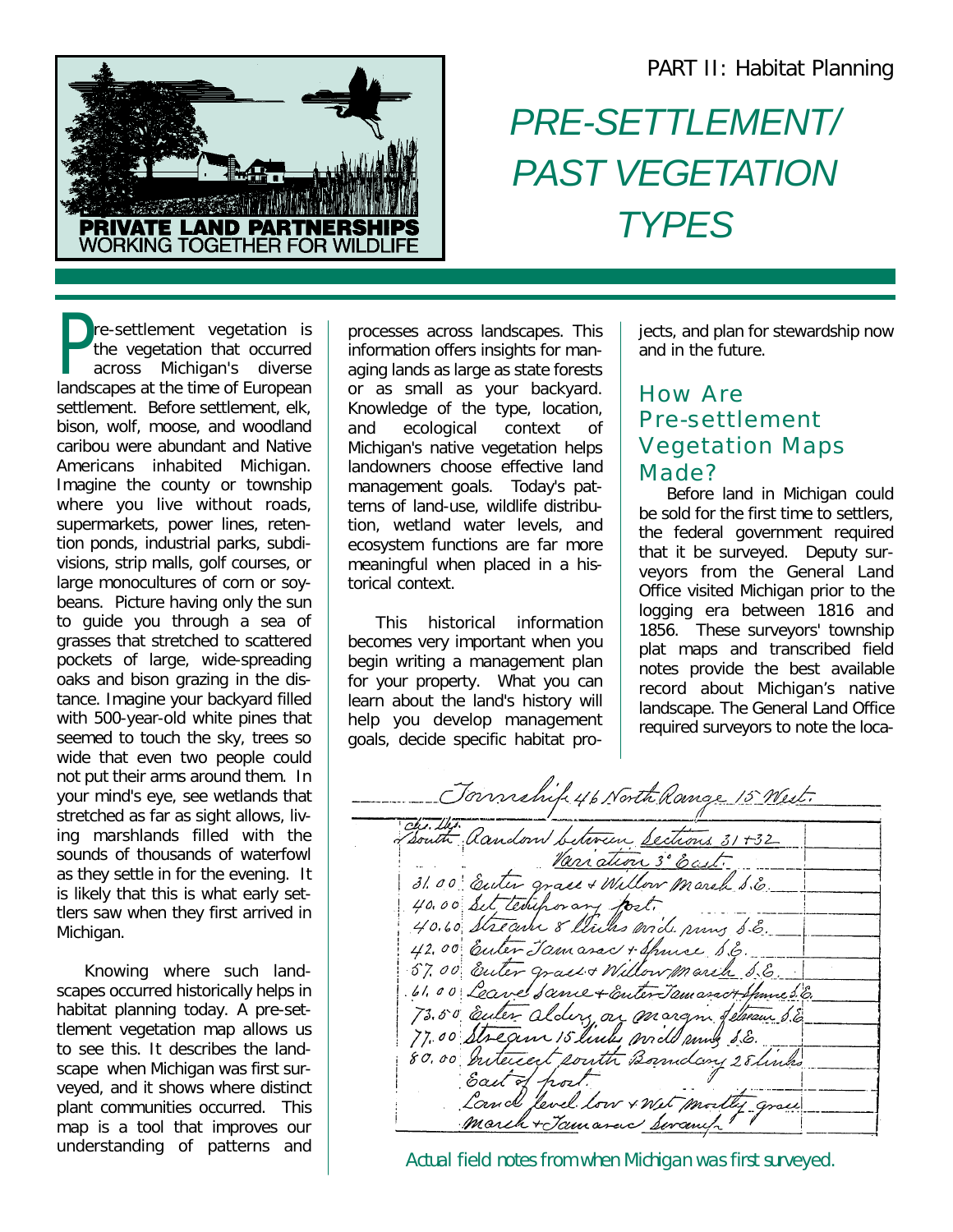tion of wetlands, lakes, and streams; to comment on the agricultural potential of soils; and to note the quantity and quality of timber resources. The surveyors recorded recently burned areas, beaver floodings, windthrows from storms, and Native American settlements. At each section corner and half-mile point they pounded a wooden post into the ground. These markers would later be used to establish legal property boundaries. The measuring tools they used were a compass and a "chain." A chain contained 100 links and was 66 feet long. A total of 80 chains marked a mile. The surveyors left markers to indicate township and section borders for the first private property owners. They also recorded enough land resource information for the settlers to make sight-unseen purchases, and to help them find the parcels they bought.

Recently, ecologists from the Michigan Natural Features Inventory (MNFI) used information from these original field notes and plat maps to compile pre-settlement vegetation maps for Michigan's 83 counties. Because the surveyors took information only along section lines and because small plant communities such as 20-acre wetlands were not included, the MNFI ecologists also relied on other references. They studied surface geology maps, soil maps, and other technical data to make the pre-settlement maps as accurate as possible.

From these and other resources they determined that more than 80 different native plant communities historically occurred in Michigan. These communities ranged from pockets of unique wetlands that depended on fluctuating water levels, to tracts of hardwood-conifer forests that stretched over several counties. Ecologists combined all 83 counties into a statewide pre-settlement vegetation map.

### Regions

There are four major regions that differ in Michigan: the southern Lower Peninsula, northern Lower Peninsula, eastern Upper Peninsula, and western Upper Peninsula. These regions are primarily based on climate and geology, which in turn determines the types of vegetation present. Understanding these areas will help you to determine what has historically grown in your area, and what may feasibly grow there now.

#### *Southern Lower Peninsula*

The southern Lower Peninsula was a diverse landscape of oakhickory forest, beech-sugar maple forest, oak-grassland areas called savannas, and hardwood swamps. Beech, sugar maple, walnut, hickory, and tulip trees grew on welldrained soils and dominated the landscape. Areas with well-drained sandy soils supported mosaics of oak-hickory forest and oak-savannas. These drier sites allowed periodic wildfires to occur which promoted the establishment of oaks, hickories, prairie grasses, and wildflowers. These fires were often started by lightning strikes and Native Americans.

Hardwood swamps of red maple, ash, swamp white oak, and elm grew in lowland depressions and poorly-drained areas. Along the eastern edge of southern Michigan near the Great Lakes, large areas of wet prairies and oak openings prevailed and were greatly influenced by water-level fluctuations and fire. The vast area around Saginaw Bay and its wet clay plain were covered with lowland hardwoods, hemlock, and white pine. The shoreline supported wet prairies and Great Lakes marshes, as it did along Lake Erie and Lake St. Clair.

Today, the landscape looks dramatically different. Major losses to forests and wetlands have occurred due to agriculture and urbanization. Large portions of marshlands on the Great Lakes were destroyed by development of ports and marinas, as well as by farming activities. Native grasslands, both prairies and oak-savannas, were among the first areas to be plowed because they contained few trees. Dry conditions and poor soils later caused some of these farmlands to be abandoned. Many converted to forests of oak and, if fire was suppressed, eventually to stands of beech-maple. Only a few small remnants of native grasslands remain.

#### *Northern Lower Peninsula*

Northern hardwoods, oak-pine grasslands, pine forests, and conifer swamps originally covered the northern lower peninsula. There were more conifers as you went north due to the colder climate. However, northern hardwoods, which were comprised of sugar maple, beech, white pine, hemlock, basswood, and yellow birch dominated. Pockets of aspen and birch occurred in this system where local disturbance such as wind or fire opened the forest canopy to allow regeneration of these early-successional trees.

In the central portion, a mix of pine forests and barrens developed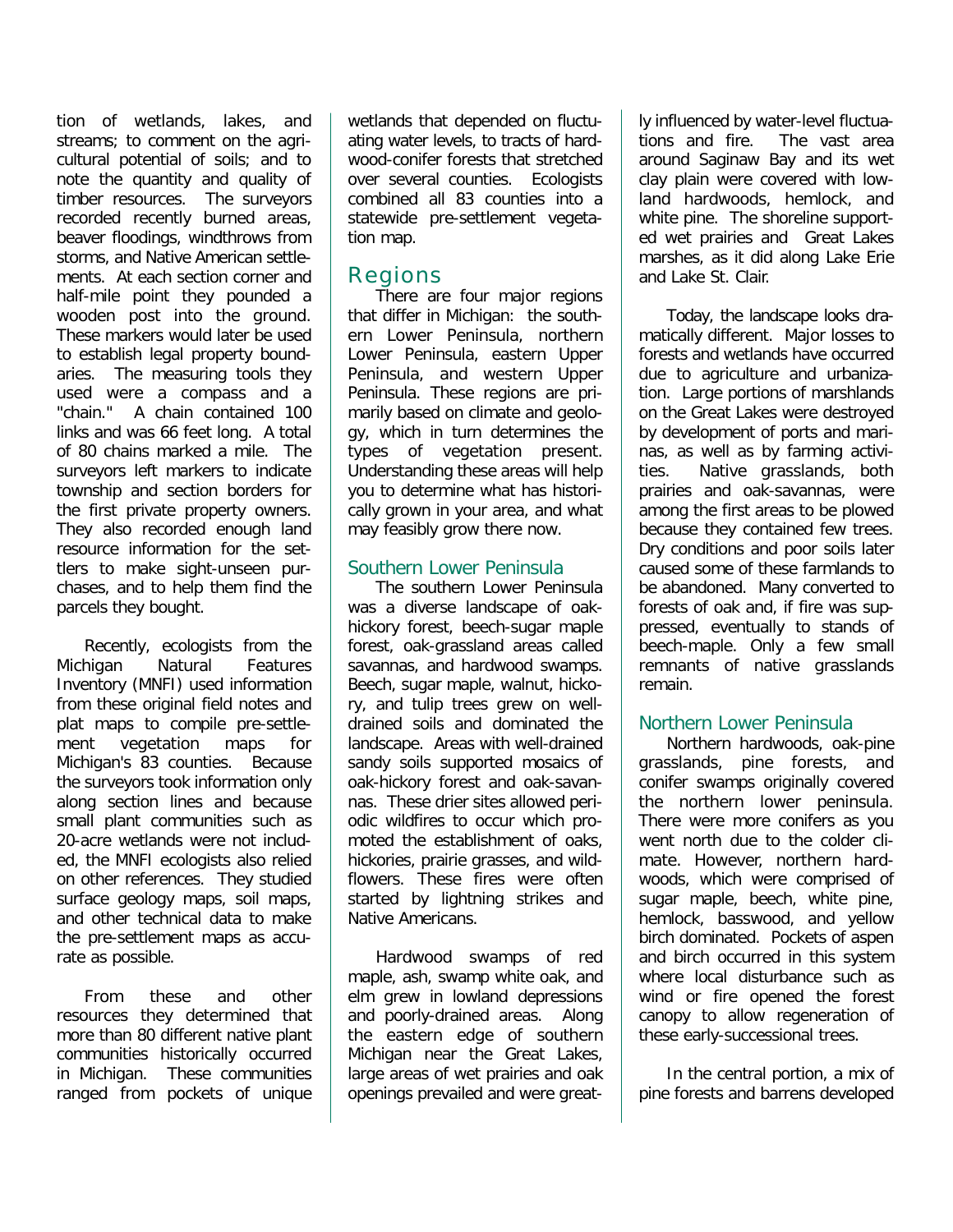because of the sandy, dry soils and the high frequency of fire. Jack pine prospered on the driest sites, and forests of white and red pine grew in other places. Some of the poorest quality sites burned often enough to support communities called barrens, which are grasslands that contain a few oaks, pines or a mixture of both. Northern white cedar, black spruce, and tamarack grew in poorly drained areas.

When loggers removed the red pine and white pine forests in the late 1800s, much of the region converted to stands of aspen and oak. Although previously logged northern hardwoods have regenerated, the composition today favors red oak, red maple, and paper birch, and thus fewer hemlock and white pine. Past and present timber harvest methods have increased aspen coverage from 100,000 acres originally to more than 1.5 million acres today. Large amounts of conifer swamps that once held cedar, tamarack, and spruce have converted to hardwood swamps and swamp brushlands of dogwood and alder. The loss of conifer swamps is a very significant change since presettlement and should be taken into account when managing these areas. Furthermore, due to the suppression of fire during the last century many of the historical barrens and dry-sand prairies have been lost.

#### *Eastern Upper Peninsula*

When the first settlers arrived, the eastern Upper Peninsula appeared similar to the northern Lower Peninsula. Northern hardwoods dominated the landscape, and conifer and conifer-hardwood swamps also occurred. Aspen-birch forests were more prevalent than in the northern Lower Peninsula due to the shallow, poorly drained, sandy soils. Compared to the rest of Michigan, however, this area contained large expanses of peatland, muskegs, and boreal (northern conifer) forests of fir, spruce, and cedar. Vast marshes fronted Lakes Huron and Michigan. A unique grassland community called alvar occurred on Drummond Island, the Garden Peninsula, and along the north shore of Lake Huron where flat, limestone bedrock lay close to the surface.

Since settlement, one of the biggest changes has been the loss of the Great Lakes marshes. This was caused by habitat alterations and fluctuations in water levels from timber harvest, roads, highways, and quarries. Though boreal forests and northern hardwood forests still cover a large part of the region, these too have been impacted. In many cases drainage and logging have allowed some landowners to convert forests to farmland. Even in areas allowed to regenerate to northern hardwoods, there is a lack of hemlock and white pine. Other property owners have converted areas that once supported red pine-white pine and red pine-jack pine forests, among others, to red pine plantations.

#### *Western Upper Peninsula*

Originally the western Upper Peninsula was dominated by northern hardwood forests of sugar and red maple, hemlock, yellow birch, and beech. Jack pine and red pinejack pine forests dominated dry areas, and shrub swamps, bogs, and conifer swamps containing balsam fir, spruces, tamarack, and white cedar occurred in poorly drained depressions. Heavy logging and out-of-control fires that raged through harvested areas have greatly reduced the regeneration of hemlock and white and red pine.

Although the area remains largely wooded, current harvest activities have tended to reduce forest species diversity and have increased the relative abundance of sugar maple. Also, early-successional species such as aspen and birch are more abundant today.

#### How To Use Pre-settlement Maps

The native plant communities shown on your county pre-settlement map were the ones best adapted to the soils, land forms, and climate. Because the vegetation existed for thousands of years before European settlement, ecologists point out that managing for original cover types should be low maintenance and cost-effective. Further, it should provide a wide diversity of habitat for wildlife. However, many things have changed since Michigan was settled, and these changes sometimes make such management goals difficult, if not impossible, to achieve. Also, such goals may not be part of the landowner's plan.

Even if your goal is not to attain pre-settlement conditions, pre-settlement vegetation maps can help with any goal by answering questions like:

•"Is restoration of this wetland or this prairie a good idea?"

•"How do the management plans for my property fit in with what grew here 200 years ago? •"What kinds of changes have occurred and over how long a period?"

•"What plants and animals naturally occurred here?"

•"Are there any rare plants or animals historically present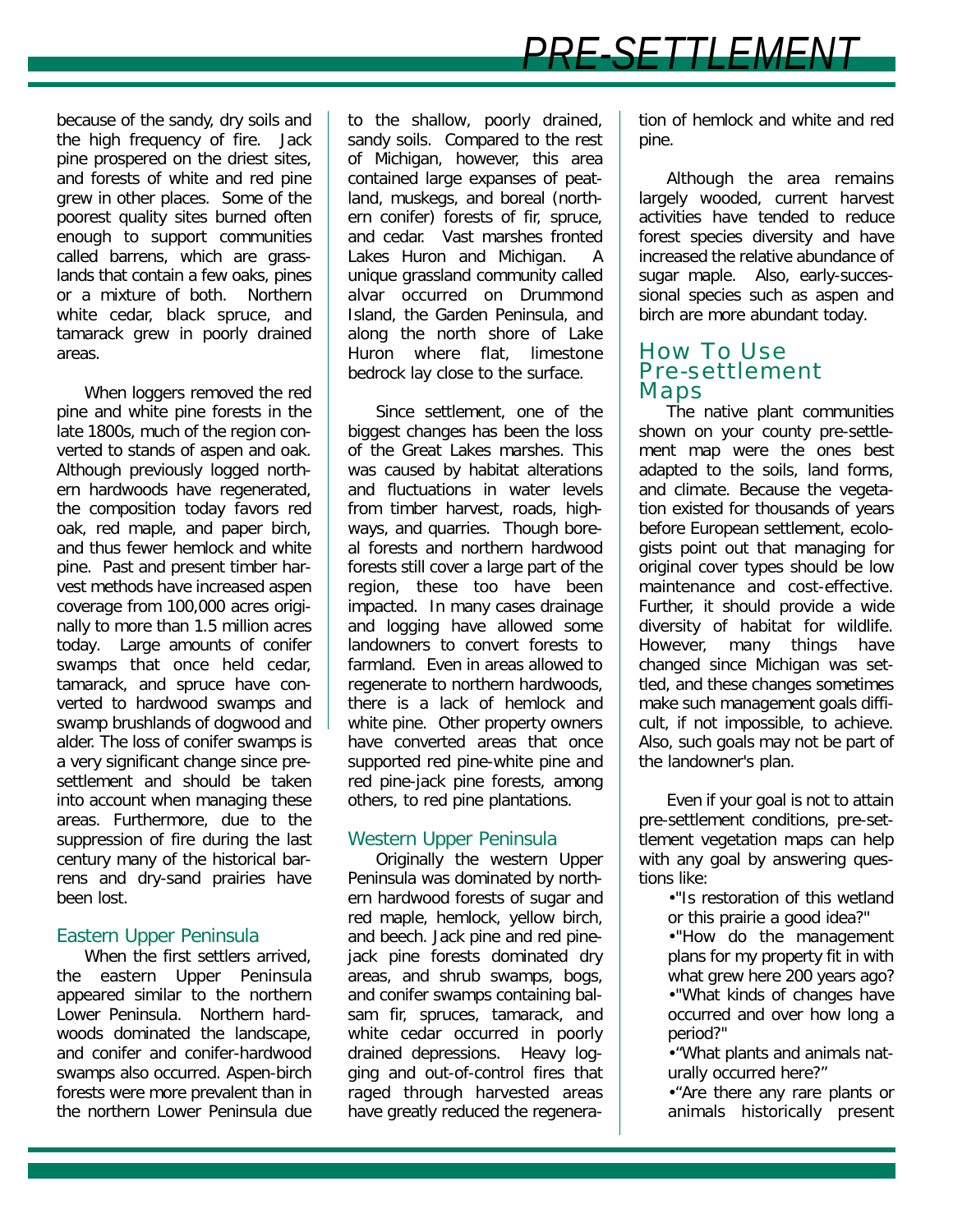## *PRE-SETTLEME*

that should be looked for?" •"What disturbances were most likely required (i.e. fire) to sustain the types of vegetation historically present?"

Answering these questions will help you to understand the changes that occurred in your area, and help you to fit your property in with the surrounding landscape. The more you learn about your property's history, the more you will understand its limitations and its potential.

Consider, for example, how natural disturbances of fire, wind, and erosion played important roles in creating and altering the patterns of Michigan's native landscape. The ability to clarify the type, location, and impact of a wildfire, or a wind storm hundreds of years ago helps wildlife researchers to develop ecological models. These models can then be used to plan management strategies that will mimic the natural processes, with the goal of restoring former habitats or creating new ones.

Learning as much as we can about the past also helps us to better understand present uses of the land. The reason, for example, that celery grows so well on the neighbor's black soil is because the land was originally a muck-bottom wetland that a former owner drained. The soil type and the presence of moisture dictated what grew there then and what grows there now. Another example of a lost landscape is the prairie. If you live on a sandy, relatively flat area in west-central Michigan, you may own a remnant prairie. By studying pre-settlement vegetation maps and present-day soils maps, you might find areas that historically harbored grassland species such as big bluestem, Indiangrass, butterflyweed, or black-eyed Susan. You could even discover a rare species or two that may still persist and that could benefit from a prairie restoration.

To use the pre-settlement map in your management plan, start by studying the map and making a list of the native plant communities that were historically found on and near your property. Check with your local library, area historical society, older neighbors, or former landowners as they may also have helpful information. Use reference books and information in this guide to make a list of plants and soils that are associated with each plant community you can identify. Then search your property to see if any pre-settlement plants or communities are still growing there.

Pre-settlement vegetation maps help guide landowners to search for things they might not have known existed. This newfound knowledge can be added to other pieces of information to write a dynamic management plan that considers soils, surface water, ground water, current land cover, surrounding land use and habitats, and wildlife present.

County pre-settlement maps are currently available through the Michigan Department of Natural Resources for a nominal fee. Ask for the Michigan Resource Information System (MIRIS) unit. In addition, the Natural Resource Conservation Service (NRCS) or Conservation District (CD) office located in most counties will have a full-color county pre-settlement map for reference use only.

In summary, everything you can learn about your land, past and present, is a valuable asset toward writing a management plan aimed at improving wildlife habitat. The Michigan pre-settlement vegetation maps offer important clues to what you can and can not expect to accomplish on your property.

FOR ADDITIONAL <u>CHAPTERS CONTACT:</u> Michigan United Conservation Clubs PO Box 30235 Lansing, MI 48909 517/371-1041



Private Land Partnerships: This partnership was formed between both private and public organizations in order to address private lands wildlife issues. Individuals share resources, information, and expertise. This landowner's guide has been a combined effort between these groups working towards one goal: Natural Resources Education. We hope this manual provides you with the knowledge and the motivation to make positive changes for our environment.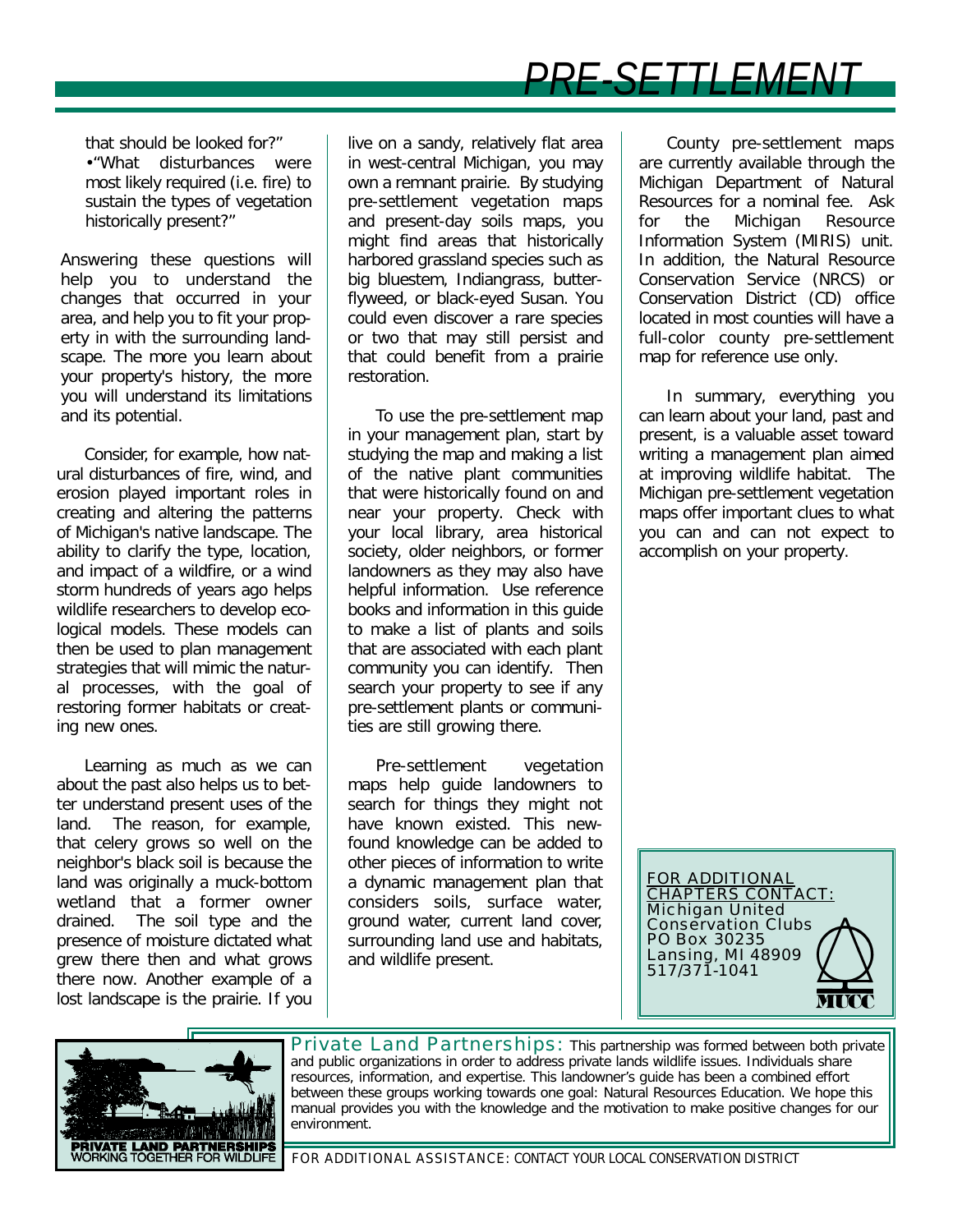

## *KNOWING YOUR SOILS*

What does your property's soil<br>have to do with wildlife? In<br>land begins with soil. The type of soil, hat does your property's soil have to do with wildlife? In a word -- everything. Life on along with climate, determine what plant communities will grow in an area. Together the soils and plant communities provide the habitats that give animals the requirements they need to survive: food, shelter, space, and water. All plants and animals need minerals and nutrients to survive, and wildlife obtain them from food. Plants absorb minerals and nutrients from the soil, which then pass through the food chain to plant eaters and eventually to meat eaters.

Michigan's diverse landscapes are the result of many different kinds of soil. The Natural Resources Conservation Service (NRCS) has categorized in wetlands alone about 2,000 different soils within the United States, and these wetland soils support some 5,000 different kinds of plants. This chapter will help you to identify three major soil types that may occur on your property. Included are suggestions for creating wildlife habitats based on soil characteristics.

#### Soil Systems

The reason that the supply of minerals in nature never runs out is because they are constantly being recycled. When plants and animals die they decompose. Organisms like mushrooms and other fungi, as well as bacteria, feed on the dead material and help to break it down until it

is released to the atmosphere and soil. This decomposition process eventually creates topsoil, which is the richest in minerals and nutrients. The process takes a long time, creating only an inch of topsoil every one hundred years. The minerals and nutrients in the topsoil are leached into the subsoil where the roots of long-lived plants find them and store them into their tissues providing the base of the food chain.

This natural process sustains ecosystems and the well-being of all wildlife. Therefore, soil is much more than dirt. It is a living ecosystem. The soil of a typical acre of grassland habitat, for example, will include 15,000 pounds of plant roots, 400 to 4,000 pounds of bacteria, 500 to 5,000 pounds of fungi, 250 to 1000 pounds of earthworms, and 10 pounds of insects, all of which interact to sustain life.

However, soils and plant communities are easily abused through careless management that allows erosion to occur. The natural process may also be upset by the improper use of herbicides that destroy plants, and insecticides that may kill certain soil organisms that act as decomposers which provides a key part of the food chain.

## Soil Textures

The soils that comprise your property developed slowly over a long period of time. The physical and chemical composition of the parent material played a major role in what kind of soils developed. The the effect of climate and the plants and animals that lived and died there are other contributing factors.

Although soil contains many living things, it is also composed of non-living matter such as minerals, water, and air. How much water and air found in soil depends upon weather, water uptake by plants growing there, the lay of the land, texture of the topsoil and subsoil, and groundwater levels. As weather, seasons, and land-use change, the level of the groundwater and soil moisture fluctuates. Wet sand in spring, for example, may be dried out in fall. Moisture content of topsoil also depends on the type of subsoil.



soil profile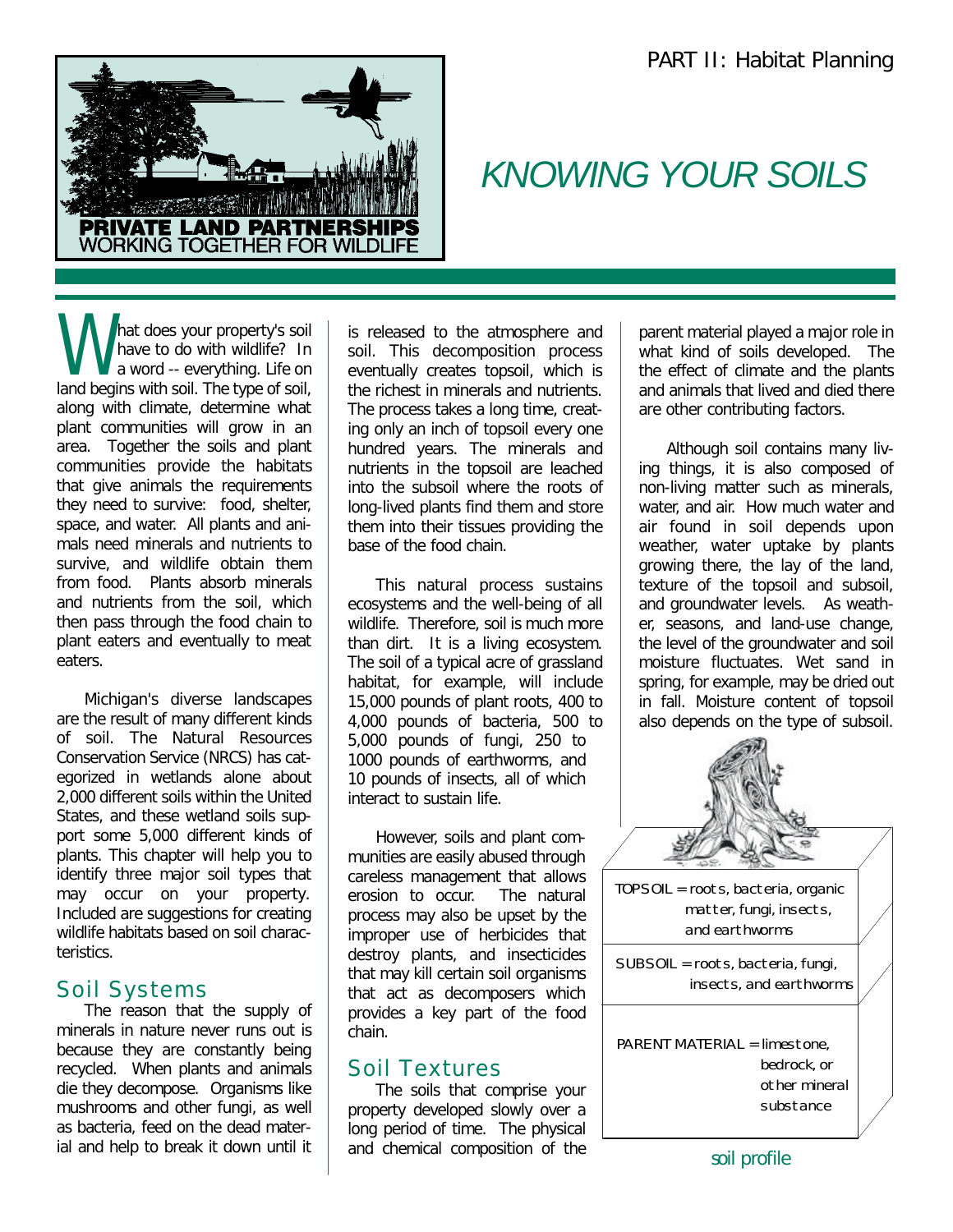A rich loam topsoil, for instance, may not be especially productive if the subsoil is moisture-leaching gravel.

Texture is also a common way to classify soils. It is determined by the amount of sand, silt, and clay found in the soil. Sand particles are the largest, and clay particles are the smallest. Silt particles fall between sand and clay for size. As you might expect, clay is capable of holding much more water than sand because the clay particles are so much smaller and do not leave as many spaces for the water to leach through.

**Sandy soils** are loose, light soils that are easy to work with. They usually drain water readily and are low in nutrients. Sandy soils dry out quickly as they do not hold water. Instead they absorb it, at a rate of more than two inches of water per hour, and it leaches through to lower layers. Therefore, sandy soils support drought-resistant vegetation such as that found in Jack pine barrens, savannas, and dry prairies. They are also generally well suited for planting wildflowers, native grasses, and pine trees in open-land or woodland habitats.

**Clay soils** are heavy soils rich in nutrients but difficult to work with. They absorb less than a quarter-inch



of water per hour, and therefore are capable of holding a lot of water. Therefore clay soils are associated with vegetation communties that tolerate high water content in the soil such as swamps and floodplain forests, and plant species such as bulrushes, smartweed, duck potato, and pondweed.

**Loamy soils** are intermediate between sands and clays. Composed of many different-sized soil particles, they combine fertility with moistureholding capacity (a quarter-inch to two inches of water absorption per hour). Therefore, these soils are able to support a wide variety of vegetation, especially hardwood forests and, in a few favored sites, prairies. Areas with these soils offer many management possibilities.

Here's a simple test to determine soil texture on your property: Squeeze a moist (but not muddy) ball of soil in your hand. Then rub the soil between your fingers. Sandy soil feels gritty and loose. It won't form a ball and it falls apart. Clay soil, on the other hand, is smooth and sticky and has a somewhat plastic feeling. It forms ribbons when pressed between fingers. Loamy soil is a combination of clay and sand particles. It is smooth, slick, partially gritty and sticky, and forms a ball that crumbles easily.

For most soils, the amount of organic matter comprises less than five percent of its total weight. Exceptions are peats and mucks, which are special classifications of soil that contain more than 80 percent organic matter. Although high in nitrogen, such wet soils are often low in other nutrients. Frequently drained for growing vegetables or mining peat, these organic soils at one time supported wetland habitats, including bogs and fens. Unfortunately, these communities may be very difficult to restore and should be protected whenever possible.

Most of Michigan's counties now have a published Soil Survey which is available from your local Conservation District office. The survey contains maps that describe soil types on your property along with potential uses including food and cover needs for wildlife.

## Soil Fertility

What the maps won't tell you, however, is how fertile your soil is. This information is obtained by taking soil samples from your property. Information about your soil fertility is important if you want to improve soil that has been degraded to produce wildlife habitat. First, though, it helps to know what you are looking for.

Soil pH is a measurement of relative acidity. In the soil pH scale, each number represents a ten-fold increase or decrease in acidity from the number before or after it. For example, a soil with a pH of 5 is 10 times more acid than a soil having a pH of 6. The pH range for most Michigan soils is 4 (acid) to 9 (alkaline), with 7 being neutral. It is important to know the pH of your soil because too much acidity or alkalinity in the soil prevents plants from absorbing nutrients. Maximum availability of most nutrients for plants occurs when the pH falls within the neutral range (6 to 7). Soil pH can be raised or lowered to desired levels by applying either lime or specific fertilizers. These applications, when applied to degraded soils, will increase the activity of microbes, improve nutrient availability, and improve overall soil structure. The pH of acidic soils can be raised by apply-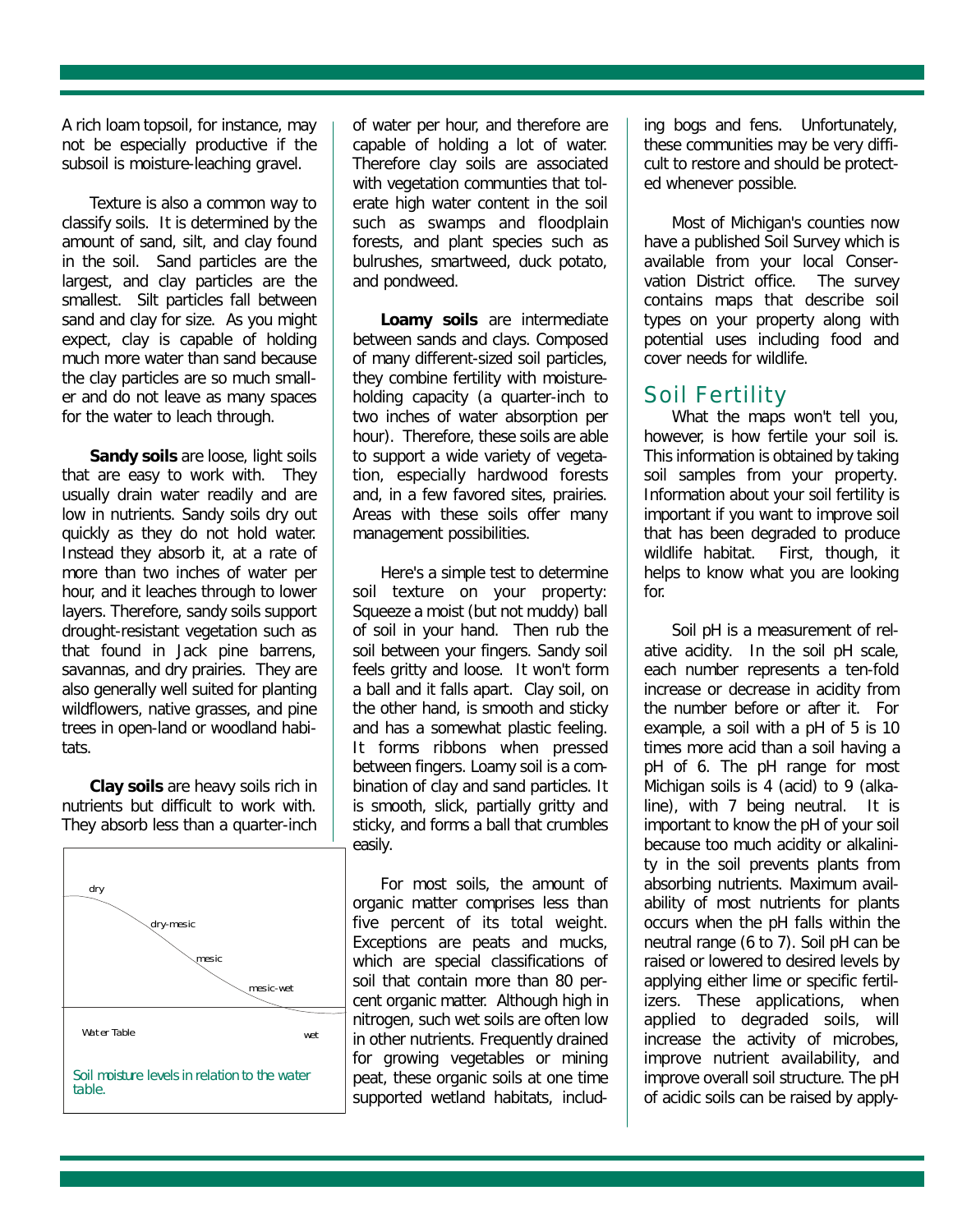## *KNOWING YOUR SOILS*

ing lime. The pH of alkaline soils can be lowered by adding specific fertilizers. Therefore, it is important to know the pH of your soil before applying anything to improve it. For example, adding fertilizer to soil with a pH of 5 won't help most plants to grow any better.

Soil fertility is measured by the amount of nitrogen, phosphorus, and potassium present. If the soil needs them, adding these nutrients as fertilizer at the correct rates helps plants to grow to their maximum potential. Commercial fertilizers are labeled according to the content of elemental nitrogen, available phosphorus, and soluble potash (potassium). The analysis of a blended fertilizer, for example, might read 12-12-12. The figures refer to the percent of nitrogen, phosphorus, and potash (in that order), which is contained in the fertilizer. In the above example, each 100-pound bag contains 12 pounds each. If a soil analysis calls for 24 pounds of nitrogen per acre for the crop or vegetative cover you intend to plant, you would need to apply 200 pounds at the rate in the example. Secondary nutrients of calcium, magnesium, and sulfur are supplied naturally in soil or may be added to soil as needed. Plants also need small amounts of boron, iron, zinc, manganese, copper, molybdenum and chlorine, all of which usually occur naturally. The only way to know what your soil needs is to do a soil test.

In addition to this, it is helpful to know the requirements of the plants you are trying to grow. Clover, for example, grows best in soils with a pH of 6.5 to 7.0. Prairie grasses and wildflowers are not as restrictive--

## Soil ph

| pH ranges for some Michigan plants |                                                      |             |  |  |  |
|------------------------------------|------------------------------------------------------|-------------|--|--|--|
|                                    | $(1-6.9$ is acidic, $7$ is neutral, 7.1-14 is basic) |             |  |  |  |
|                                    |                                                      |             |  |  |  |
| Type of vegetation                 | Species                                              | pΗ          |  |  |  |
| Grasses & lequmes                  | Big bluestem                                         | 5.5-7.0     |  |  |  |
|                                    | Little bluestem                                      | 5.5-7.0     |  |  |  |
|                                    | Switchgrass                                          | 5.5-7.0     |  |  |  |
|                                    | Indian grass                                         | 5.5-7.0     |  |  |  |
|                                    | Alfalfa                                              | >7.0        |  |  |  |
|                                    | Red Clover                                           | $6.0 - 7.0$ |  |  |  |
|                                    | Orchard grass                                        | 5.5-7.0     |  |  |  |
|                                    | Chokecherry                                          | 65-75       |  |  |  |
| Shrubs                             | Crabapple                                            | $5.0 - 6.5$ |  |  |  |
|                                    | Nannyberry                                           | $6.1 - 7.5$ |  |  |  |
|                                    | Red-osier Dogwood                                    | < 7.5       |  |  |  |
|                                    | Aspen                                                | $7.5 - 8.0$ |  |  |  |
|                                    | White Ash                                            | $5.0 - 7.5$ |  |  |  |
| Hardwoods                          | Green Ash                                            | 6.1-7.5     |  |  |  |
|                                    | Red Maple                                            | $6.5 - 7.0$ |  |  |  |
|                                    | Sugar Maple                                          | $3.7 - 7.3$ |  |  |  |
|                                    | White Oak                                            | 5.5-7.5     |  |  |  |
|                                    | Red Oak                                              | $4.8 - 6.5$ |  |  |  |
| Conifers                           | Hemlock                                              | 6.0-8.0     |  |  |  |
|                                    | Jack Pine                                            | 4.6-6.5     |  |  |  |
|                                    | White Pine                                           | 4.5-6.5     |  |  |  |
|                                    | White Spruce                                         | 4.5-7.5     |  |  |  |
|                                    | White Cedar                                          | &5.0        |  |  |  |



three common Michigan grasses. Chart showing the optimal soil texture for

they will grow in a pH range of 5.0 to 7.5.

## Testing Your Soil

Planting anything on your land without first getting a soil test is like trying to create a new meal without a recipe. It is impossible to know, for example, why a certain site will not grow grass or sunflowers without first sampling the soil for nutrients and pH. Depending on the size of your management site, be sure to collect several samples because different locations may be the same soil type but vary widely as to fertility.

Before testing your soil for fertility, consider its recent past history. For example, the use of pesticides may have greatly reduced the amount of micro-organisms. Nutrient value of the soil may be somewhat depleted if the land was used to produce row crops for many years. If the property was a long-time pasture, the soil structure might be tightly impacted due to animals walking over it. These considerations will help to explain why the test results come back the way they do, and they will also help you to understand the range of your management options.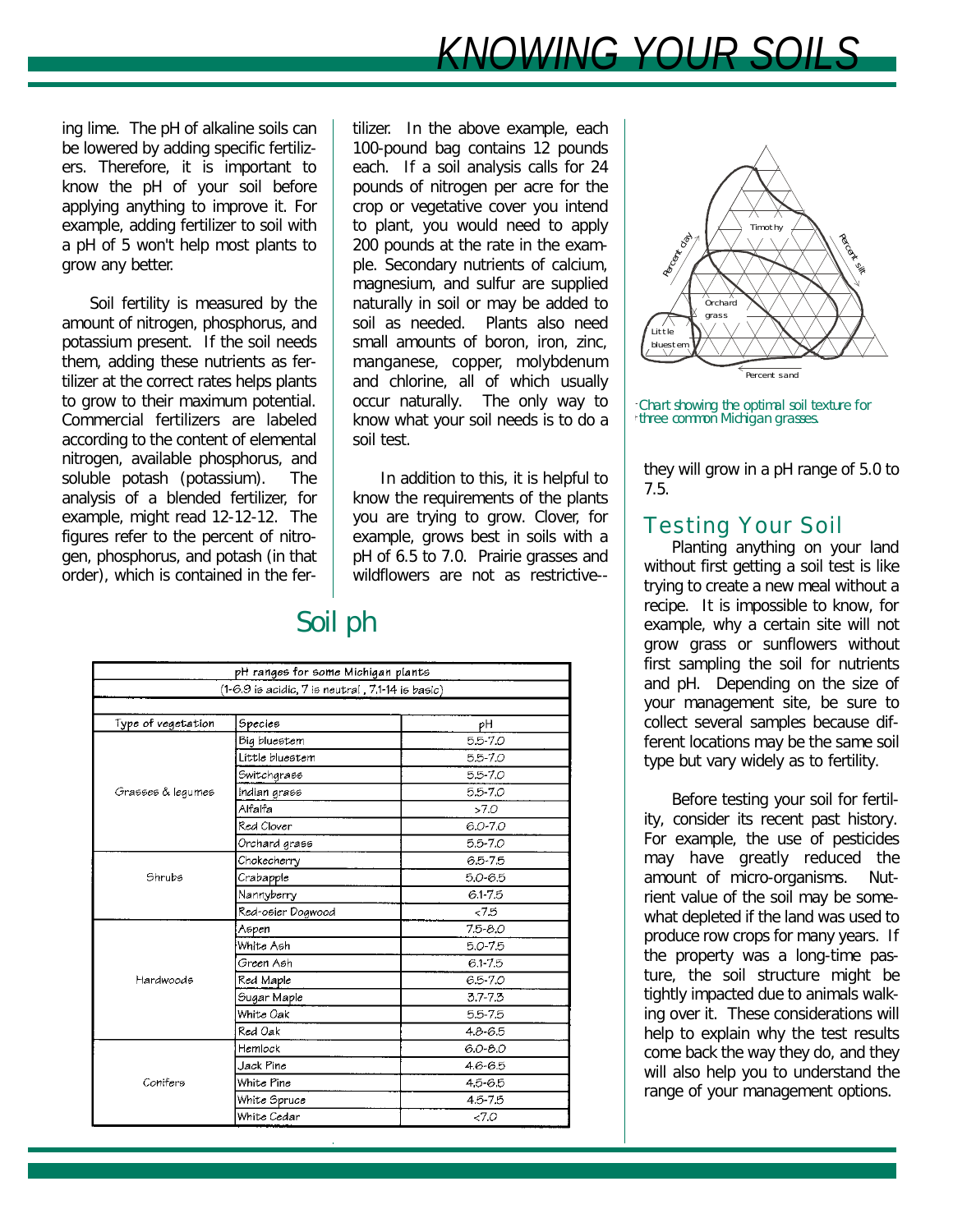# $K$ *KIOVA/INIC*





Sample soil survey map of a 10 acre backyard with soil test sites.

On the Soil Survey map of your property, or on a sketch you've prepared yourself, divide your land into soil types. Plan to take twenty to thirty samples for each 10-acre site. If your property is an acre or less, two to four samples might be sufficient. Backyards and other small parcels might require a single sample. Number all site samples and record them on the map or sketch.

Use a soil probe, spade or trowel, and a clean plastic pail to take from each site soil samples 6 to 8 inches deep (no grass, sod or other plants are needed). Mix the sample thoroughly in the pail and collect one pint for testing and take it to your county Michigan State University Extension office, which will charge a nominal fee for analysis. Furnish site information on any history of cropping, liming and fertilizing, and include the soil type listed in the Soil Survey. You should also explain what you want to plant because recommended fertilizer rates vary widely for different food plots and habitats.

Soil test results can be interpreted by knowledgeable people at the Michigan State University Extension office, Conservation District office, or farm supply dealer. Keep the results with your wildlife management plan and refer to it before future plantings. The success of your overall plan depends greatly on how well you know your soils and what they can and cannot do for wildlife habitat.





Private Land Partnerships: This partnership was formed between both private and public organizations in order to address private lands wildlife issues. Individuals share resources, information, and expertise. This landowner's guide has been a combined effort between these groups working towards one goal: Natural Resources Education. We hope this manual provides you with the knowledge and the motivation to make positive changes for our environment.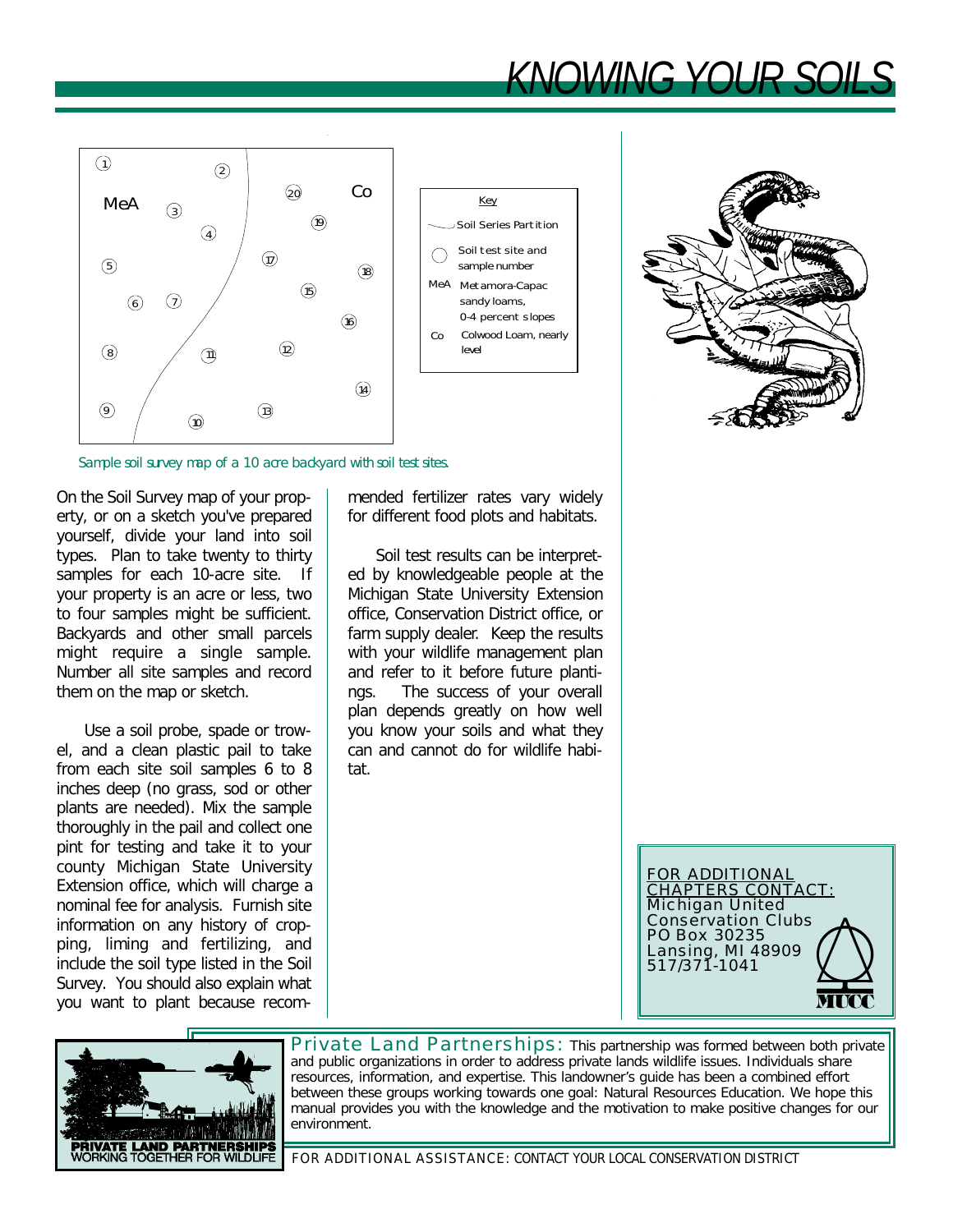

## *EDGES AND FRAGMENTS*

dges and fragments are key<br>pieces of the habitat puzzle.<br>In order to properly manage dges and fragments are key pieces of the habitat puzzle. for wildlife, it is important to understand edges and habitat fragments and their potential impacts on wildlife. Edges are places where two cover types come together, such as a wetland next to a field or a young stand of aspens next to an older stand of aspens. Edges benefit a large variety of wildlife but can also harm other species. Habitat fragments are remaining pieces of larger habitats that have been broken up, either by natural causes such as wildfire or storms, or by human disturbance such as roads, housing developments, and pipelines. Habitat fragments often contain a lot of edge, and may be too small to provide quality habitat for certain kinds of wildlife.

Before European settlement, Michigan's historical ecosystems included edges and fragments. However, today there is a large amount of habitat fragmentation,



especially in the Lower Peninsula, due to the addition of nearly 10 million people to the state. As a result of habitat fragmentation, many edge-loving species have become abundant, while edge-sensitive species have reduced in numbers.

Knowing the positive and negative impacts that edges and fragments have on wildlife will help you decide on the best management options for your land. Options can range from doing nothing to intensive manipulation of habitats. Because of the large amount of habitat fragmentation in Michigan, one of the best management goals for wildlife is to enhance existing edges and minimize fragmentation. This chapter discusses such options to managing edges and fragments on your property.

#### Edges - Pros and Cons

Edge is important to wildlife that require plants from two kinds of habitat to provide their food and

cover needs. Many species will nest in one habitat, and feed or find shelter in another. For example, a grassland and a wetland next to each other can provide yearround habitat for pheasants. The grassland provides nesting and broodrearing cover in spring and summer, while the wetland provides security from predators and



storms in winter. Other animals that thrive along habitat edges include ruffed grouse, bobwhite quail, wild turkeys, deer, rabbits, raccoons, and foxes. Song sparrows, brown thrashers, gray catbirds, flickers, indigo buntings, bluebirds, cardinals, and red-tailed hawks are also active along edges. Because of the large amount of edge in Michigan, many of these species are now abundant. However, edges can often become too narrow to benefit these species. With the proper edge enhancements, they may be relatively easy to attract to your land.

Other species shun edges, and prefer the interior of one type of habitat to provide their food and cover needs. They rely on larger tracts of habitat and, due to large amounts of habitat fragmentation, they are becoming less abundant in Michigan. Woodland birds that are sensitive to edges are wood thrushes, ovenbirds, broad-winged hawks, pileated woodpeckers, yellow-throated vireos, American redstarts, veeries, and Blackburnian, yellow-throated, cerulean, mourn-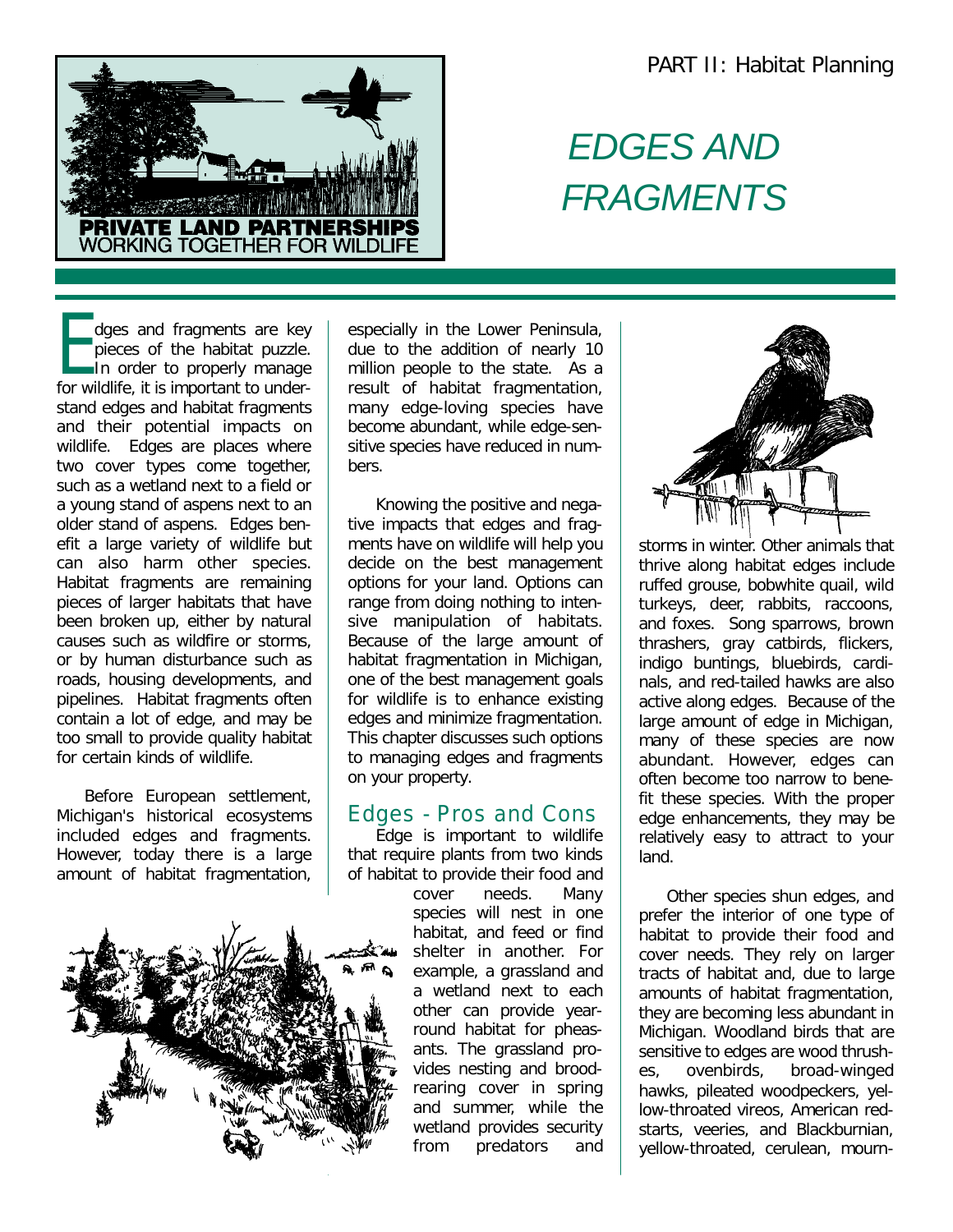ing, and hooded warblers. Grassland birds that shun edges include northern harriers, sharptailed grouse, upland sandpipers, bobolinks, and savannah and Henslow's sparrows. Certain species of salamanders, frogs, and butterflies also thrive best away from edges. One reason that these species can not survive along edges is that they do not posess defenses against edge-roaming predators such as snakes, foxes, raccoons, opossums, skunks, blue jays, and feral housecats. These predators pose serious threats to these edge-sensitive species as habitat fragmentation increases.

Another serious threat to these edge-sensitive species is the brown-headed cowbird, which is a nest parasite that thrives along the edges of woodlands. The cowbird does not build its own nest, but instead lays its brown-speckled eggs in another bird's nest, leaving them for the host bird to hatch and raise. The cowbird chicks, which are larger and more voracious than the host's chicks, hatch earlier than most host species do and are able to out-compete the host's chicks for food and space. This bird has grown abundant in Michigan because of habitat fragmentation,





and is becoming a large problem for woodland birds. In some fragemented forests of the central United States, 60 percent of all bird nests in those forests contained cowbird eggs. Other species that are feeling the impact of cowbird parasitism are Kirtland's warblers, wood thrushes, yellow-throated warblers, chipping sparrows, scarlet tanagers, red-eyed vireos, and eastern phoebes.

## Managing Edges

Many people think of edges as wasted areas. However, the shrubs and grasses found there provide good food and nesting cover for many species of wildlife. Bobwhite quail, for example, relish giant ragweed seeds and poison ivy berries, American goldfinches savor bull thistle seeds, monarch butterflies rely on milkweeds, black-capped chickadees peck out insect larvae from the swollen stems of goldenrod, and meadowlarks and bobolinks nest in the herbaceous cover. Small, permanent openings in forests are edges that provide good sources of food, nesting sites, and escape cover for ruby-throated hummingbirds, broad-winged hawks, deer, black bears, red foxes, chipmunks, and other wildlife.

Michigan has an abundance of

edge, which is mostly associated with farming, timber harvesting, and urban development. Much of these edges can be improved to benefit edge-loving wildlife, as well as lessen the impact of predation on edge-sensitive species. When edges are narrow, they do not provide enough habitat for many species as they contain little escape cover and make it easy for predators to find nests. Woodland openings, fencerows, hedgerows, and roadsides are also examples of edges that are often too narrow and can be enhanced to benefit wildlife. In addition to this, broad fields of row crops have forced many species to nest along field edges, windbreaks, ditches, travel lanes, and anywhere else they can find suitable shelter. These areas, when enhanced can provide essential food and cover for nesting and travel.

The first step to managing edge is to identify any edges that already exist on your property. Then, you must decide if these edges can be improved. As you walk along the edge, determine if the transition between the two habitats is abrupt. Generally, the wider and more subtle and blended the edge is, the better it will be for wildlife habitat. You can therefore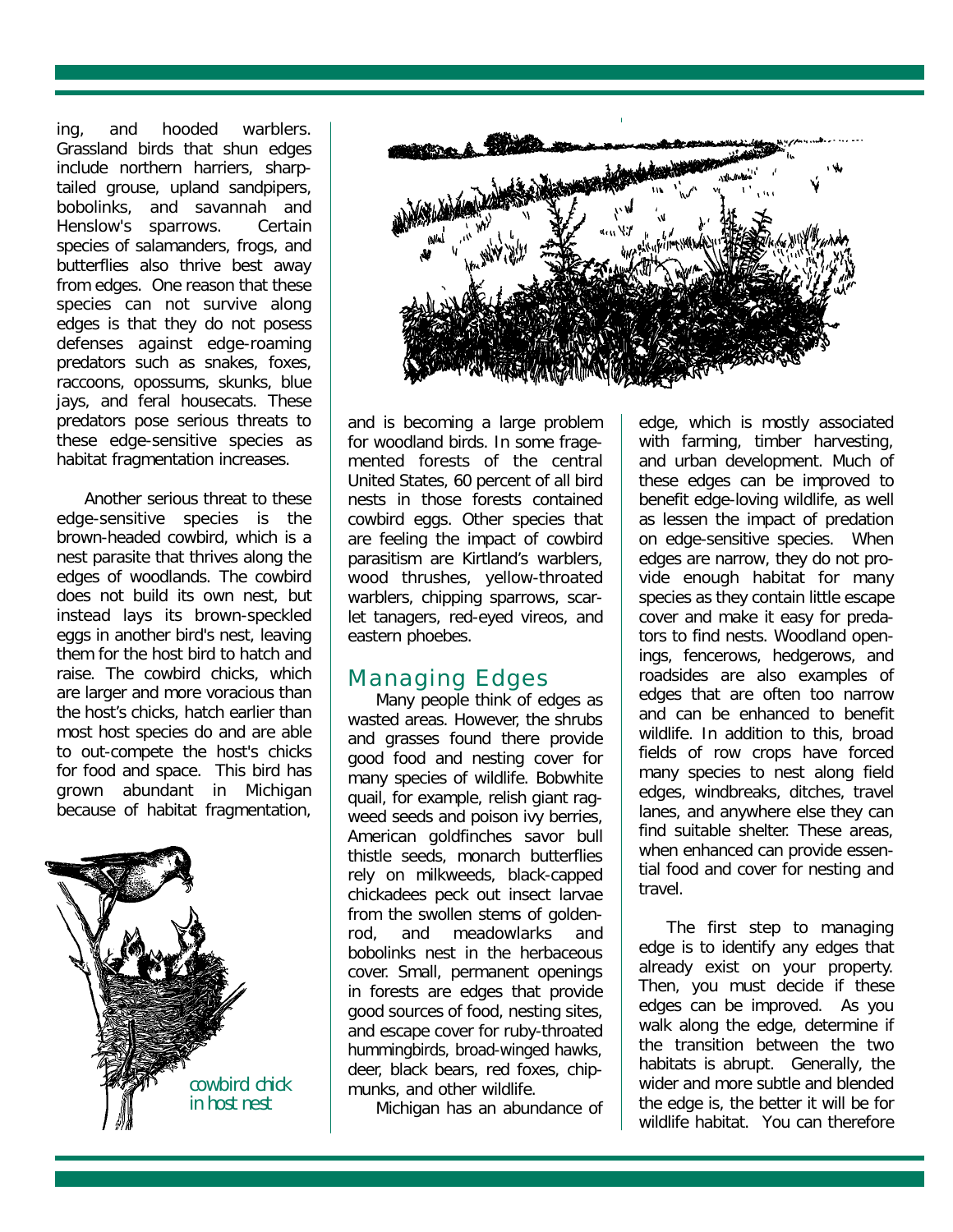## **DGES & FRAGMEN**

improve habitat by creating a more gradual transition between cover types.

There are two ways to do this. Either option will provide habitat for edge-loving species, as well as lessen the impact of predators on edge-sensitive species. One option is to let nature take its course and allow vegetation to grow. If the edge on your property is 30 feet or wider, doing nothing may be the best option. A 30-foot-wide strip of field next to your woods will slowly revegetate on its own.

Another option, if you have time and are willing to invest a little money, is to create a gradual transition by planting shrubs along the edge. Wildlife friendly shrubs include dogwood, highbush cranberry, nannyberry, ninebark, serviceberry, hazelnut, wild plum, and crab apples. They provide berries, seeds, fruit, browse, and insects for wildlife. To protect the shrubs from hungry deer and rabbits, you may have to place chicken wire, hardware cloth cages, or plastic tree guards around the new plantings. This option can be costly, but it will provide enhanced habitat relatively quickly.

If you farm and are concerned about taking valuable field space out of crop production, consider that crops planted to within 20 feet or more of an abrupt woodland edge often grow poorly because adjacent tree roots compete with crops for moisture. By creating a gradual edge, you can produce good wildlife habitat without much, if any, crop loss.

When removing field acreage from crop production is not an option, consider widening the edge into adjoining woodlots by remov-



ing some trees. Try to not remove more trees than is needed to create an edge that totals 30 feet wide. To encourage stumps to resprout into a lush tangle of branches, cut some of the trees off at ground level. To prevent regrowth of less desirable trees such as box elder, carefully spot- treat cut ends with brush killer. If you are conducting a commercial timber sale, always put your wildlife plans in writing before signing a contract. Mark those trees you want preserved for wildlife and relay this information to the logger. It is also important to leave wildlife shrubs and native vines, such as grape, bittersweet, and Virginia creeper, that may be clinging to trees.

You can also create a more gradual transition between forest and field by girdling some of the trees within a 30-foot-wide span from the forest edge. To girdle a tree, which will eventually kill it creating a snag, remove a three- to four-inch strip of bark completely around the tree, making certain to penetrate the first layers of wood. Creating snags will open the canopy allowing shrubs and groundcover to develop. Besides cavity-type homes, these snags yield insects for chickadees,

nuthatches, and many kinds of woodpeckers. They also provide perches for hawks and owls.

As mentioned, fencerows can leave wildlife vulnerable to predation if they are narrow and contain little protective cover. Widening them to increase the amount of cover and diversity of plants growing there will have an immediate positive impact on many species. For example, to improve a fencerow separating a crop field from a pasture, widen it to 25 to 50 feet by planting the area on either side of the fence with mixed native grasses and wildlife trees and shrubs. To increase diversity, leave occasional gaps in the tree and shrub plantings, plant vines to grow on the fence, and possibly build brush piles.

To enhance roadsides, which can serve as travel corridors and cover for many species, plant them to grasses, or allow existing grasses to grow. Mow between July 15 and August 31 when ground-nesting birds are no longer sitting on eggs. Mow between 8 to 12 inches in height to provide nesting habitat for the following spring. If you must apply herbicides, spottreat problem weeds instead of spraying the whole area.

You can create edge by planting hedgerows of shrubs or a mixture of shrubs and evergreens. Planting windbreaks around your home and outbuildings is often a wise energy-conservation activity, which has the added benefit of providing nesting, rearing, roosting and escape cover for wildlife. When creating these living screens to make your home or property less conspicuous, consider mixing in conifers (evergreens). Neighbors can work together to create valu-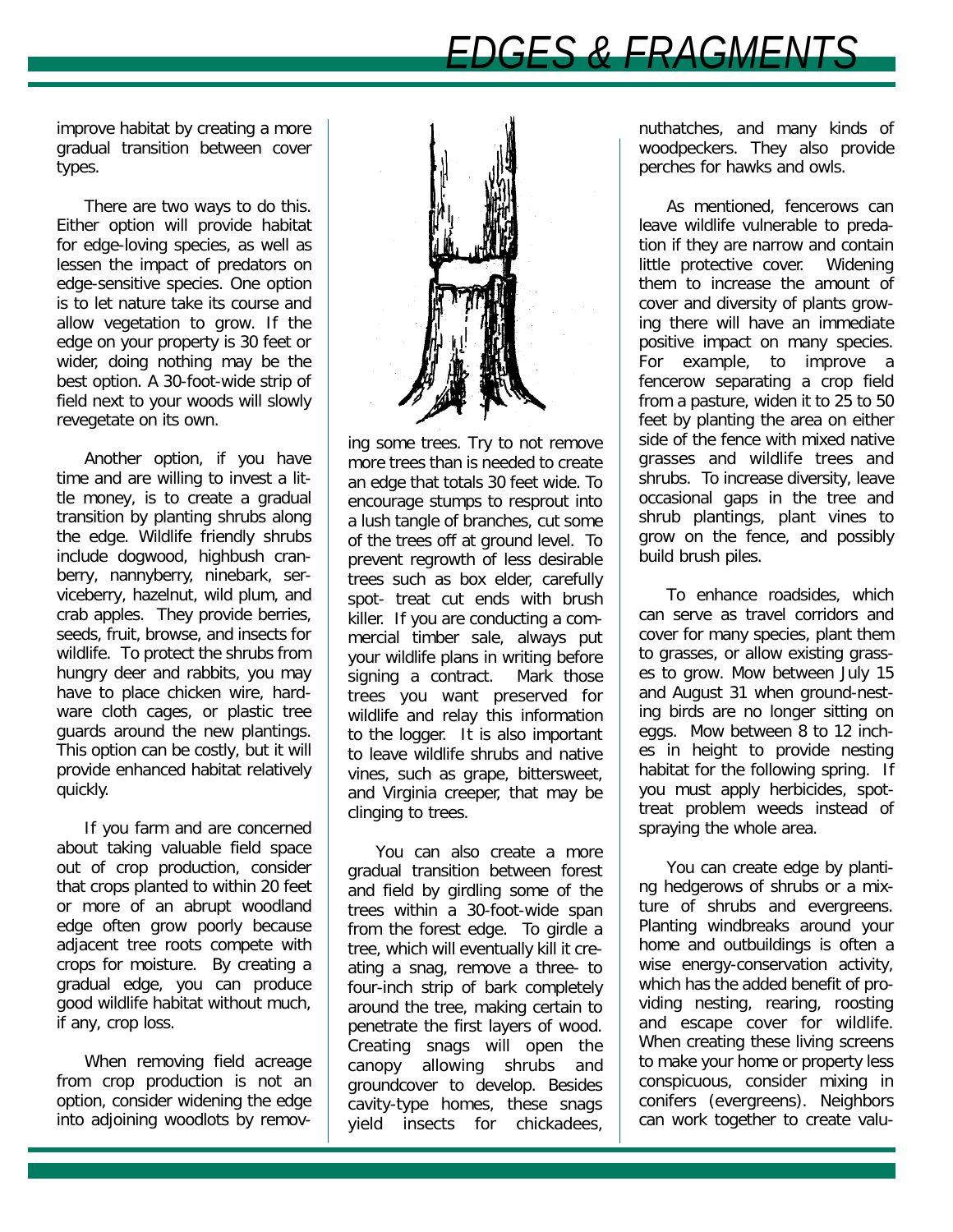# *EDGES & FRAGMENTS*

#### **Image not yet available.**

Depending on your goals and the surrounding landscapes, it may be beneficial to wildlife to close gaps or connect fragmented habitats. Above are illustrations of this. In Case 1, the surrounding landscape is predominantly fragmented forests. Therefore, it may be beneficial to close the grassy opening with trees or shrubs. In Case 2, the surrounding landscape is predominatly fragmented grasslands. Therefore, it may be beneficial to connect the two fragments by removing the trees and shrubs separating them.

able wildlife habitat by creating dynamic edges between properties. For example, if each neighbor plants two rows of shrubs, the edge effect will have doubled in width and be much more attractive to many animals.

Creating or enhancing the best edge habitat usually requires some work. Before you decide to take on such a project, determine if you have the time, money, and energy to routinely maintain it. If you do not manage the edge you have created, natural succession will proceed and the habitat will change. Therefore, if you wish to keep the edge on your property, plan to occasionally mow or disk woodland

openings and trails to keep the forest from filling in. Expect to mow, disk, burn, or otherwise treat grasslands to keep trees and shrubs from taking over.

Your property may already be fragmented to the point that creating edge is counter-productive to wildlife. Consider the areas surrounding your property to determine what management options may best reduce fragmentation. Connecting two fragmented habitats often best benefits wildlife, and should be considered whenever possible. One way to enhance fragmented areas is to connect forest openings by planting grasses, shrubs, and trees. Trails and roadsides often fragment wildlife habitat and can be improved by planting to grasses or shrubs. If there is an overabundance of fencerows in your area, you may want to consider removing them. However, be aware that this may impact other species that may use fencerows for travel or cover. For instance, a fencerow may join two fragmented forests, while at the same time fragmenting a grassland. To decide which option is best for your property you must determine which habitat needs enhancing more than the other. This can be done by examining the areas surrounding your property. In this instance, if the grassland is surrounded by forest, then it may be best to keep the fencerow and allow the grassland to convert to a forest, thus connecting the forest fragments.

In summary, identifying edges and fragments on your property and understanding their importance to wildlife should be part of your management plan. There are many ways to enhance the existing edges on your property to benefit wildlife. Always examine your surrounding landscape before making any management decisions and, whenever possible, connect fragmented habitats.

FOR ADDITIONAL CHAPTERS CONTACT: Michigan United Conservation Clubs PO Box 30235 Lansing, MI 48909 517/371-1041



Private Land Partnerships: This partnership was formed between both private and public organizations in order to address private lands wildlife issues. Individuals share resources, information, and expertise. This landowner's guide has been a combined effort between these groups working towards one goal: Natural Resources Education. We hope this manual provides you with the knowledge and the motivation to make positive changes for our environment.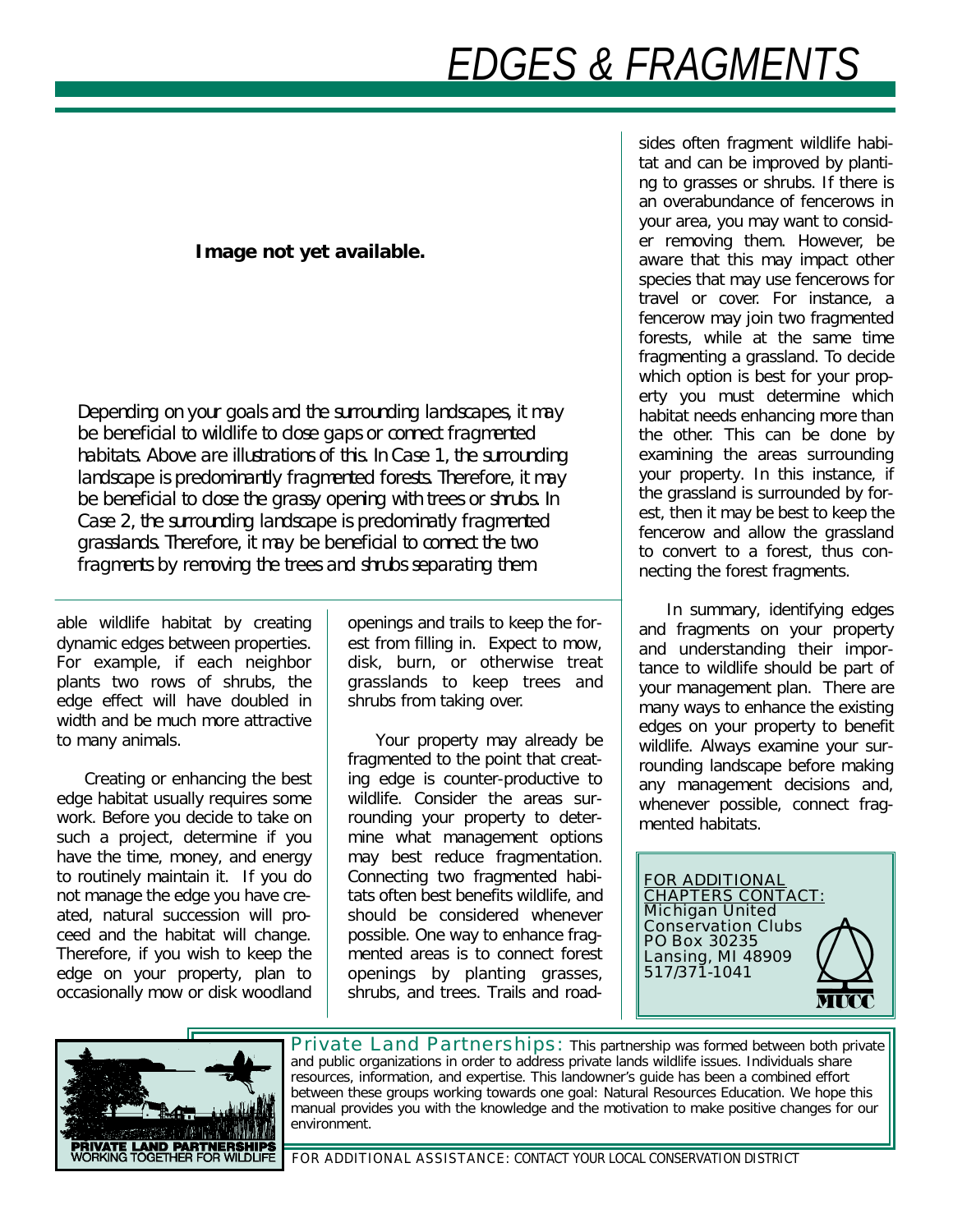

## *LAND STEWARDSHIP*

and stewardship is the conservation<br>of your property's natural resources<br>and features over a long period of and stewardship is the conservation of your property's natural resources time. The motives of good land stewardship seem to be paradoxical as they are essentially both selfish and altruistic. They are selfish because as a landowner, you want to continue to reap the rewards of your land for many years to come. These rewards may mean quality farm products, high-value timber, songbirds throughout the year, successful wild turkey hunts, large bags of morel mushrooms, peace and solitude, or a great view just to name a few. However, stewardship motives are also altruistic, as you also want to be a good neighbor, one who shares concern for the lands that surround yours and the water that travels downstream from your property. You also want to ensure that the opportunities you enjoy now will continue to be there when your great grandchildren are old enough to appreciate your hard work and dedication.

Many consider the late Aldo Leopold to be the father of modern conservation theory and practice. Leopold believed that land stewardship was not only rooted in conservation but also involved ethics, or the search for a higher mean-



ing. He wrote that all ethics rest upon the single premise "...that the individual is a member of a community of interdependent parts. The land ethic simply enlarges the boundaries of the community to include soils, waters, plants, animals, or collectively: the land." This is to say that once we understand that humans are not separate from, but are part of and depend on the natural community, we will develop an ethic to care for the community as a whole.

Stewardship of your land is the greatest gift you can give to present and future generations. This chapter explains what healthy ecosystems are, and what you can do to help restore and maintain them for the future.

#### Focus on the Building **Blocks**

Natural resources refer to all the things that are naturally produced, and include water, air, soils, minerals, plants, and animals. The key to good land stewardship is to ensure that the basic building blocks for healthy ecosystems are taken care of. These basic building blocks are healthy soil, clean water and air, and biological diversity. Soil is the foundation of our plants, whether they are natural communities, tree farms, or food crops. Clean water and air are essential for all living organisms.

Biological diversity is simply the variety or diversity of living organisms. Over the last 500 years many organisms have become extinct or extirpated because of human activities, and many more are currently declining in population. Some of these species play a critical role in our ecosystems, and others offer medicinal, economic, nutritional, and aesthetic values.



For most species we do not have enough knowledge to fully understand what roles they play in our ecosystems or what values they offer. As a good steward, though, making sure that the native plant and animal communities found in your area continue to live is a priority as important as maintaining healthy soils and clean water and air. This is especially true for rare species such as the Karner blue butterfly, which has a hard time recolonizing within other sites.

#### Stewardship and the Planning Process

Stewardship is not just about getting outside and appreciating your land, it is also closely linked with creating and carrying out of a good habitat management plan. Stewardship includes everything from sitting on a hillside observing which wildlife species visit your property to getting on your tractor and brushhogging the shrubs and trees that are invading your prairie. The key elements to good land stewardship are very similar to the steps in writing the management plan. First you must identify the soils, topography, plants, animals, habitats, and waterways that occur on your property. In addition to this you should try to understand the relationships between these natural features. You can do this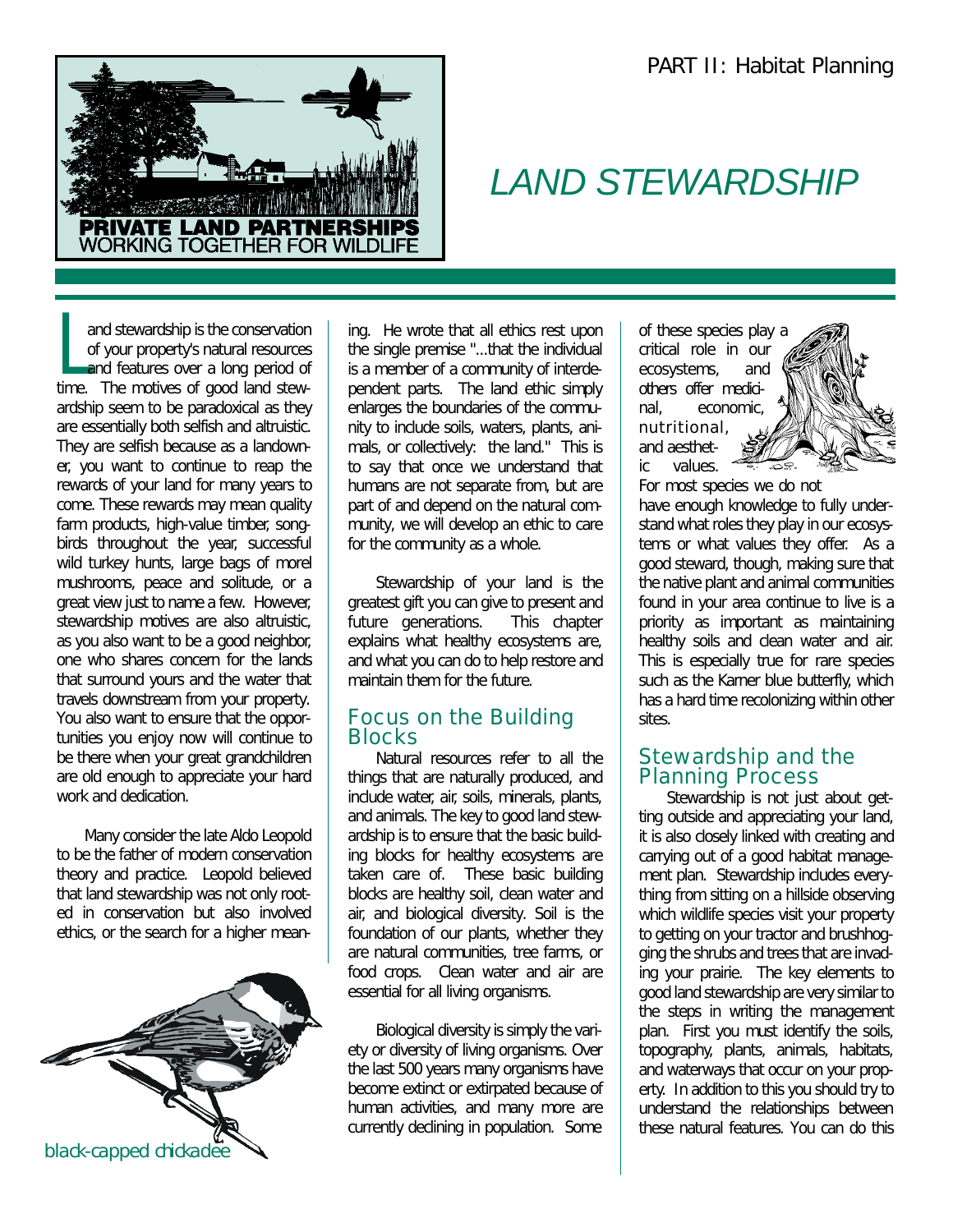and talking to neighbors or experts. You can then begin developing a plan. Your plan should focus on maintaining the long-term health of your land, and should be done within the context of surrounding lands. After your management plan is implemented, while enjoying your results, you should monitor your progress and identify any problems. If you have thought out your management plan thouroughly, future generations will be able to enjoy the same opportunities that you have.

### Understanding What's **There**

Good land stewardship is built day by day while spending time on your land observing the various events in the natural world. To obtain the most knowledge from your land you must be very observant. Listen to frogs calling in the wooded swamp in spring, watch the brood of wild turkeys hunt for insects in the grassy meadow, view the songbirds in May as they migrate to places farther north, notice trails created by various animals, look for tracks, nests, or other signs of animal activities. Ask yourself questions about your land. Are there any decaying logs or dead trees in the woods that may be potential homes for wildlife? What flowers bloom in early spring, late summer, and early fall? What types of soils occur on your land? Is the stream next to your property still cool and clear, or is it warmer than usual and filling with sediment?

These informative activities should serve as guideposts for future management decisions. What you observe on your land now can teach you about your land's limitations as well as the opportunities that exist. For example, if you live in an area where the soil is predominantly coarse, nutrientpoor sand with very little topsoil, growing a forest of hardwoods will be difficult and costly. On the other hand, this location might be ideal for restoring a mosaic of prairies and savannas. Diligent observation, therefore, is a key toward building good land stewardship. Refer to the chapter on **Evaluating the Land** in this section for more information.

#### Managing Long-Term Health

Taking into account the long-term health of your land helps ensure that today's options will exist several generations from now. Health, according to Aldo Leopold, is "the capacity of the land for self-renewal." What you do with your land today will determine the land's future health. Therefore, whether you manage for specific species, manage for diversity, or take a hands-off approach, it will effect the opportunties that will be available on your land in the future. For this reason, it is important to be very careful in making mangement decisions. It is always important to take a critical look at surroundiing landscapes when developing a management plan. For example, if you live in a largely forested area with few scattered old fields, it may be more beneficial to manage for a forest on your land, rather than a prairie which will require more maintenance and have less benefit to wildlife in this setting.

Also, it is important to discuss your plans with neighbors so that everyone interested in improving wildlife habitat can work together toward a common goal. A landowner, for instance, who decides to remove a fencerow should

consider the potential impact on the adjacent forests, wetlands, rivers and lakes, and the plants and animals that live there. Perhaps, impacts could be minimized by creating a buffer strip of shrubs, planting a hedgerow, or seeding the area with native grass and wildflowers. Refer to the chapter on **Working with Neighbors** for more information.

#### Maintenance of Management Goals

Maintaining the habitat you have restored or enhanced will ensure longterm fulfillment of your management goals. Without some maintenance, most habitat plans are doomed to failure. Suppose you own 20 acres of native prairie, which you would like to maintain as such. You will have to do more than merely allow nature to take its course. Historically, prairies were maintained by periodic fires, which were set by lightning or Native Americans. If you want your prairie to be there 10, 20, and even 50 years from now, you will have to take some course of action such as mowing, cutting, grazing, prescribed burning, or applying a selective herbicide. Maintenance also includes smaller-scale activities such as cleaning out bluebird boxes, replacing livestock fencing in disrepair, repairing bird houses and feeders, pruning wild apple trees, and replacing damaged saplings. Maintenance often requires substantial manual labor, but it offers the biggest reward of all--being a good steward.

> Because the most important part of successful land stewardship is the health of your land, all maintenance should be crafted with this long-term goal in mind. Therefore, maintenance also means keeping a careful eye on your land for potential threats such as sedimentation in the stream, soil erosion,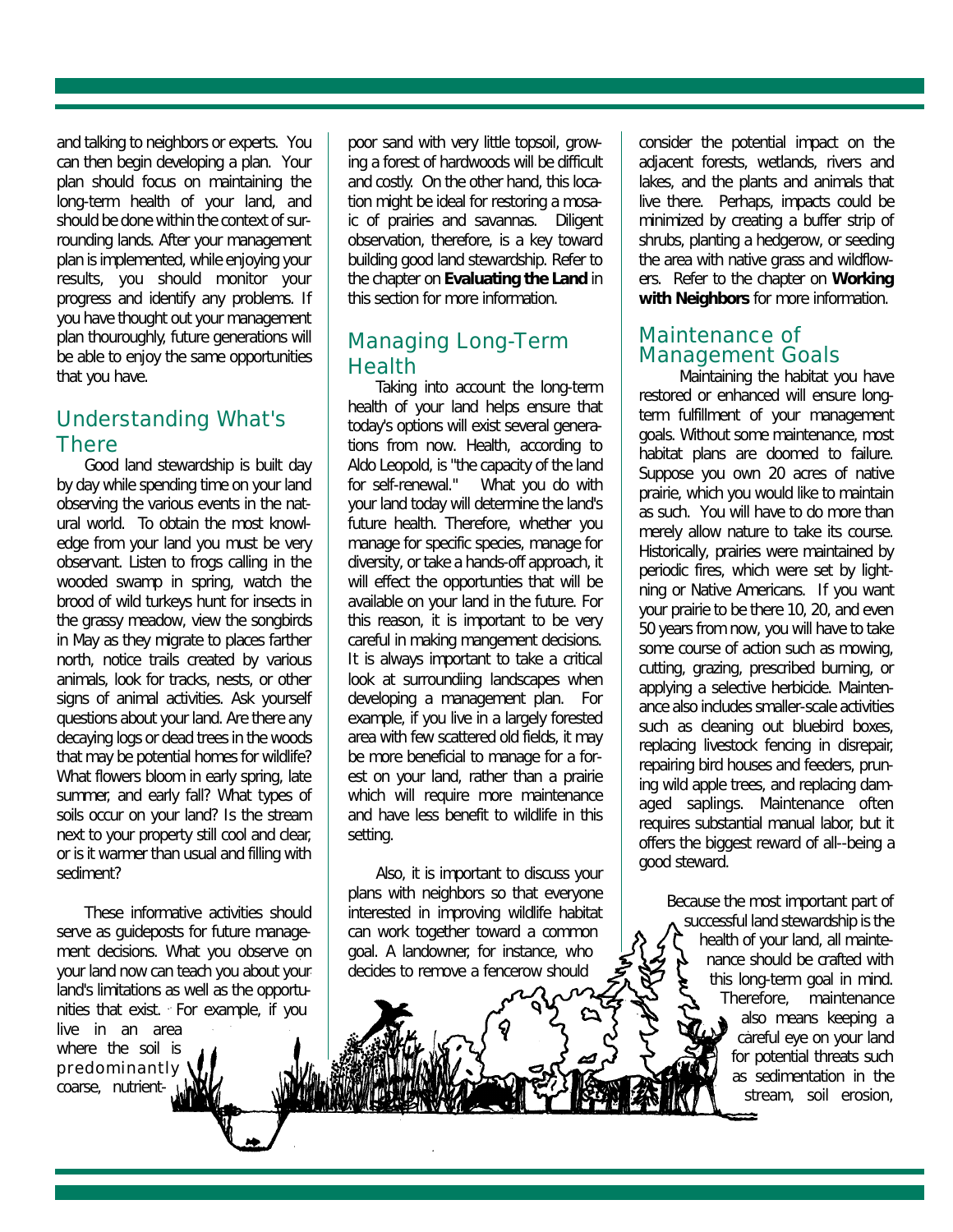*LAND STEWARDSHIP*

pest and disease outbreaks, overbrowsing, overgrazing, ORV damage, and the invasion of non-native species such as purple loosestrife, glossy buckthorn, autumn olive, or multiflora rose.

Landowners should also consider long-term maintenance to ensure that the lands they are managing remain good wildlife habitat far into the future. Unfortunately, land frequently changes due to development and land sales. However, this need can be addressed partially through legalized tools such as conservation easements, donations, and deed restrictions. These tools can prohibit or restrict future development of the property for parking lots, subdivisions, strip malls, or other projects detrimental to wildlife. A conservation easement, for example, is most commonly used because it can be tailored to suit the property's unique characteristics. It can be flexible, and the landowner typically retains ownership and access. For more information about conservation easements, contact the Michigan United Conservation Clubs office or your local Conservation District office.

#### **Monitoring**

Monitoring the changes that result from your efforts at improving wildlife habitat brings the stewardship cycle full circle. Now when you go back to observing the wildlife and plants on your property you can see what differences have occurred. Are the management strategies for eliminating an exotic plant in your wetlands working? Are you seeing more of the species that you managed for? How many new species of animals are visiting your property? Is there sufficient water in spring and summer in the marsh you restored for waterfowl habitat? Do ducks use the marsh for feeding, nesting, or simply for resting during migration?

Keeping track of your progress provides the opportunity to make adjustments before too much time, energy, and money have been invested in the management plan. Monitoring is a great chance to become an even better steward of your land because it helps you become more familiar with its ecosystems, the needs of the plants and animals that live within them, and how your actions directly affect their welfare.

#### Summary

Responsible land stewardship is essential to improving wildlife habitat in Michigan. It is the foundation of a successful wildlife management plan and

the cornerstone to its success. Because of the fragmented nature of today's landscape, the need for holistic management plans has never been more important. Stewardship is more than controlling competing vegetation, managing deer populations, restoring overgrazed areas, and putting up fencing to keep out unwelcome ORV traffic. It is also about being a careful observer of your land and surrounding areas, and understanding what is needed to maintain its long-term health. Without good land stewardship, most habitat plans are destined to fail, no matter how well-written they are.

In many ways stewardship is the most rewarding part of doing something positive for wildlife because it requires becoming involved with your land, as well as understanding it. Getting your hands in the soil and your feet in the water often helps in appreciating the fact that it is there. Land stewardship is a journey that lasts as long as you own the property, regardless of whether you make a living off the property, live there, or only visit it occasionally. Stewardship is one of the most rewarding things you will ever do, and it is something that your grandchildren and their children will appreciate and thank you for long after you are gone.